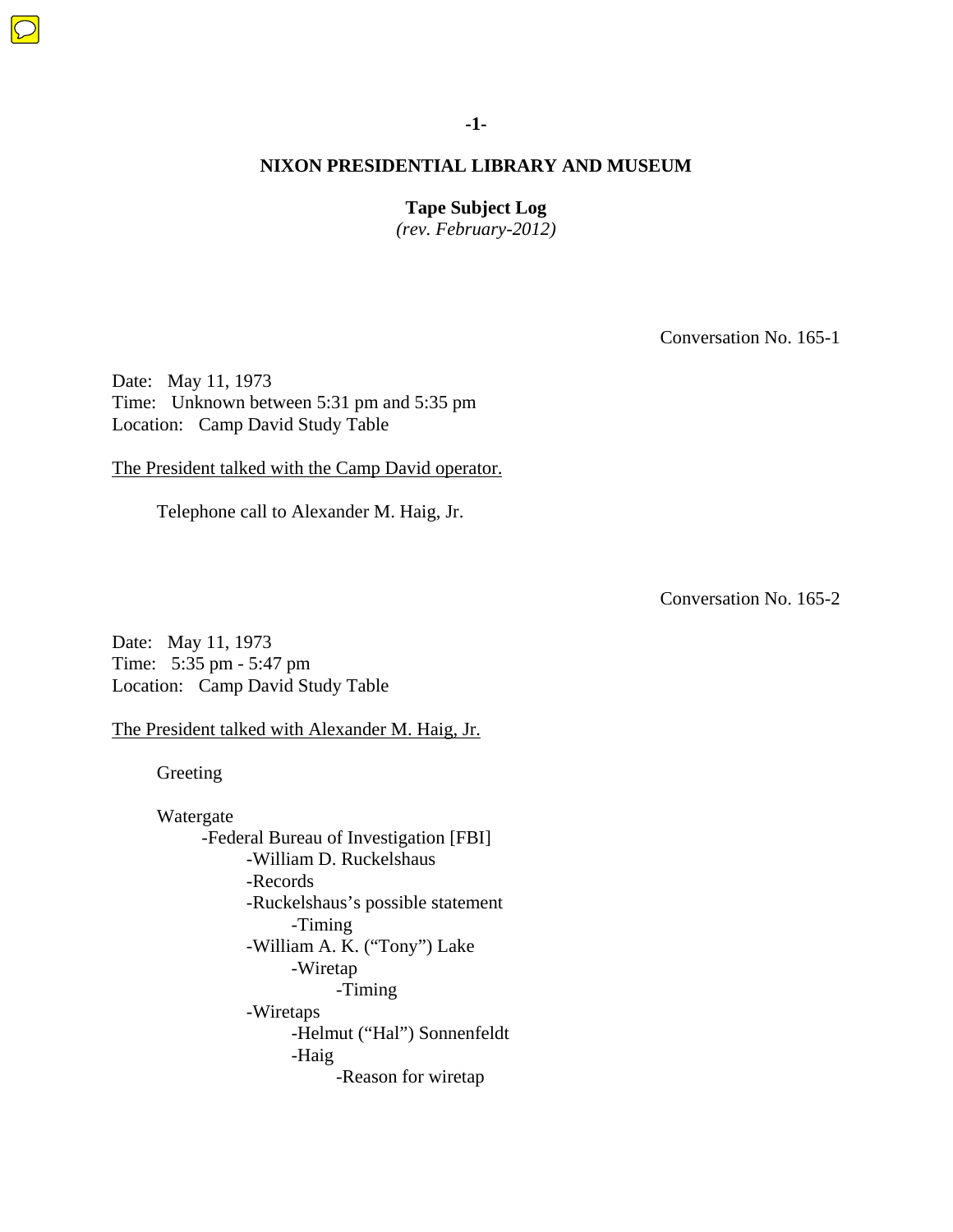# **Tape Subject Log**

*(rev. February-2012)* 

Conversation No. 165-2 (cont'd)

 -Leaks -White House wiretaps -J. Fred Buzhardt, Jr. -Ruckelshaus's possible statement -Wiretaps by FBI -Possible wiretapping by White House -National security considerations -E. Howard Hunt, Jr. -Wiretapping -Robert C. Mardian's testimony, May 10 -John D. Ehrlichman -White House knowledge -Ruckelshaus's possible statement -Wiretaps -Buzhardt -FBI -White House -Hunt -Wiretaps -Lake -Henry A. Kissinger -Records -White House -Morton H. Halperin -Sonnenfeldt -Lake -FBI -Legality -National security -Kissinger's possible press briefing -Soviet statement -Wiretaps -Wiretaps -Ronald L. Ziegler -Mardian's testimony -Contacts with Haig and Kissinger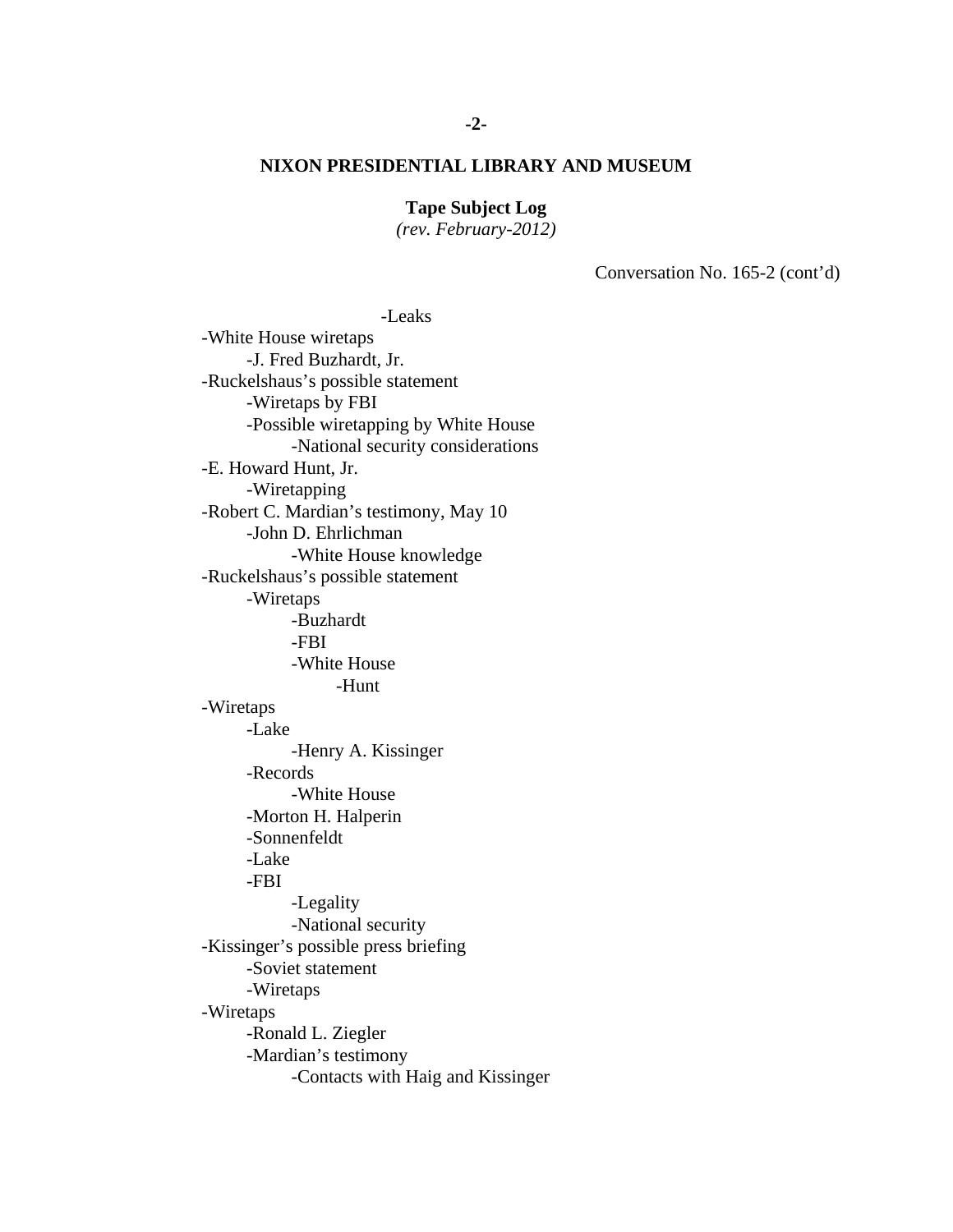# **Tape Subject Log**

*(rev. February-2012)* 

Conversation No. 165-2 (cont'd)

 -Ehrlichman -Haig -Duration -Lake -Timing of departure -FBI -Ziegler -Daniel Ellsberg case -Actions of William M. Byrne, Jr. -Dispatch of material -Haig's meeting with Buzhardt -Wiretaps -Kissinger's potential press questions -Kissinger's knowledge of press targets -Ziegler's knowledge -Ruckelshaus's forthcoming statement -Statement -Lake

Conversation No. 165-3

Date: May 11, 1973 Time: Unknown between 6:30 pm and 6:35 pm Location: Camp David Study Table

The President talked with the Camp David operator.

Telephone call to Alexander M. Haig, Jr.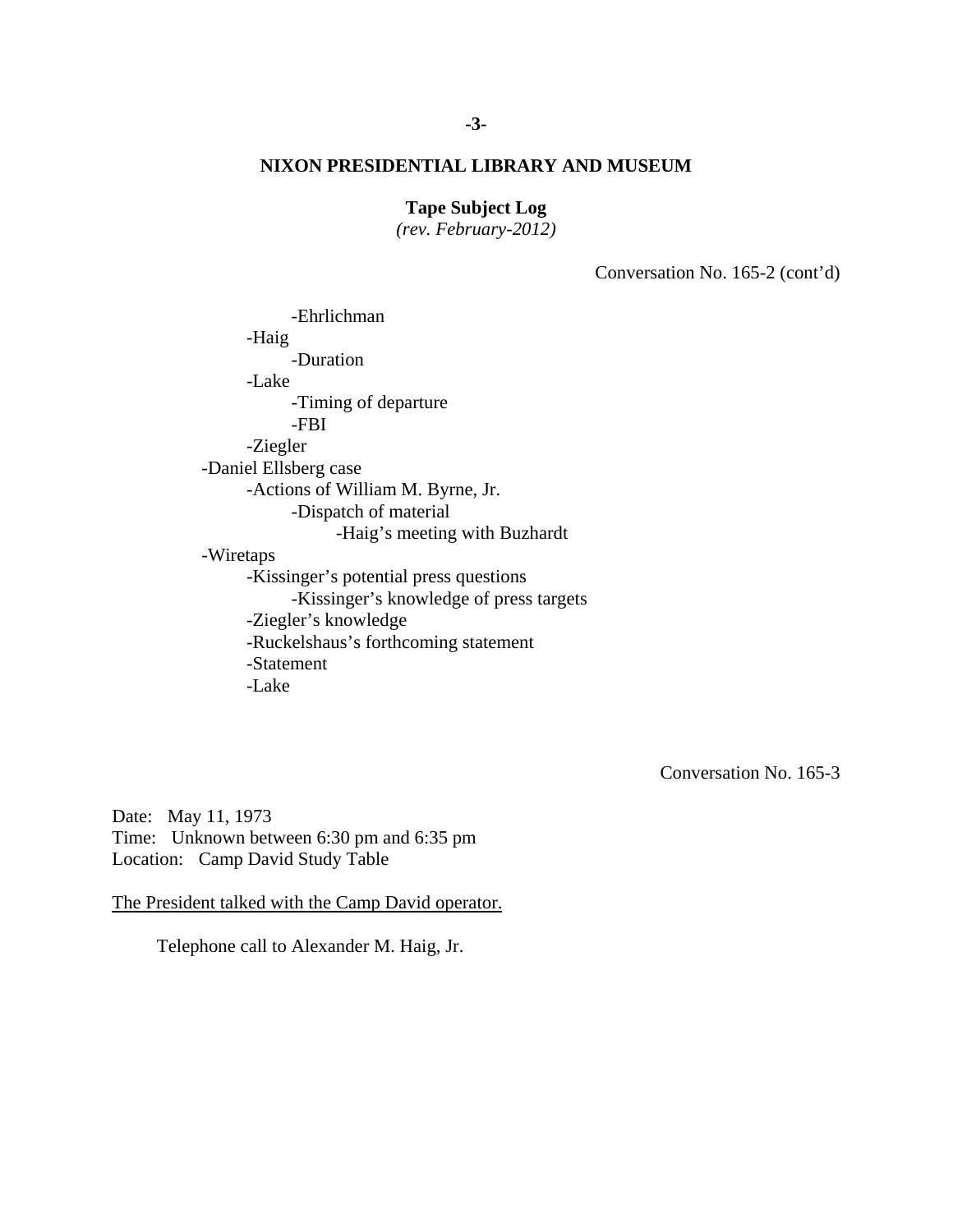### **-4-**

# **NIXON PRESIDENTIAL LIBRARY AND MUSEUM**

# **Tape Subject Log**

*(rev. February-2012)* 

Conversation No. 165-4 (cont'd)

Conversation No. 165-4

Date: May 11, 1973 Time: 6:35 pm - 6:47 pm Location: Camp David Study Table

The President talked with Alexander M. Haig, Jr.

Vault

 Watergate -Wiretaps -Federal Bureau of Investigation [FBI] -White House -President's press conference statement -J. Edgar Hoover -Robert F. Kennedy's tenure as Attorney General -William D. Ruckelshaus's possible statement -Compared with previous administrations -John F. Kennedy and Lyndon B. Johnson -Newsmen -Leaks -Possible public reaction -L[ouis] Patrick Gray, III's statement -Telephone call to Clark MacGregor, July 5, 1972 -President's activity -Lt. Gen. Vernon A. Walters -Statement -Conversation with Henry E. Petersen -James R. Schlesinger -Memoranda of conversation [Memcons] -Conversation with J. Fred Buzhardt, Jr. -Memcons -Possible testimony -William E. Colby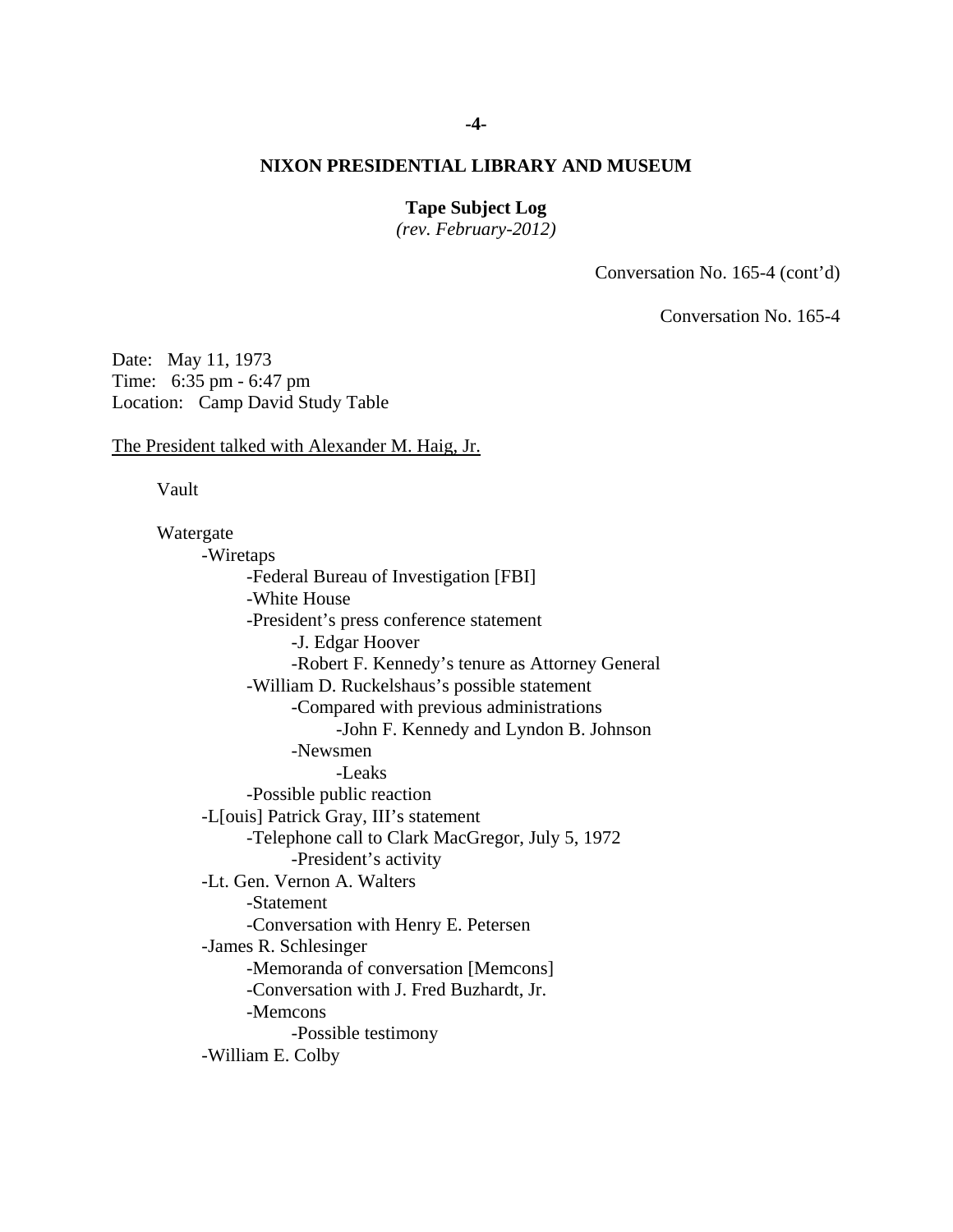**Tape Subject Log** 

*(rev. February-2012)* 

Conversation No. 165-4 (cont'd)

\*\*\*\*\*\*\*\*\*\*\*\*\*\*\*\*\*\*\*\*\*\*\*\*\*\*\*\*\*\*\*\*\*\*\*\*\*\*\*\*\*\*\*\*\*\*\*\*\*\*\*\*\*\*\*\*\*\*\*\*\*\*\*\*\*

BEGIN WITHDRAWN ITEM NO. 1 [National Security] [Duration: 12s]

### -CENTRAL INTELLIGENCE AGENCY [CIA]

# END WITHDRAWN ITEM NO. 1

\*\*\*\*\*\*\*\*\*\*\*\*\*\*\*\*\*\*\*\*\*\*\*\*\*\*\*\*\*\*\*\*\*\*\*\*\*\*\*\*\*\*\*\*\*\*\*\*\*\*\*\*\*\*\*\*\*\*\*\*\*\*\*\*\*\*\*\*\*\*

 -Elliot L. Richardson -Edward Bennett Williams -Prosecutorial experience -Bernard Goldfine -Boston money case -Special Prosecutor -FBI checks -Possible Directors of FBI -William M. Byrne, Jr. -Handling of Daniel Ellsberg case -Unknown St. Louis judge -Tod Hullin -Ehrlichman's former staff -Unknown man's resignation -Ellsberg case -Ruckelshaus -Memcons -Haig's meeting with Buzhardt -Wiretaps -William A. K. ("Tony") Lake -Robert C. Mardian -FBI -E. Howard Hunt, Jr.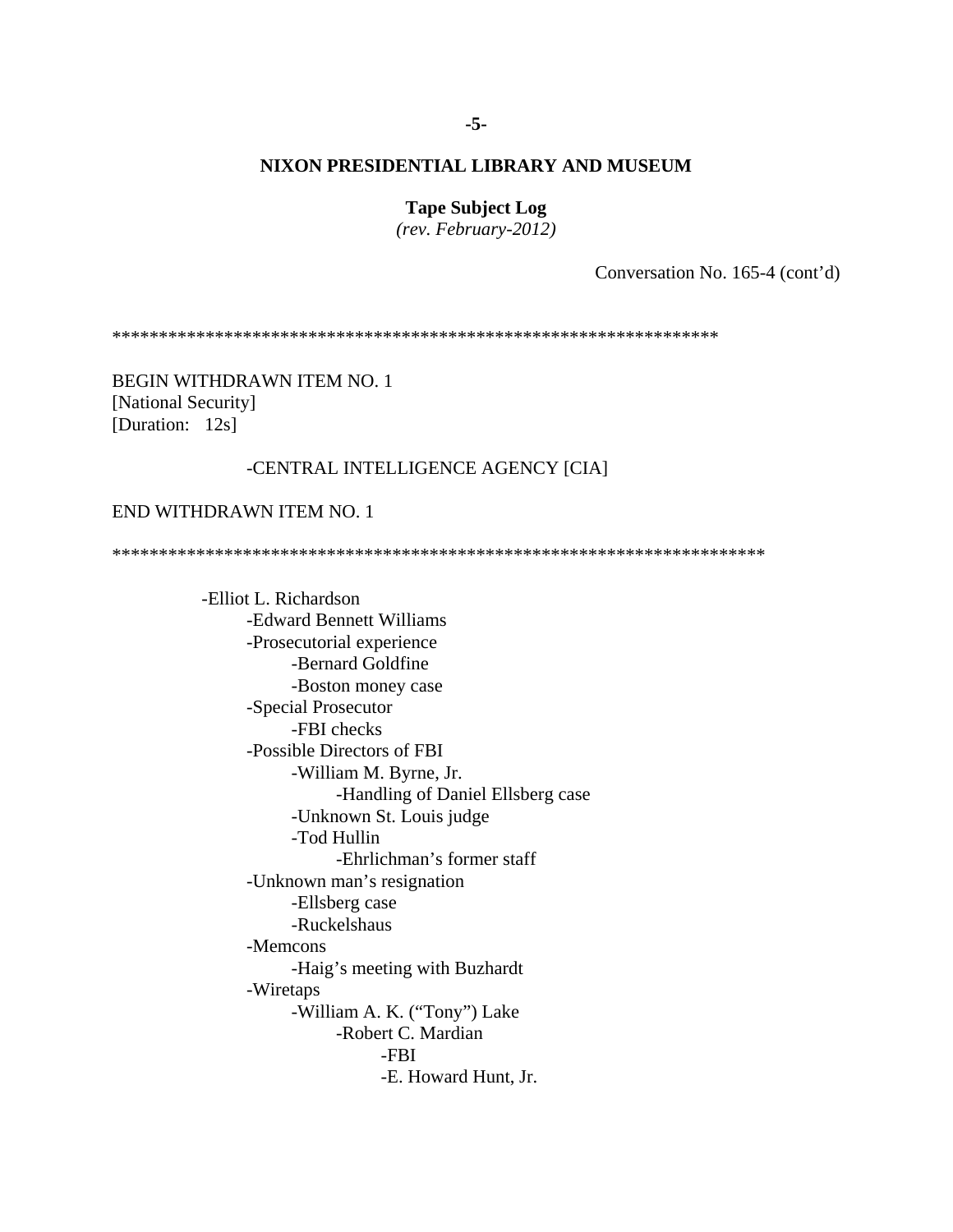**Tape Subject Log** 

*(rev. February-2012)* 

Conversation No. 165-4 (cont'd)

 -Ronald L. Ziegler -Search for file -President's knowledge of Hunt's activities -Lake -Hoover -George S. McGovern -Edmund S. Muskie -Henry A. Kissinger -Role -Relationship to Lake -Kissinger's forthcoming press conference, May 12 -National security -Kissinger's role -White House involvement -President, Haig, Kissinger -Ruckelshaus's possible statement -Compared with previous administrations -Robert F. Kennedy and Lyndon B. Johnson -National security -Buzhardt's view -Lake -Possible White House actions -Courts -FBI -Kissinger -Meeting with W[illiam] Averell Harriman -Buzhardt -United States Secret Service [USSS] -White House attitude -Lake -National security -Newsmen -Public attitude -Possible statement by Ziegler -Kissinger's possible statement, May 12 -Content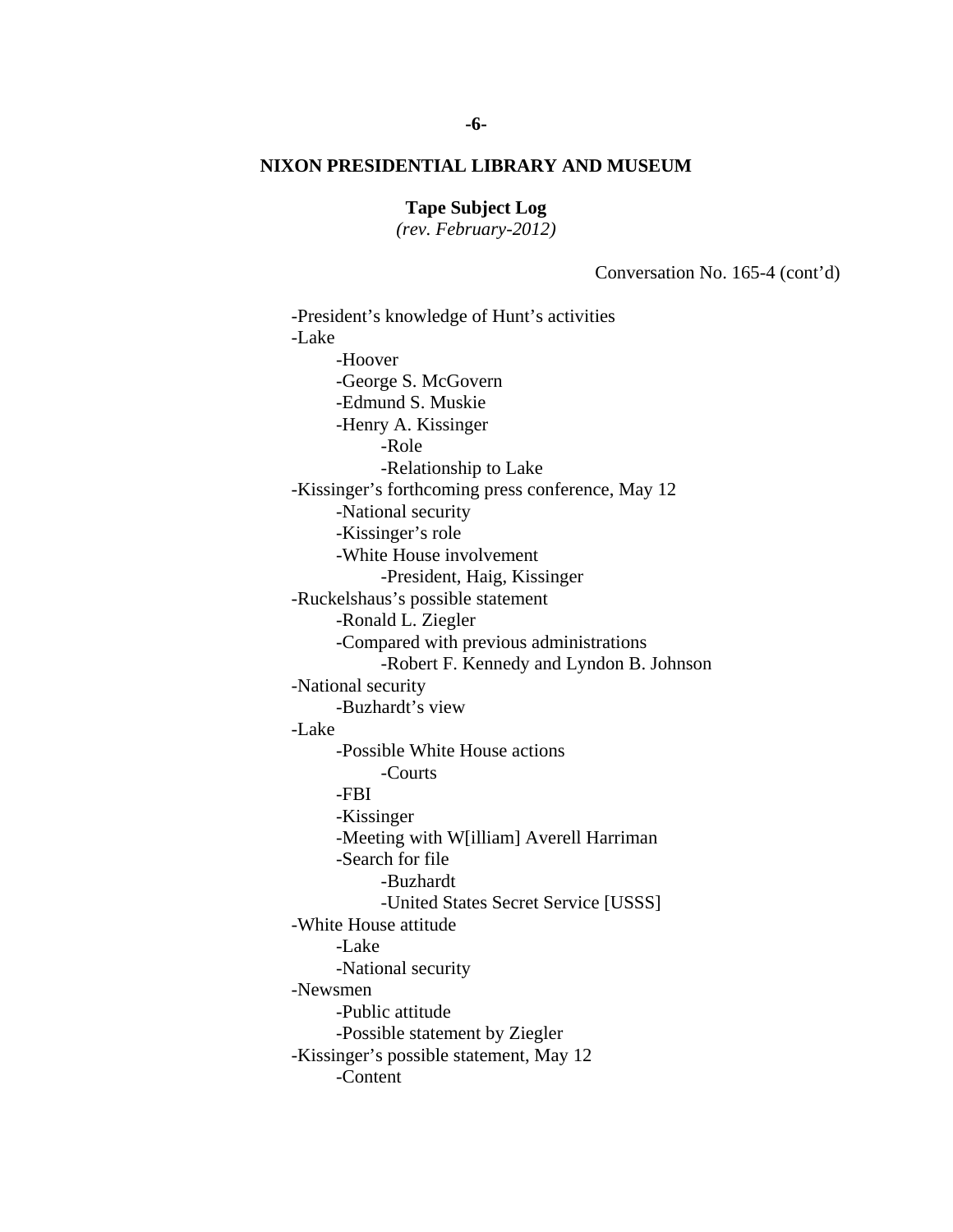# **Tape Subject Log**

*(rev. February-2012)* 

Conversation No. 165-4 (cont'd)

 -Legal basis -Search for file -Ruckelshaus's possible statement -Research in files -Hoover's practice -Mardian -William C. Sullivan -John N. Mitchell -Testimony -Kissinger's possible statement, May 12 -India-Pakistan War -National security -Lake -Hunt -FBI -National security -Bombing of Cambodia -Buzhardt and Lawrence M. Higby

Conversation No. 165-5

Date: May 11, 1973 Time: Unknown between 6:47 pm and 7:08 pm Location: Camp David Study Table

The President talked with the Camp David operator.

Telephone call to H. R. ("Bob") Haldeman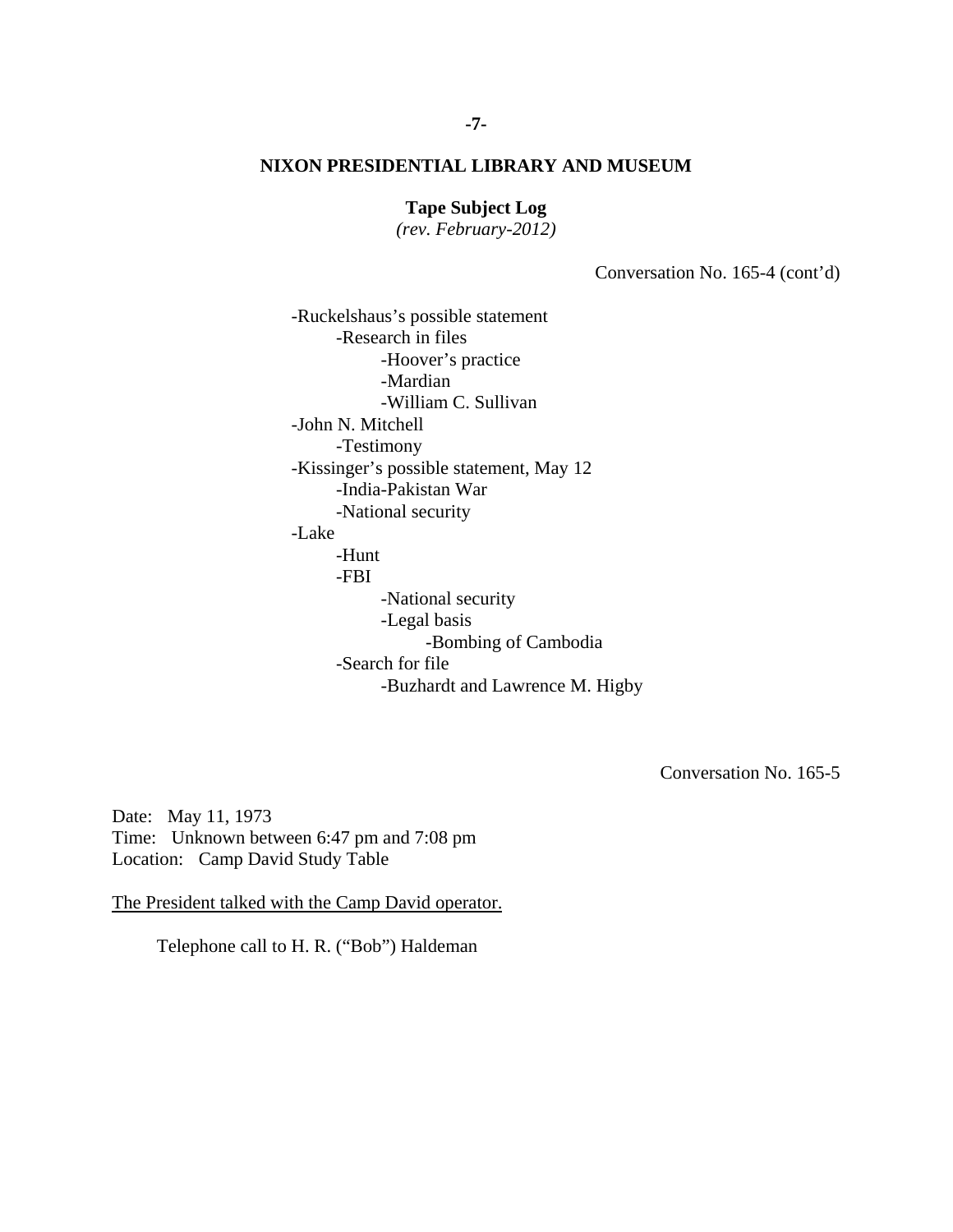**Tape Subject Log** 

*(rev. February-2012)* 

Conversation No. 165-6

Date: May 11, 1973 Time: Unknown between 6:47 pm and 7:08 pm Location: Camp David Study Table

The Camp David operator talked with the President.

H. R. ("Bob") Haldeman's location

Conversation No. 165-7

Date: May 11, 1973 Time: Unknown between 6:47 pm and 7:08 pm Location: Camp David Study Table

The President talked with the Camp David operator.

Telephone call to Alexander M. Haig, Jr.

Conversation No. 165-8

Date: May 11, 1973 Time: 7:08pm - 7:27 pm Location: Camp David Study Table

The President talked with Alexander M. Haig, Jr.

 Watergate -Wiretaps -Number and targets -Cut-off date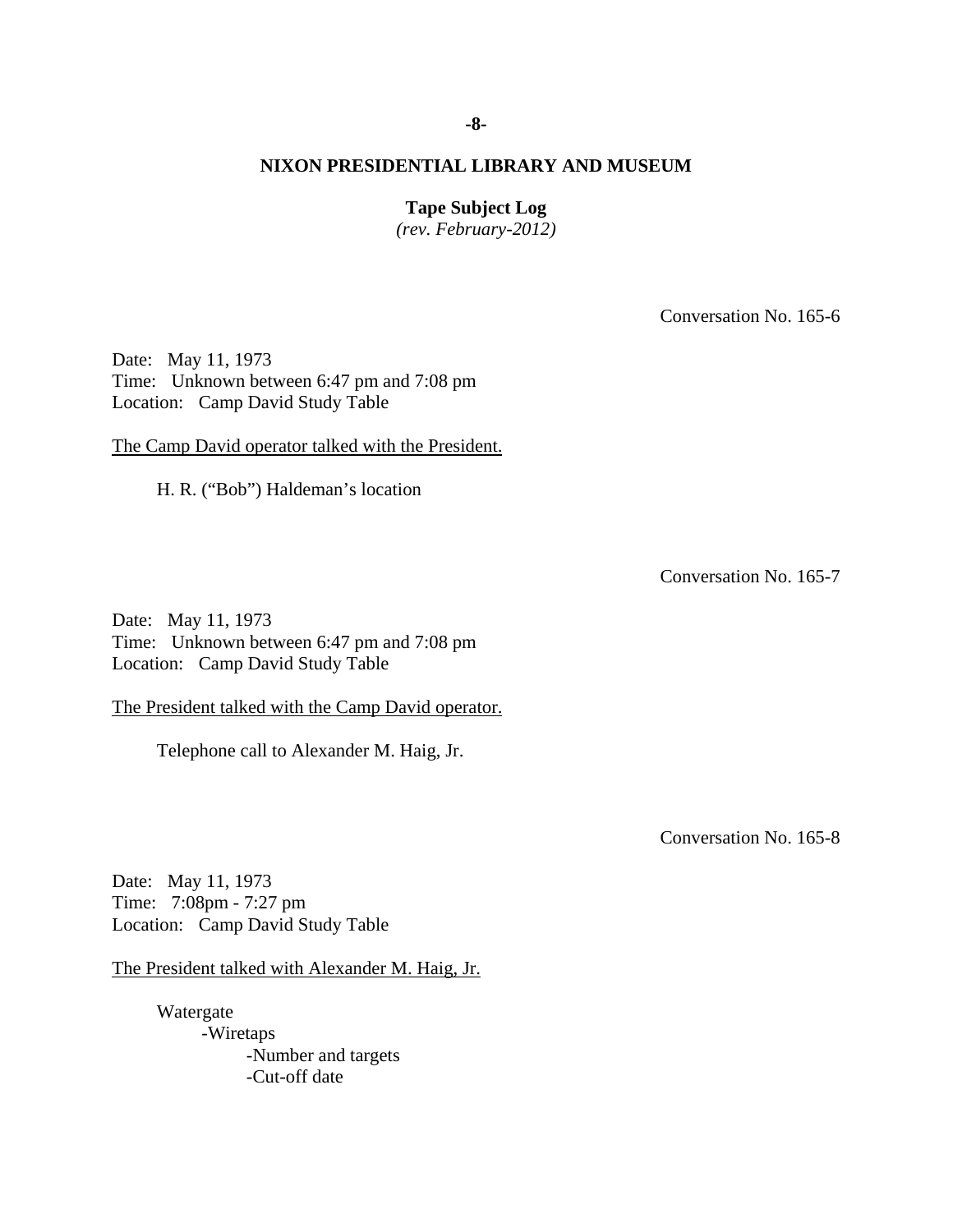# **Tape Subject Log**

*(rev. February-2012)* 

Conversation No. 165-8 (cont'd)

 -W. Mark Felt -William A. K. ("Tony") Lake -Federal Bureau of Investigation [FBI] -Timing -White House files -William D. Ruckelshaus's conversation with Haig -J. Edgar Hoover's statement to William C. Sullivan -Contents -FBI feud with Justice Department -Ruckelshaus's forthcoming statement -Timing -Henry A. Kissinger's possible statement -Ruckelshaus's investigation -Ruckelshaus's forthcoming statement -Compared with previous administrations -John F. Kennedy administrations -White House files -J. Fred Buzhardt, Jr.'s examination -John N. Mitchell's memo -Lake -E. Howard Hunt, Jr. -Ruckelshaus -Forthcoming statement -Sullivan's opposition -Number and targets -Purpose -Lake -Ruckelshaus -FBI -Haig's view -Kissinger's forthcoming briefing -Compared with previous administrations -Mitchell -Role -Testimony -Lake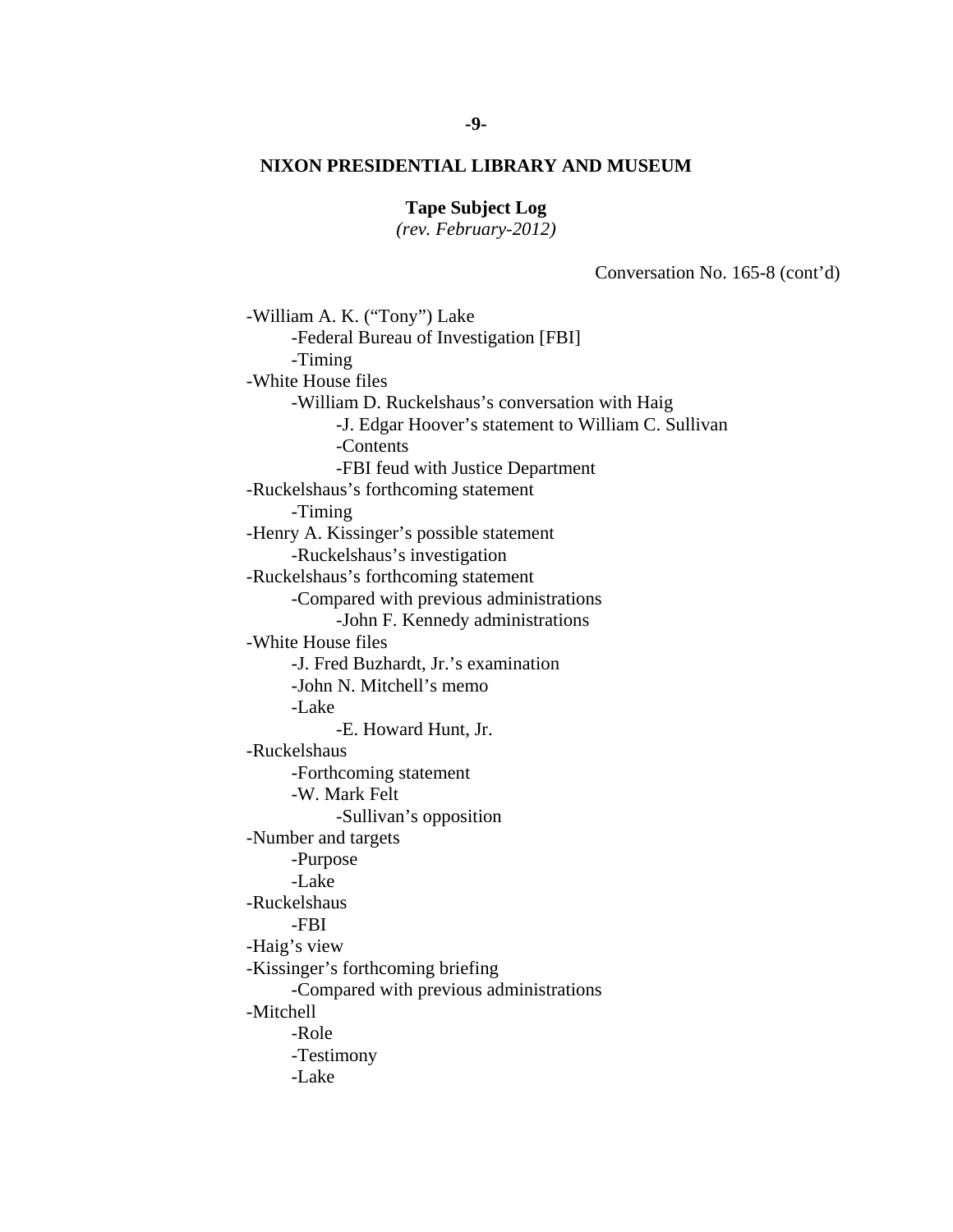# **Tape Subject Log**

*(rev. February-2012)* 

Conversation No. 165-8 (cont'd)

 -Soviet summit -Hunt's possible statements -John D. Ehrlichman's comment to the President -Difficulty -Kissinger's forthcoming briefing -National security -Forthcoming leak -Haig's conversation with Ronald L. Ziegler -Statements -Ruckelshaus, Kissinger

Conversation No. 165-9

Date: May 12, 1973 Time: Unknown between 10:05 am and 10:11 am Location: Camp David Study Table

The President talked with the Camp David operator.

Telephone call to Alexander M. Haig, Jr.

Conversation No. 165-10

Date: May 12, 1973 Time: 10:11 am - 10:49 a.m. Location: Camp David Study Table

The President talked with Alexander M. Haig, Jr.

 President's schedule -J. Fred Buzhardt, Jr. and Haig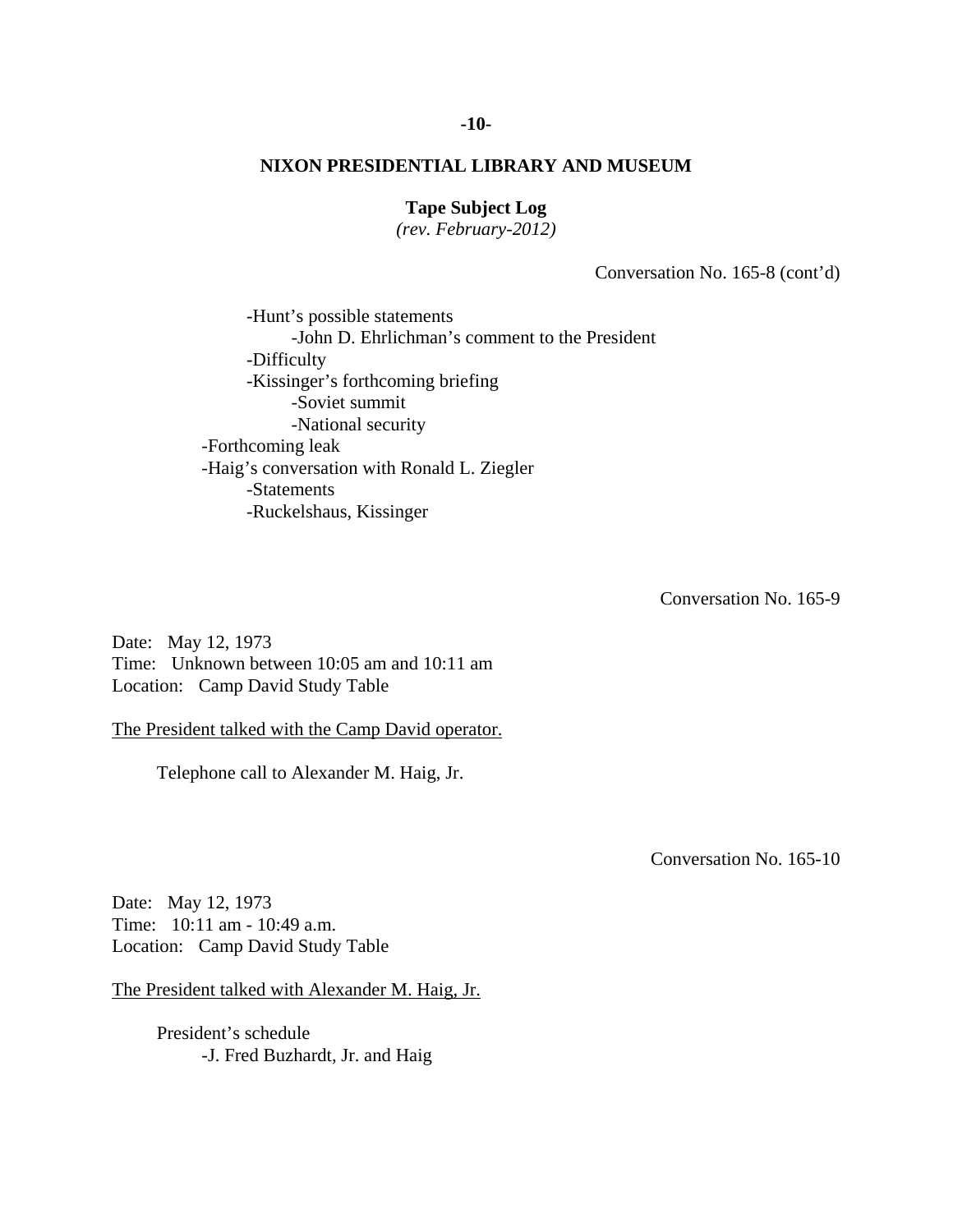# **-11-**

# **NIXON PRESIDENTIAL LIBRARY AND MUSEUM**

# **Tape Subject Log**

*(rev. February-2012)* 

Conversation No. 165-10 (cont'd)

| Watergate |                                                                       |
|-----------|-----------------------------------------------------------------------|
| -Wiretaps |                                                                       |
|           | -Henry A. Kissinger's forthcoming press briefing                      |
|           | -Newsmen                                                              |
|           | -Kissinger's forthcoming press briefing                               |
|           | -Federal Bureau of Investigation [FBI]                                |
|           | -White House files                                                    |
|           | -Possible return to William D. Ruckelshaus                            |
|           | -Kissinger                                                            |
|           | -Daniel Ellsberg                                                      |
|           | -President's conversation with Haig, May 11                           |
|           | -W. Mark Felt                                                         |
| -Felt     |                                                                       |
|           | -Role in Ellsberg case                                                |
|           | -Continuation in office                                               |
|           | -Information from Time magazine                                       |
|           | -President's instructions to L[ouis] Patrick Gray, III                |
|           | -Leaks                                                                |
|           | -President's conversation with Richard G. Kleindienst                 |
|           | -Statement in Ellsberg case                                           |
| -Ellsberg |                                                                       |
|           | -Mistrial                                                             |
|           | -Information sent to William M. Byrne, Jr. by White House             |
| -Wiretaps |                                                                       |
|           | -Haig's interview with unknown FBI agent, May 11                      |
|           | -Leaks                                                                |
|           | -Ellsberg                                                             |
|           | -Byrne's request                                                      |
|           | -Henry E. Petersen                                                    |
|           | -Ruckelshaus                                                          |
|           | -Haig's conversation with Elliot L. Richardson                        |
|           | -Buzhardt                                                             |
|           | -Records of Lyndon B. Johnson's and John F. Kennedy's administrations |
|           | -Robert C. Mardian's testimony                                        |
|           | -Kissinger and Haig                                                   |
|           | -Contrasted with William C. Sullivan's testimony                      |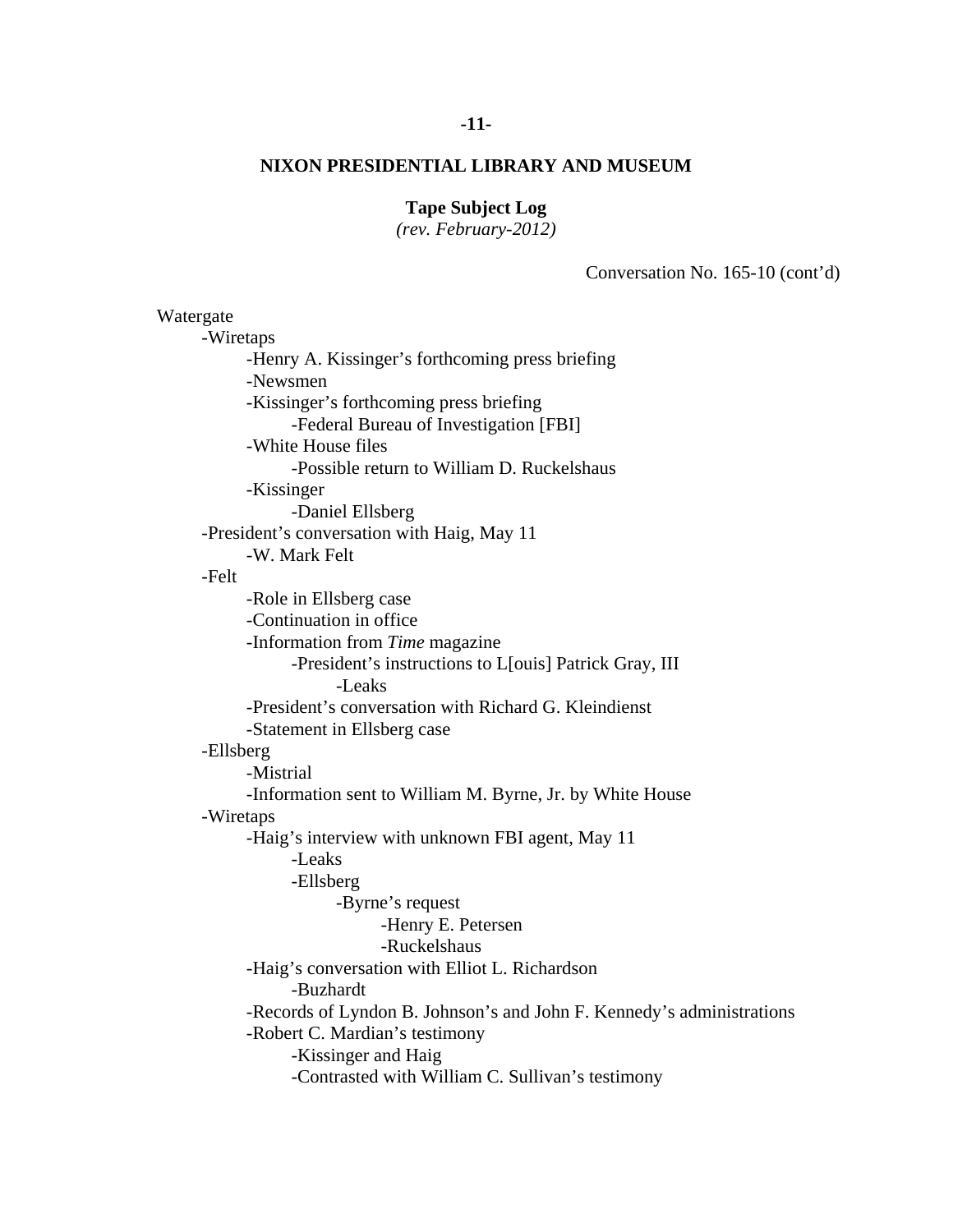# **Tape Subject Log**

*(rev. February-2012)* 

Conversation No. 165-10 (cont'd)

 -Possible FBI leaks -Richard M. Helms -John D. Ehrlichman -White House files -Sullivan's fears -J. Edgar Hoover -Transfer to FBI -Reasons for maintenance in White House -Hoover -Ruckelshaus's investigation -President's news conference -Robert F. Kennedy -William A. K. ("Tony") Lake -FBI -E. Howard Hunt, Jr.'s possible activity -FBI -Legality -Central Intelligence Agency [CIA] -Lt. Gen. Vernon A. Walters's memoranda of conversation [memcons] -Dr. James R. Schlesinger and William E. Colby -Location -Haig's discussion with Buzhardt -National security -Helms -Possible memcon -Walters -Possible testimony regarding memcons -Custody -Memcons -Colby and Schlesinger -Memcons -Location -Possible testimony -National security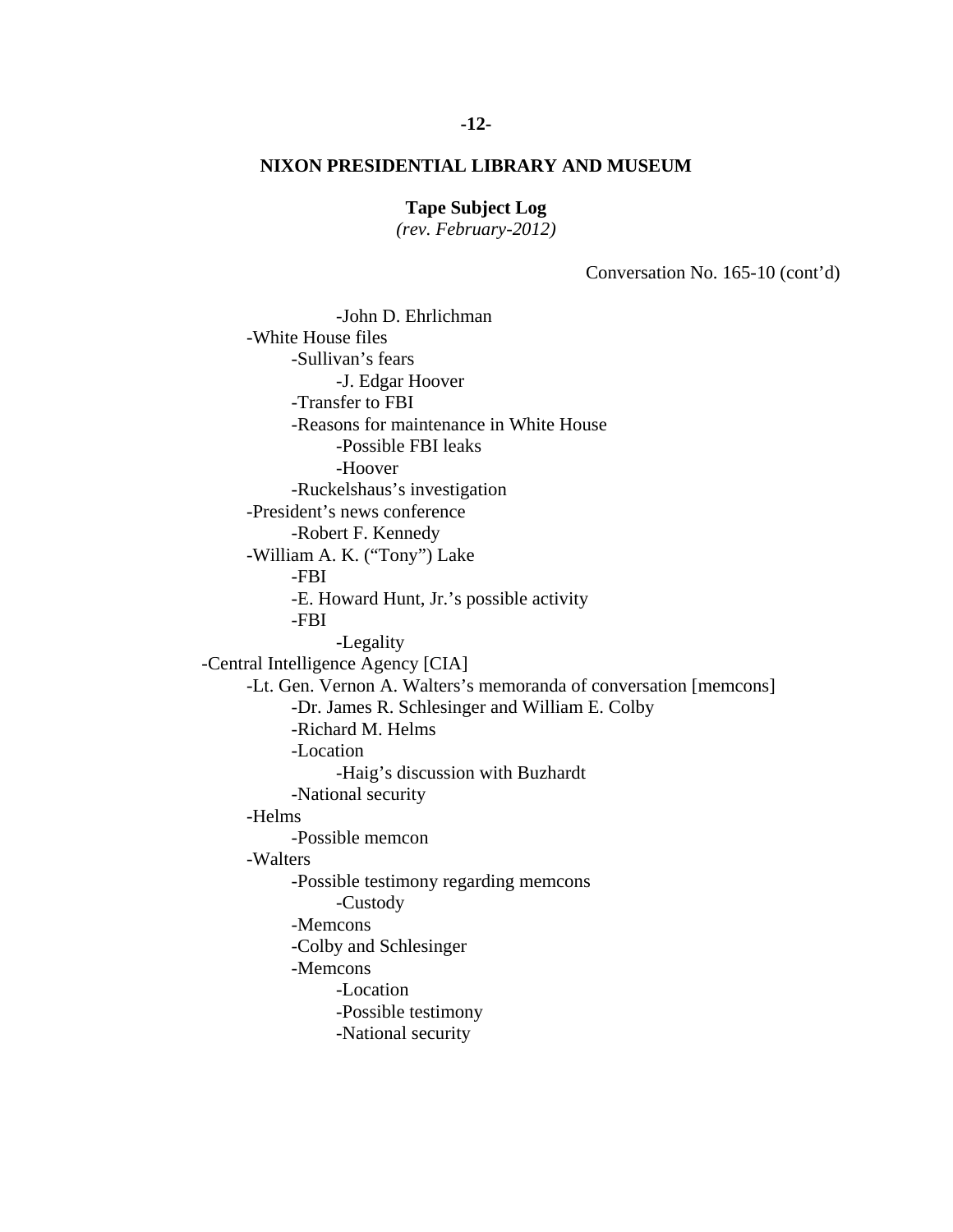### **-13-**

# **NIXON PRESIDENTIAL LIBRARY AND MUSEUM**

**Tape Subject Log** 

*(rev. February-2012)* 

Conversation No. 165-10 (cont'd)

\*\*\*\*\*\*\*\*\*\*\*\*\*\*\*\*\*\*\*\*\*\*\*\*\*\*\*\*\*\*\*\*\*\*\*\*\*\*\*\*\*\*\*\*\*\*\*\*\*\*\*\*\*\*\*\*\*\*\*\*\*\*\*\*\*

BEGIN WITHDRAWN ITEM NO. 1 [National security] [Duration:  $10 s$ ]

# INTELLIGENCE

# END WITHDRAWN ITEM NO. 1

\*\*\*\*\*\*\*\*\*\*\*\*\*\*\*\*\*\*\*\*\*\*\*\*\*\*\*\*\*\*\*\*\*\*\*\*\*\*\*\*\*\*\*\*\*\*\*\*\*\*\*\*\*\*\*\*\*\*\*\*\*\*\*\*\*

 Watergate -Gray -Press reports regarding telephone discussion with the President -White House response -Clark MacGregor -Gray -Buzhardt's forthcoming conversation with lawyer -Testimony -Walters's memcon -Ronald L. Ziegler -John W. Dean, III -H.R. ("Bob") Haldeman and Ehrlichman -Walters -Conversation with Petersen -Possible conversation with Helms -Helms -Conversation with the President -Walters -Memcons -Ehrlichman's quotation of the President's words -Haldeman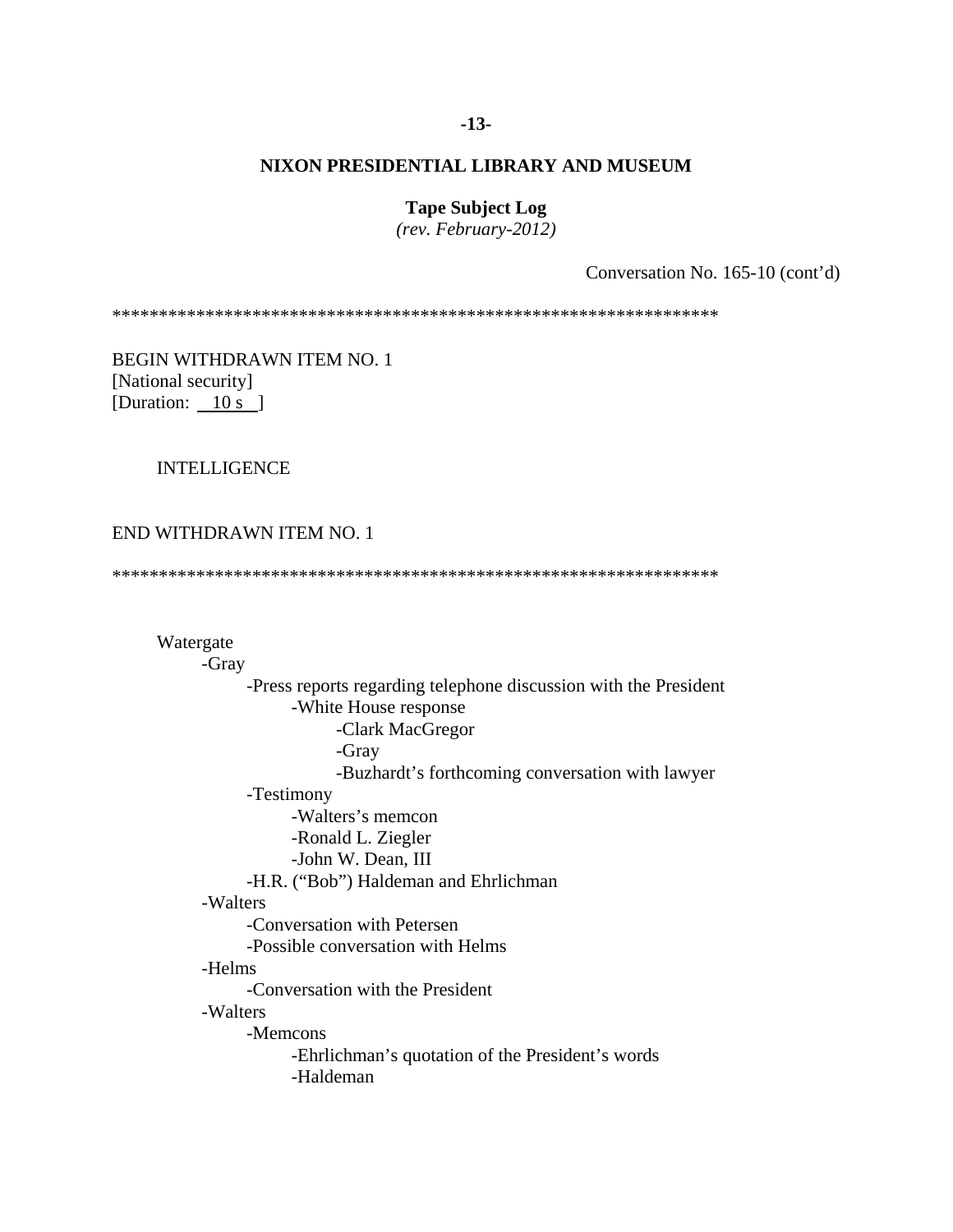# **Tape Subject Log**

*(rev. February-2012)* 

Conversation No. 165-10 (cont'd)

 -Statement regarding Gray -President's actions -Dean's quotes -President's statement -Possible interpretation -Haldeman, Walters, and Helms -President's intent -Copies -Helms -Walters's possible testimony -National security -Contrasted with executive privilege -Walters's possible testimony -Schlesinger -Walters's conversation with Schlesinger -Petersen -Haig's subsequent conversation with Schlesinger

\*\*\*\*\*\*\*\*\*\*\*\*\*\*\*\*\*\*\*\*\*\*\*\*\*\*\*\*\*\*\*\*\*\*\*\*\*\*\*\*\*\*\*\*\*\*\*\*\*\*\*\*\*\*\*\*\*\*\*\*\*\*\*\*\*

BEGIN WITHDRAWN ITEM NO. 1 [National Security] [Duration:  $13 s$ ]

# INTELLIGENCE

#### END WITHDRAWN ITEM NO. 1

\*\*\*\*\*\*\*\*\*\*\*\*\*\*\*\*\*\*\*\*\*\*\*\*\*\*\*\*\*\*\*\*\*\*\*\*\*\*\*\*\*\*\*\*\*\*\*\*\*\*\*\*\*\*\*\*\*\*\*\*\*\*\*\*\*

 Watergate -Haig's schedule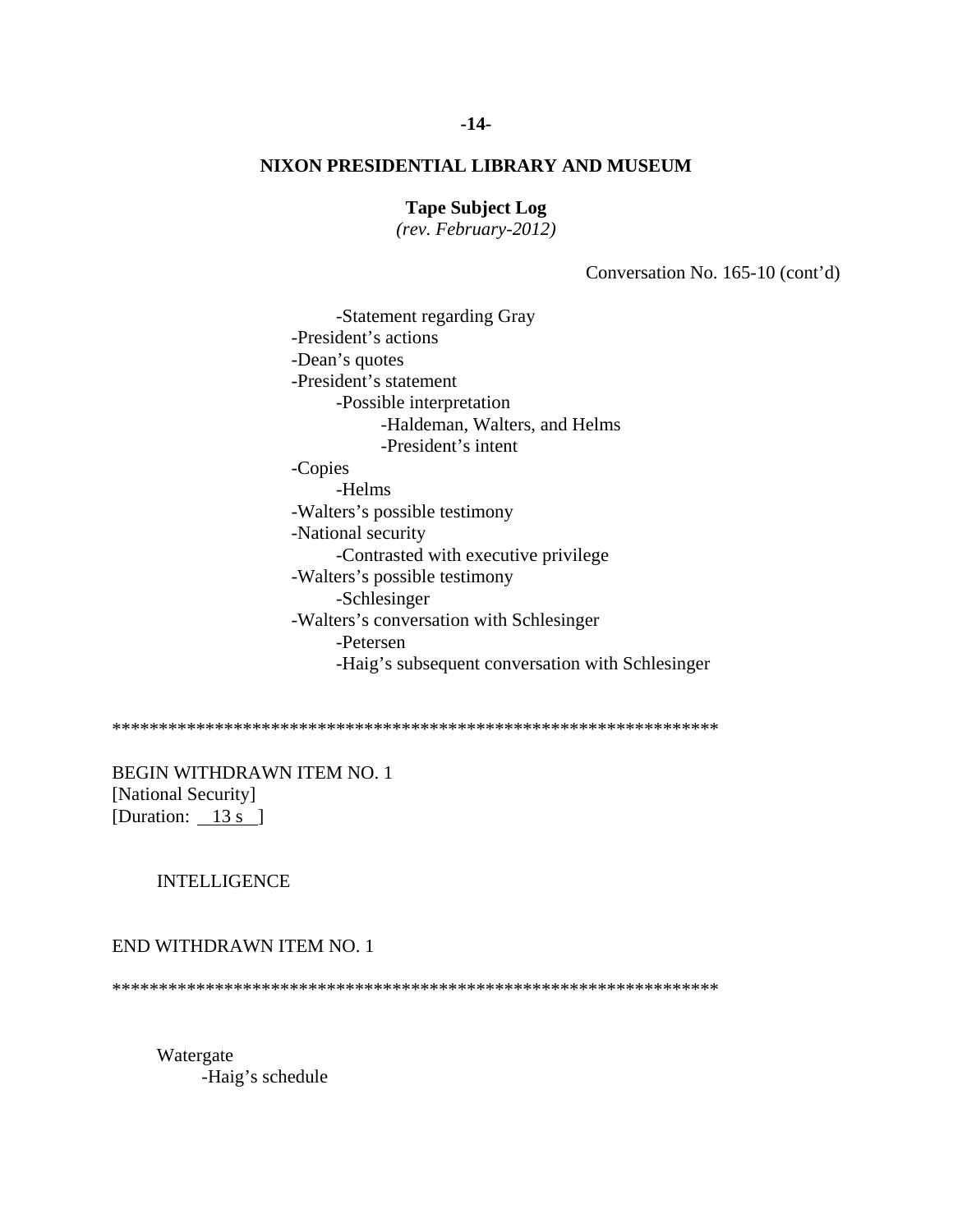# **Tape Subject Log**

*(rev. February-2012)* 

Conversation No. 165-10 (cont'd)

-Buzhardt -Gray -Walters -Possible statement -Leak of Grand Jury testimony -Press reports -President and Gray -*Washington Star* -Ziegler -Gray -Possible statement -MacGregor -Possible statement -Haig's meeting with Buzhardt and Ziegler -Haig's call to Gray -Gray's possible statement -Break-in -White House response -President's conversations -Gray -Helms -President's new appointments -Press coverage -CIA memcons -National security

Conversation No. 165-11

Date: May 12, 1973 Time: Unknown between 10:49 am and 11:50 am Location: Camp David Study Table

The President talked with the Camp David operator.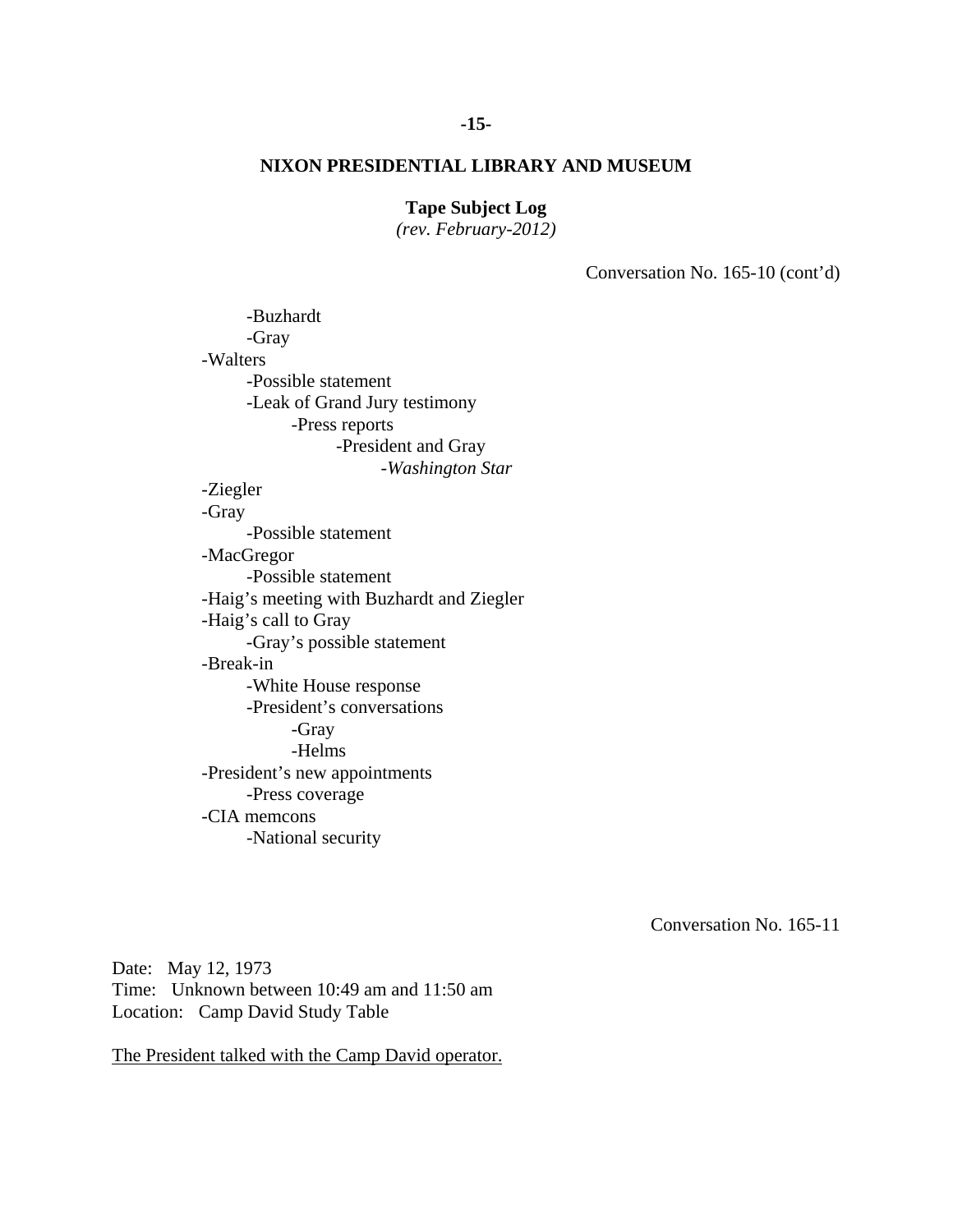### **-16-**

# **NIXON PRESIDENTIAL LIBRARY AND MUSEUM**

# **Tape Subject Log**

*(rev. February-2012)* 

Conversation No. 165-11 (cont'd)

Telephone call to Roy L. Ash

Conversation No. 165-12

Date: May 12, 1973 Time: 11:50 am - 11:56 am Location: Camp David Study Table

The President talked with Roy L. Ash.

Previous Cabinet meeting -Office of Management and Budget [OMB] -Ash's conversation with Alexander M. Haig, Jr.

 Ash's activities -Cabinet -Kenneth R. Cole, Jr.

 -Ash's view National economy -Controls -Fuel Oil Supplies -Energy -Ash's forthcoming call to John B. Connally -Freeze -President's resisntance -George P. Shultz and Herbert G. Stein -Government's role -Controls -Albert Sindlinger's view -Psychological boost from freeze

Watergate

-Maurice H. Stans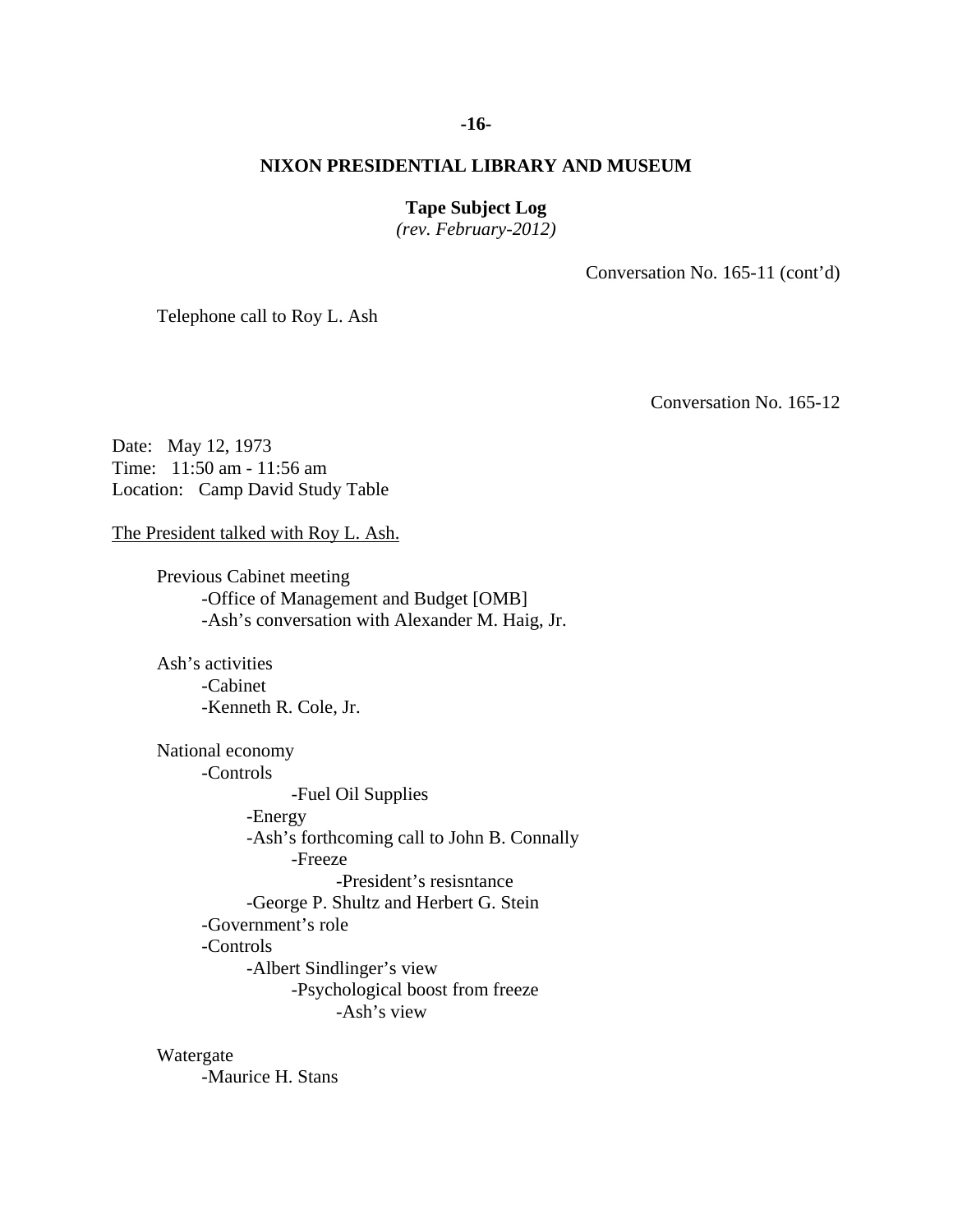# **Tape Subject Log**

*(rev. February-2012)* 

Conversation No. 165-12 (cont'd)

 -John N. Mitchell -Martha ("Beall") Mitchell -Robert L. Vesco -H.R. ("Bob") Haldeman and John D. Ehrlichman -Departures from office -Effect on families -Conversation with Ash -Shultz -President's decision

Previous Cabinet meeting -Caspar W. ("Cap") Weinberger -Role on White House staff

President's domestic counselors -Weinberger, Shultz and Leonard Garment -Ash's forthcoming call to Weinberger -Department of Health, Education, and Welfare [HEW] [?]

Conversation No. 165-13

Date: May 12, 1973 Time: Unknown between 11:56 am and 11:58 am Location: Camp David Study Table

The President talked with the Camp David operator.

Telephone call to Roy L. Ash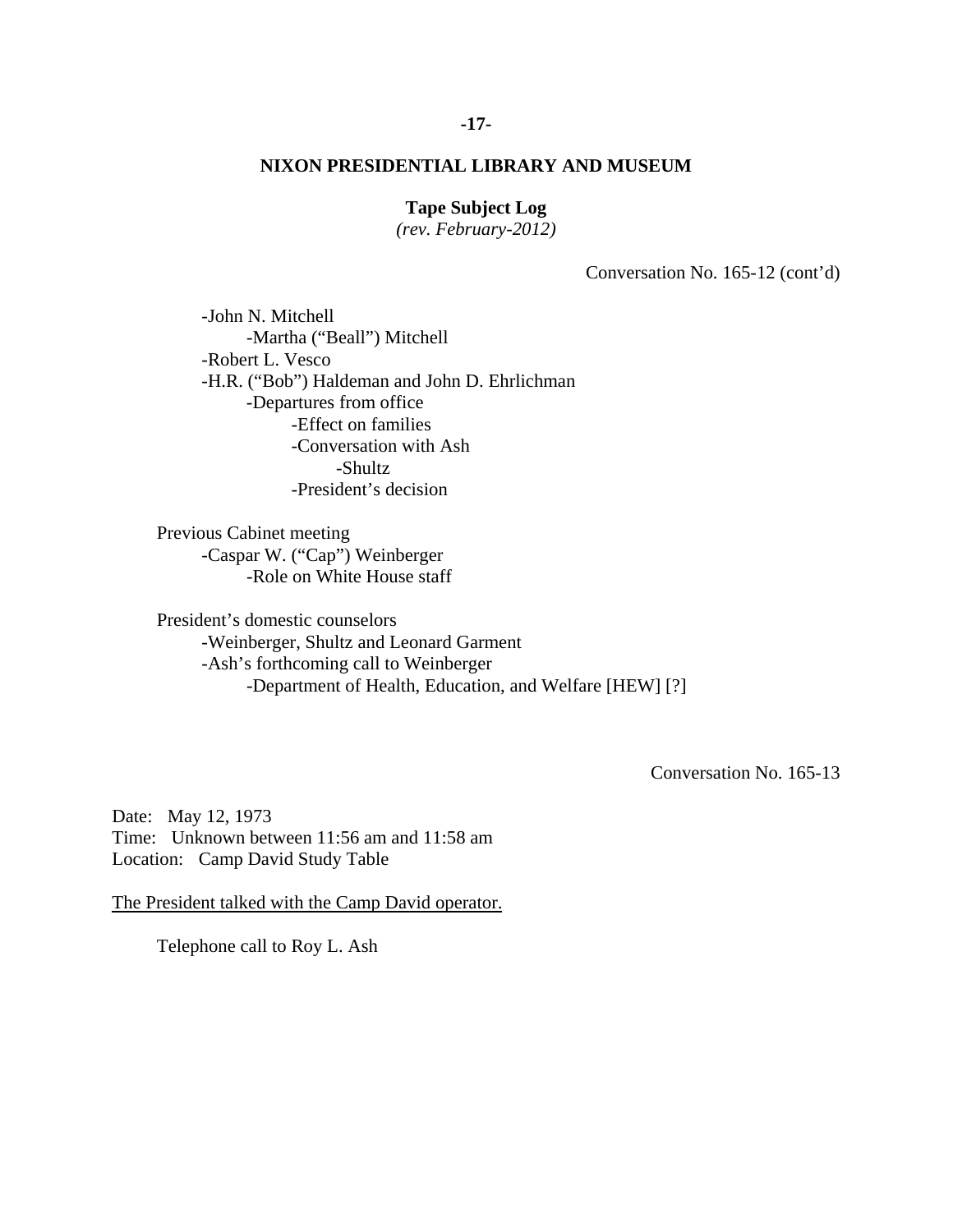### **-18-**

# **NIXON PRESIDENTIAL LIBRARY AND MUSEUM**

# **Tape Subject Log**

*(rev. February-2012)* 

Conversation No. 165-14

Date: May 12, 1973 Time: 11:58 am - 12:00 pm Location: Camp David Study Table

The President talked with Roy L. Ash.

Ash's forthcoming call to John B. Connally -President's conversation with Connally in Florida -Energy -Connally's business interests -Connally's role -Export promotion -Tax legislation -Impoundment of funds -Wage and price controls -Congress -Energy -Connally's business interests -Gas deals with Soviet Union, Middle East -Connally's role

Conversation No. 165-15

Date: May 12, 1973 Time: 12:22 pm - 12:30 pm Location: Camp David Study Table

The Camp David operator talked with the President.

Telephone call from Henry A. Kissinger

Kissinger talked with the President.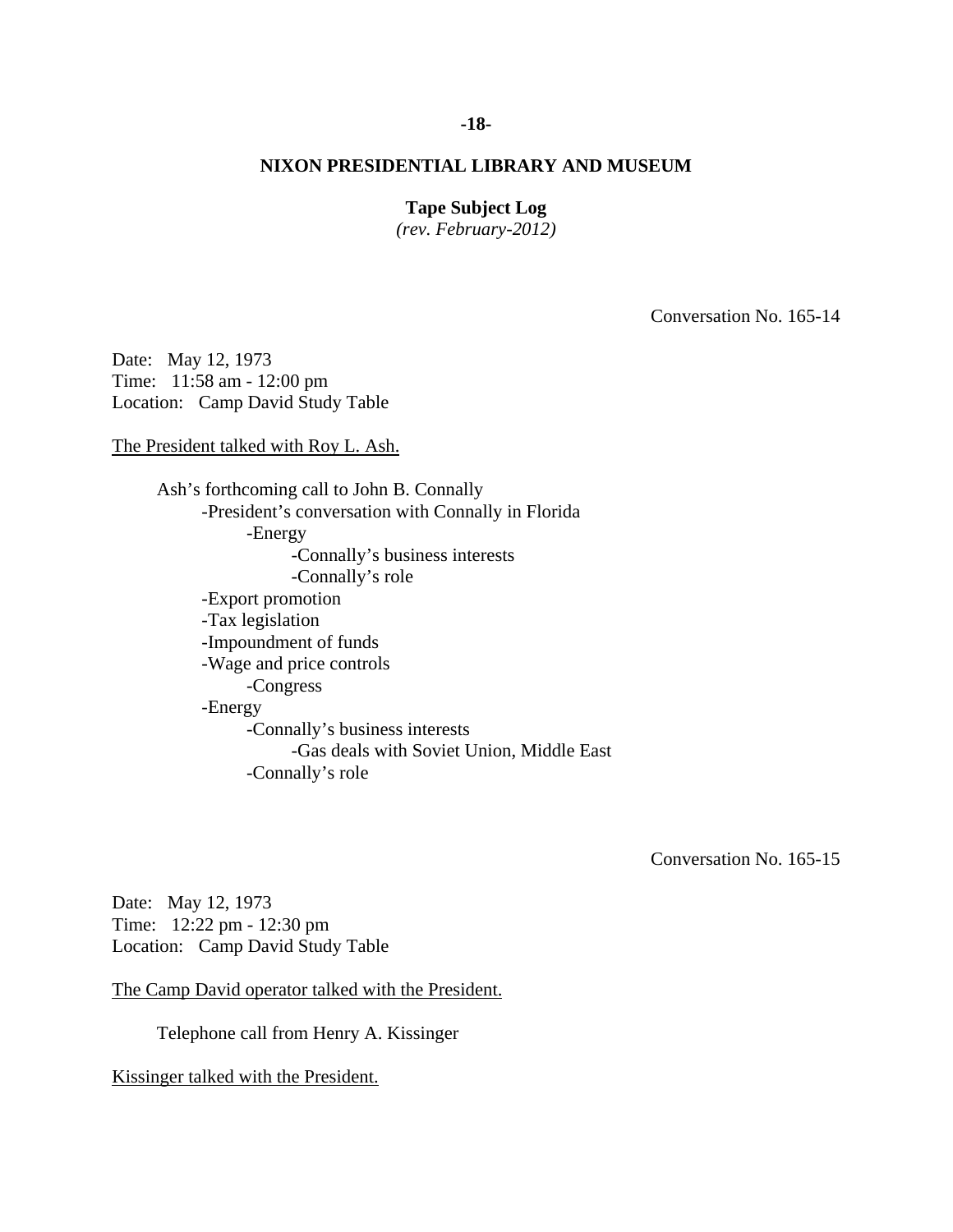### **-19-**

# **NIXON PRESIDENTIAL LIBRARY AND MUSEUM**

# **Tape Subject Log**

*(rev. February-2012)* 

Conversation No. 165-15 (cont'd)

 Watergate -Kissinger's press briefing -Wiretaps -Morton H. Halperin -Kissinger's access to intelligence reports -National security -Halperin -Departure from Kissinger's staff -William D. Ruckelshaus's forthcoming statement Kissinger's press briefing -Forthcoming Soviet summit -President's preparations -Leonid I. Brezhnev Watergate -Wiretaps -Compared with previous administrations -Number -Robert F. Kennedy -Leaks -Kissinger -Mood Kissinger's press briefing -Forthcoming Soviet summit -Strategic Arms Limitation Talks [SALT] Watergate -Ruckelshaus's forthcoming statement -Wiretaps -William A. K. ("Tony") Lake -Possible list -Release -Alexander M. Haig, Jr.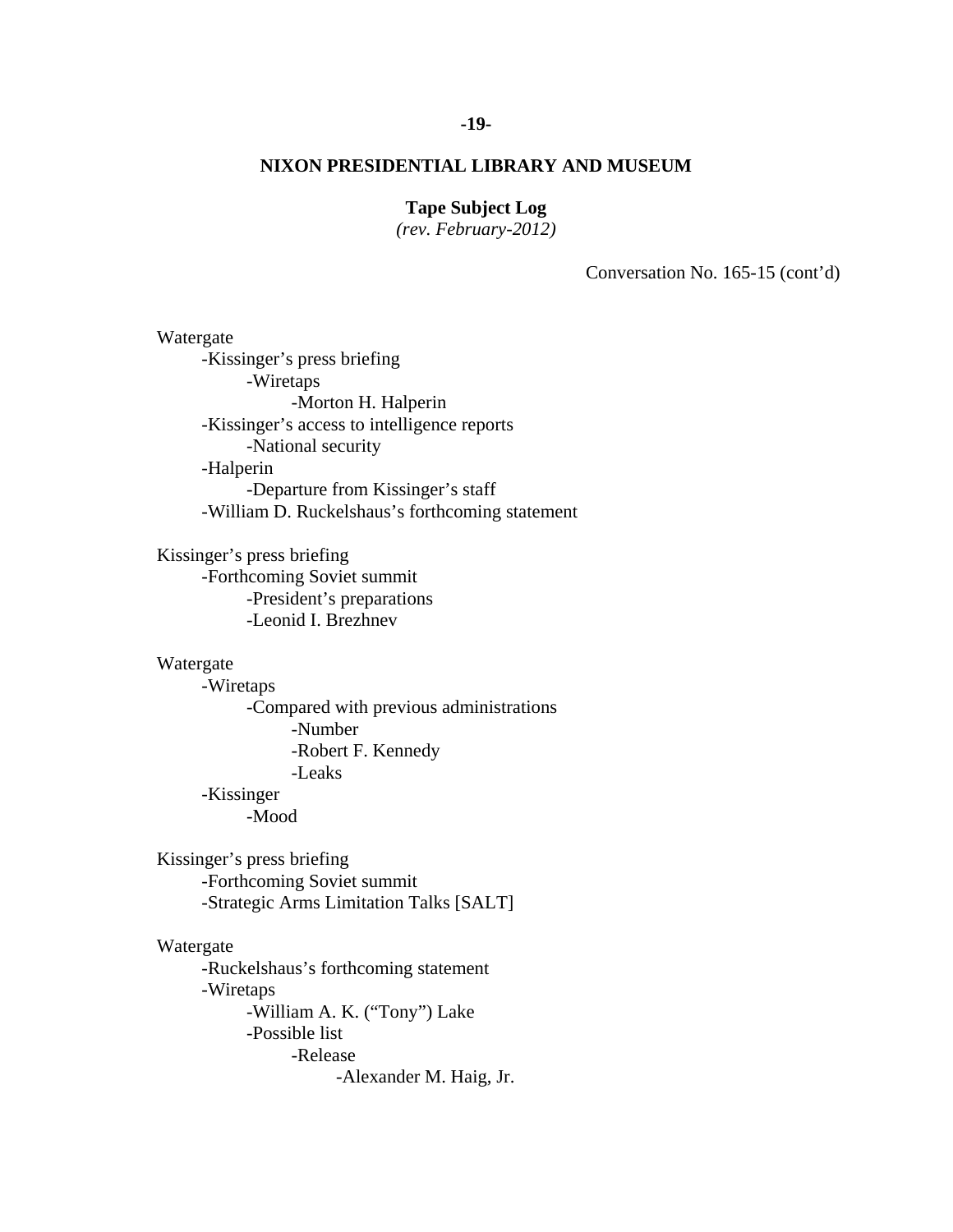### **-20-**

# **NIXON PRESIDENTIAL LIBRARY AND MUSEUM**

# **Tape Subject Log**

*(rev. February-2012)* 

Conversation No. 165-15 (cont'd)

 -Henry Brandon -J. Edgar Hoover -Reports -Possible conversation with Kissinger

Kissinger's schedule

Watergate

-Possible effect on administration

Foreign relations

 -Kissinger's role -Forthcoming Soviet summit -Defense Department and State Department -SALT -Kissinger's conversations -Adm. Thomas H. Moorer and William P. Clements, Jr. -Timing of agreement -Le Duc Tho

 -Forthcoming meeting with Kissinger -Kissinger's press briefing -Cambodian agreement -House of Representatives -Leverage

Conversation No. 165-16

Date: May 12, 1973 Time: Unknown between 12:30 pm and 12:31 pm Location: Camp David Study Table

The President talked with the Camp David operator.

Telephone call to Ronald L. Ziegler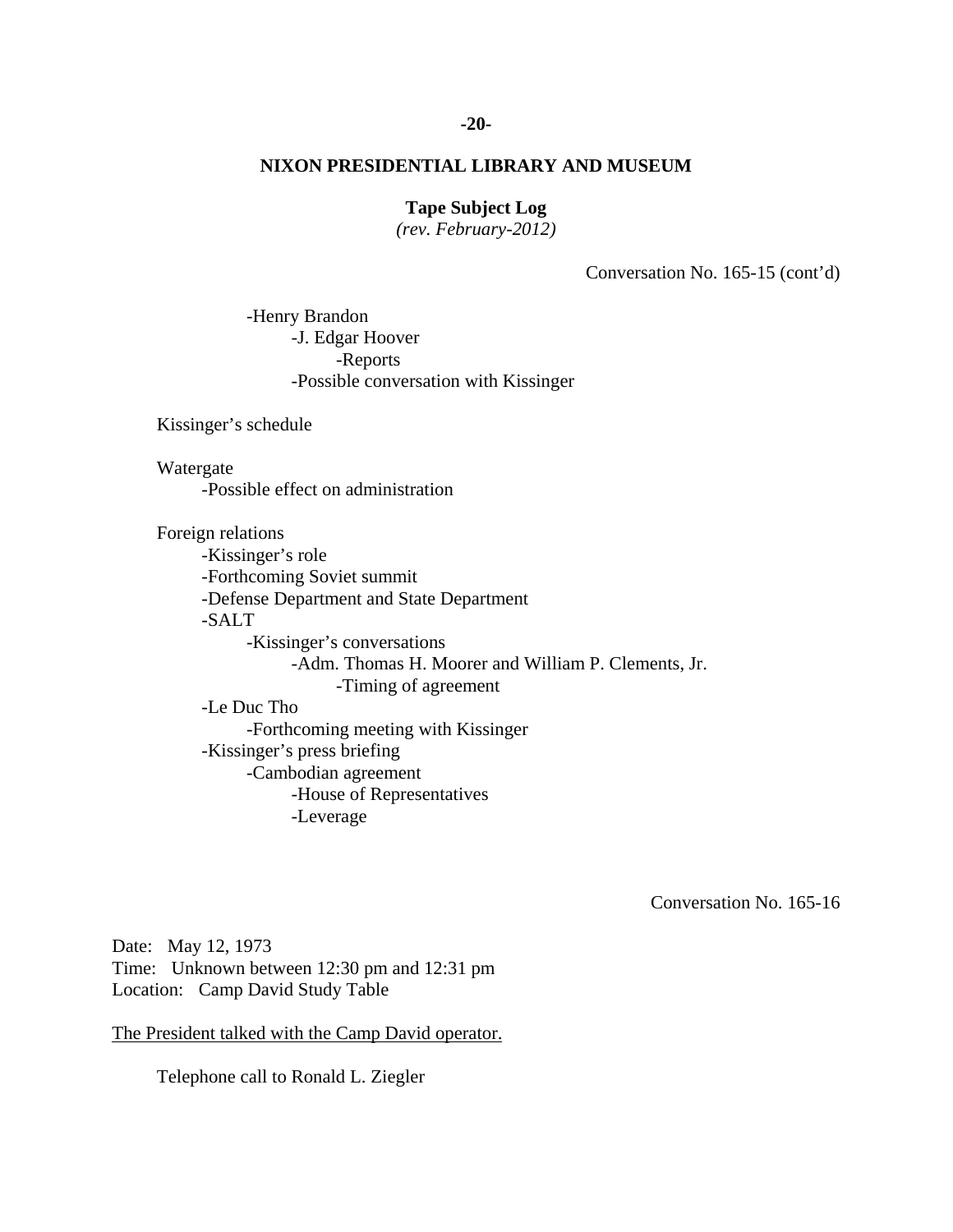### **-21-**

# **NIXON PRESIDENTIAL LIBRARY AND MUSEUM**

# **Tape Subject Log**

*(rev. February-2012)* 

Conversation No. 165-17 (cont'd)

Conversation No. 165-17

Date: May 12, 1973 Time: 12:31 pm - 12:36 pm Location: Camp David Study Table

The President talked with Ronald L. Ziegler.

 -Soviet summit Henry A. Kissinger's briefing -President's conversation with Kissinger -Lead news stories -Meeting with Ziegler -News wires -Watergate -[Wiretaps] -National Security Council [NSC] staff -Memorandums

Watergate

-L[ouis] Patrick Gray, III -Ziegler's attempts to locate -Ziegler's forthcoming press statement -President's contact with Gray -J. Fred Buzhardt, Jr. -President's alleged role in cover-up -Timing

Lead news stories -Forthcoming Soviet summit -Leonid I. Brezhnev -Strategic Arms Limitation Talks [SALT] -Trade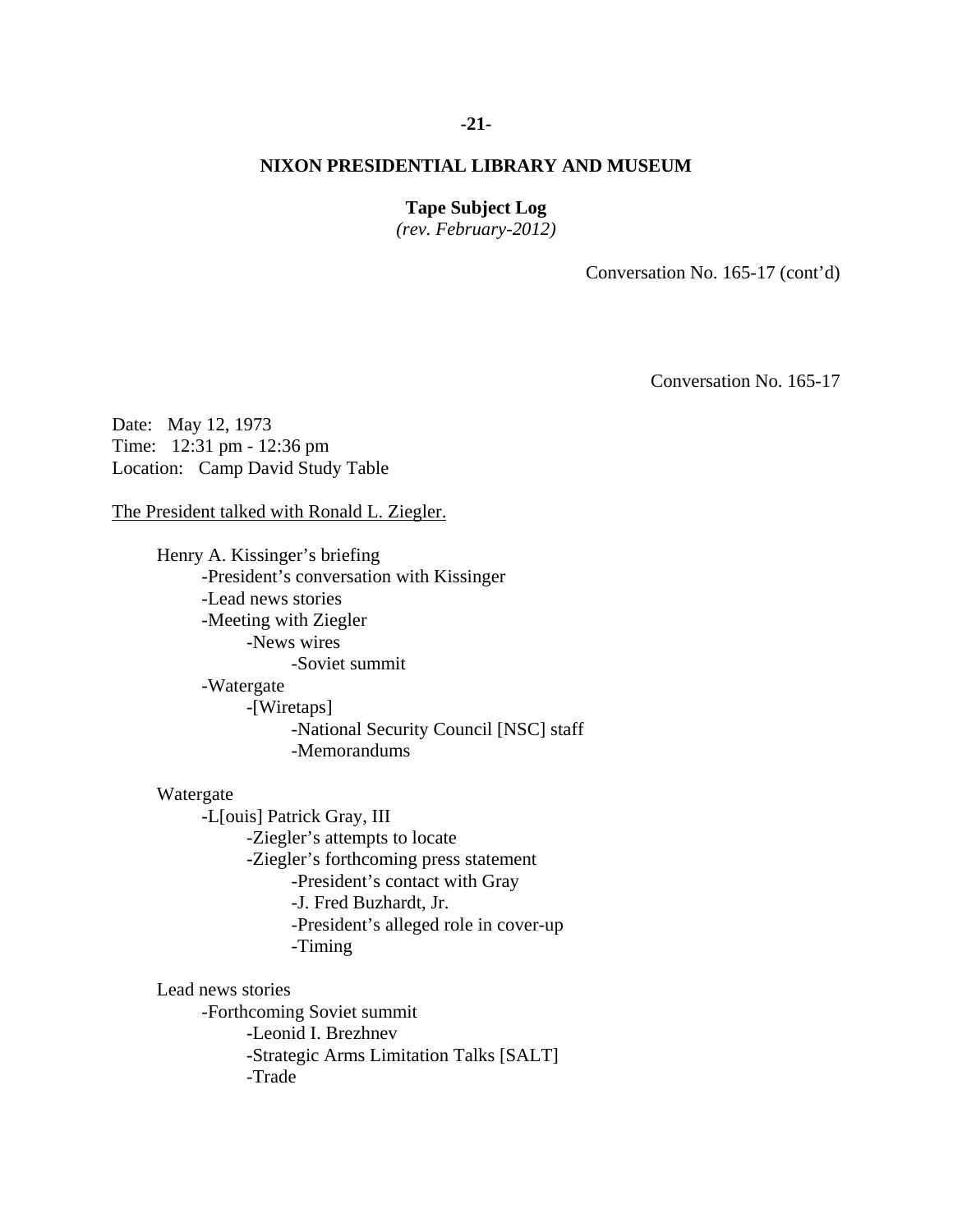# **-22-**

# **NIXON PRESIDENTIAL LIBRARY AND MUSEUM**

# **Tape Subject Log**

*(rev. February-2012)* 

Conversation No. 165-17 (cont'd)

-Kissinger's forthcoming meeting with Le Duc Tho -Cambodia

### Watergate

 -Kissinger's briefing -Wiretaps

Commission on Election Reform -William E. Timmons's possible calls to Hugh Scott and Gerald R. Ford -Scott, Ford and George H. W. Bush -John C. Stennis's possible reaction -Buzhardt\ -Leonard Garment -Structure of commission -Campaign financing -Lead news stories -*Washington Star* 

# Watergate

-Ziegler's forthcoming meeting with Alexander M. Haig, Jr. -Buzhardt's attempts to contact Gray -Leaks

Conversation No. 165-18

Date: May 12, 1973 Time: Unknown between 12:36 pm and 12:37 pm Location: Camp David Study Table

The President talked with the Camp David operator.

Telephone call to Alexander M. Haig, Jr.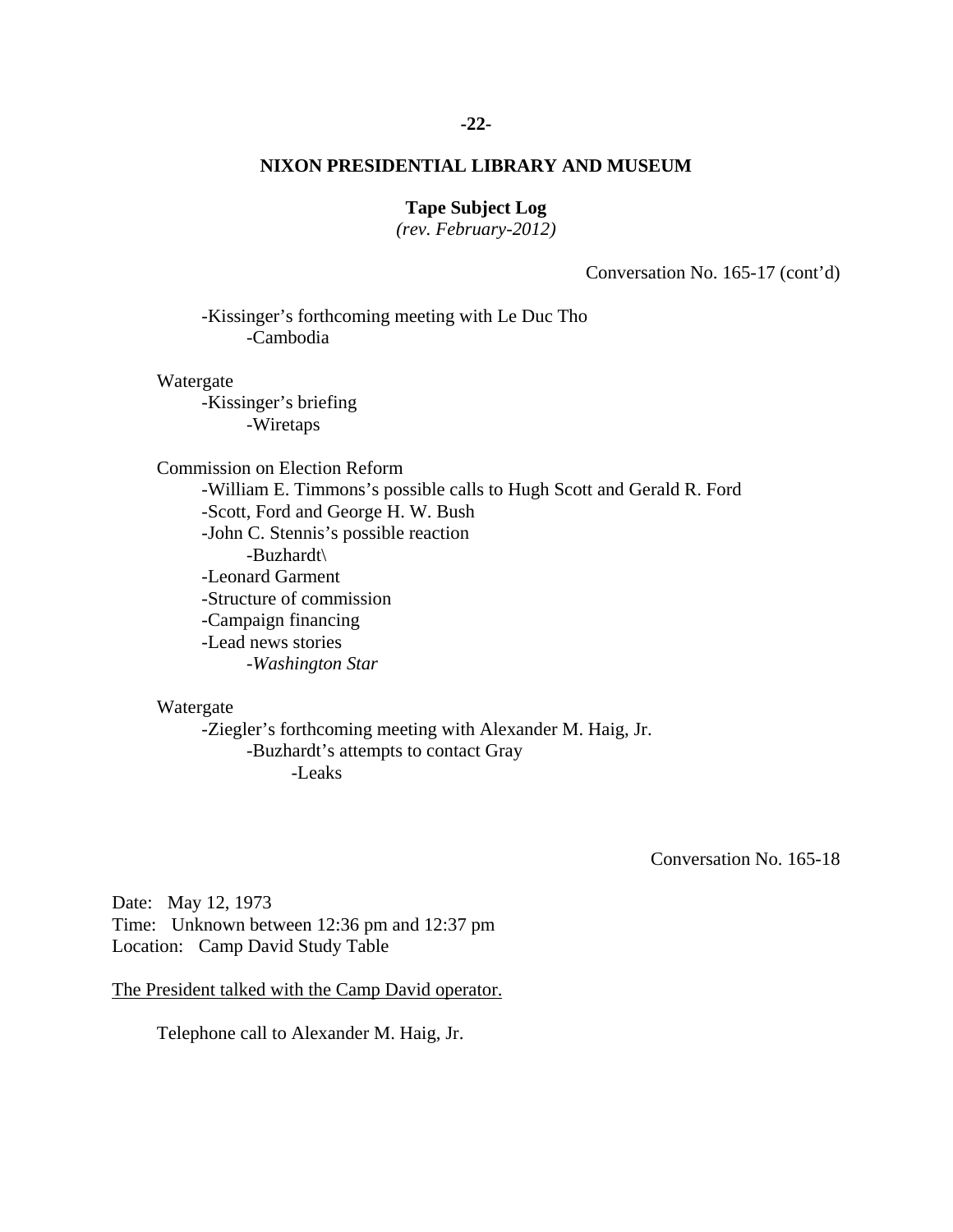### **-23-**

# **NIXON PRESIDENTIAL LIBRARY AND MUSEUM**

# **Tape Subject Log**

*(rev. February-2012)* 

Conversation No. 165-19 (cont'd)

Conversation No. 165-19

Date: May 12, 1973 Time: 12:37pm - 12:54 pm Location: Camp David Study Table

The President talked with Alexander M. Haig, Jr.

 -Richard M. Helms Watergate -President's previous conversation with Ronald L. Ziegler -Henry A. Kissinger's press briefing -Wiretaps -Compared with previous administrations -Attempts to reach L[ouis] Patrick Gray, III -President's conversation with Gray -Ziegler -Leak -Memoranda of conversation [Memcons] -J. Fred Buzhardt, Jr. -Possible release -Gen. Robert E. Cushman, Jr.'s appearance before Armed Services Committee -Dr. James R. Schlesinger's memcons -Lt. Gen. Vernon A. Walters -Possible effects of White House refusal to release -Copies -Schlesinger's possible testimony -June 28, 1972 memcon -Possible effect -White House retention -National security -Central Intelligence Agency [CIA] -Schlesinger -June 28, 1972 memcon -H.R. ("Bob") Haldeman's conversation with Helms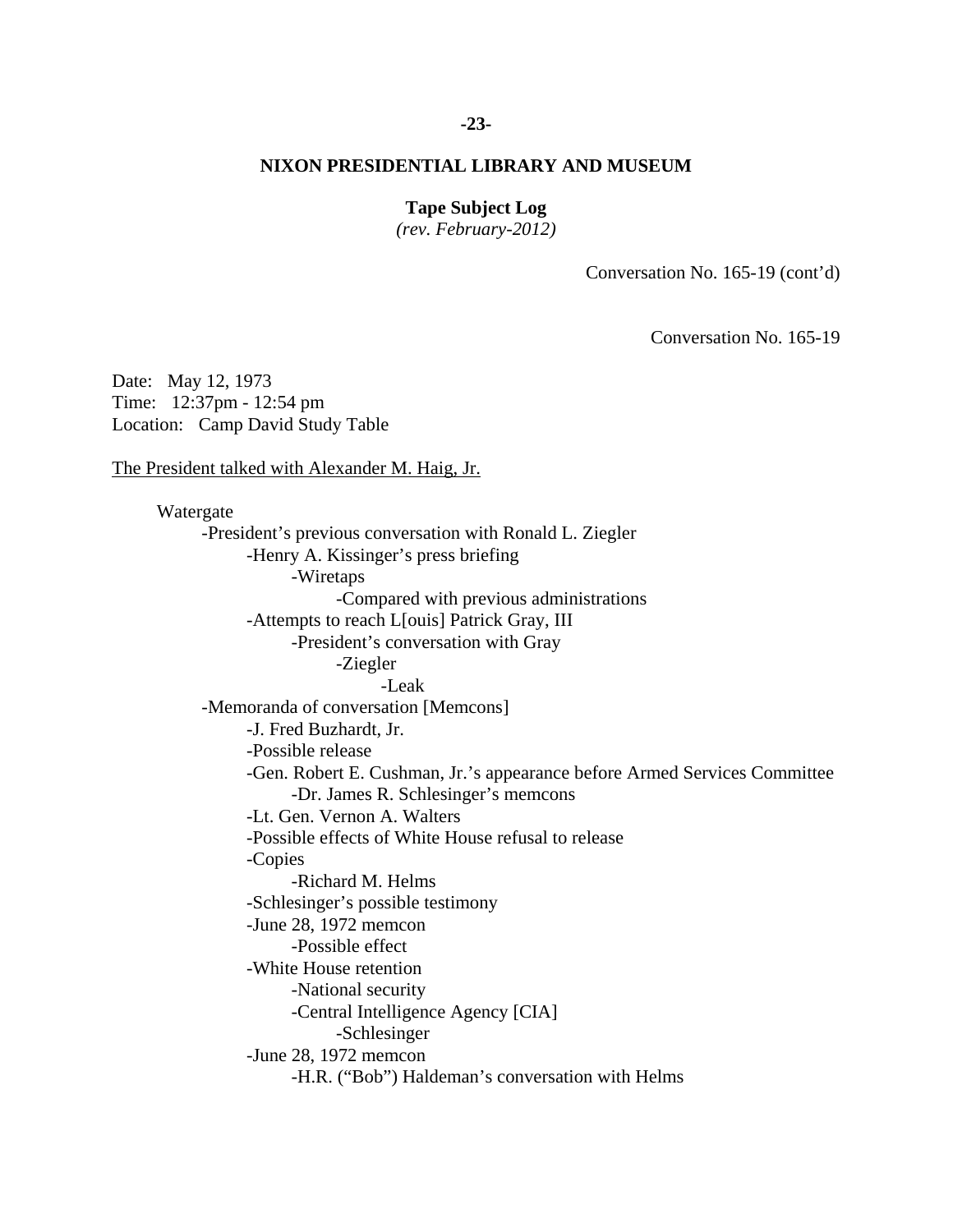# **Tape Subject Log**

*(rev. February-2012)* 

Conversation No. 165-19 (cont'd)

 -Walters's call to Gray -Possible effect of release -Haldeman and John D. Ehrlichman -Hearsay evidence -Walters -Helms -Possible possession of copy -Forthcoming conversation with Buzhardt -Haig's conversation with Walters -Copies -Helms -Forthcoming conversation with Buzhardt -Conversation with Haldeman and Walters, June 28, 1972 -White House concern -CIA involvement -Conversation with Gray, June 27, 1972 -June 28, 1972 memcon -Effects of possible release -Helms -Memcon -President's motivation -Haldeman and Ehrlichman -Walters's possible testimony -Gray's possible testimony -Gray's previous testimony -Conversation with Walters -John W. Dean, III -Possible release -White House response -Buzhardt's schedule -Haldeman and Ehrlichman -Charles W. Colson -E. Howard Hunt, Jr. -Memcons -Effects of possible release -Helms's conversation with Gray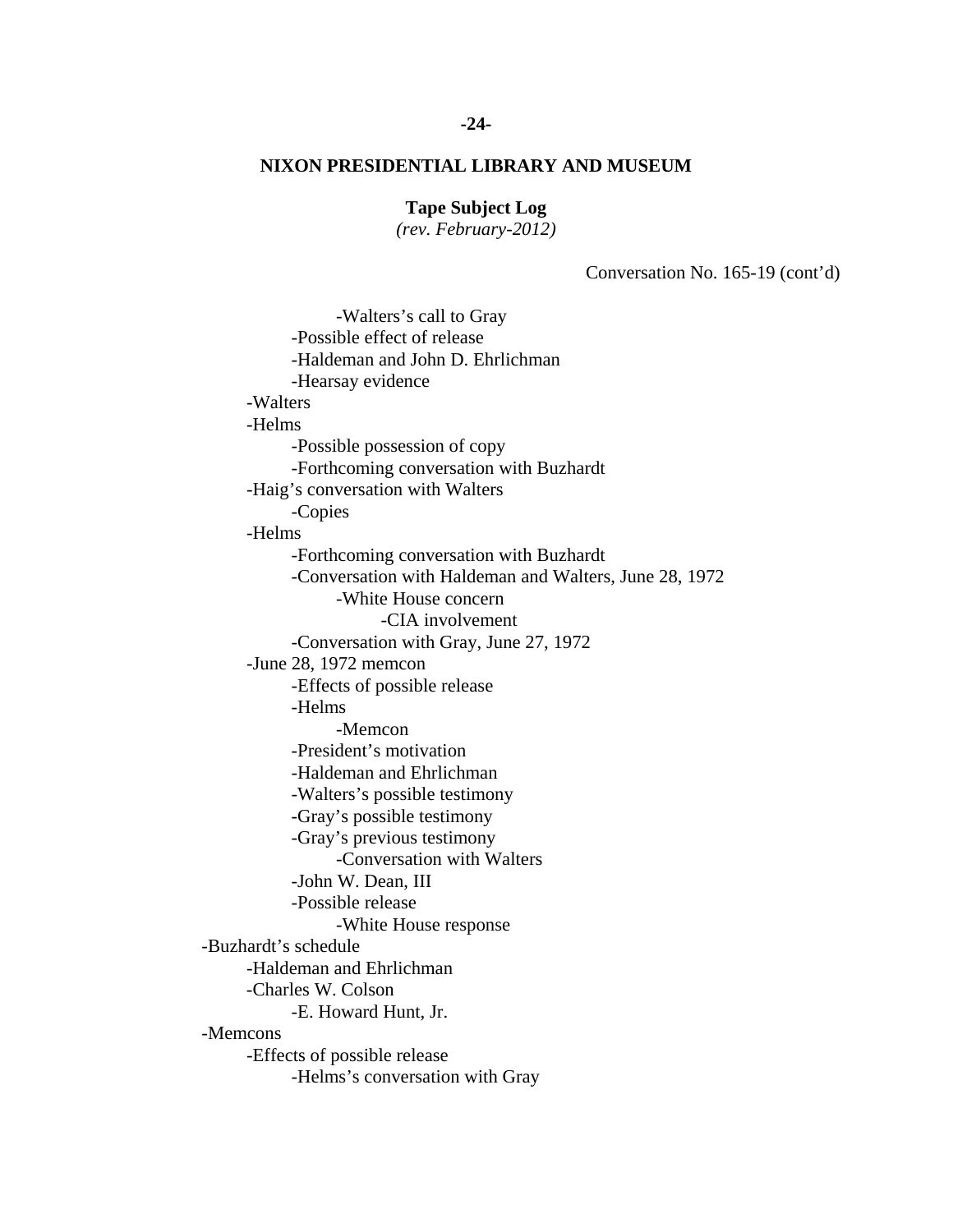### **-25-**

# **NIXON PRESIDENTIAL LIBRARY AND MUSEUM**

# **Tape Subject Log**

*(rev. February-2012)* 

Conversation No. 165-19 (cont'd)

 -President's subsequent conversation with Gray -Gray's conversation with Walters -Grand Jury -Ziegler's forthcoming statement -Haig's call to the President

Conversation No. 165-20

Date: May 12, 1973 Time: Unknown between 12:54 pm and 12:59 pm Location: Camp David Study Table

The President talked with the Camp David operator.

Telephone call to Alexander M. Haig, Jr.

Conversation No. 165-21

Date: May 12, 1973 Time: 12:59 pm - 1:03 pm Location: Camp David Study Table

The President talked with Alexander M. Haig, Jr.

 Watergate -John W. Dean III -Presence at meeting with Lt. Gen. Vernon A. Walters -Possible memoranda of conversation [memcons] -Contacts with Walters -John D. Ehrlichman -Role in Watergate investigation -Possible statement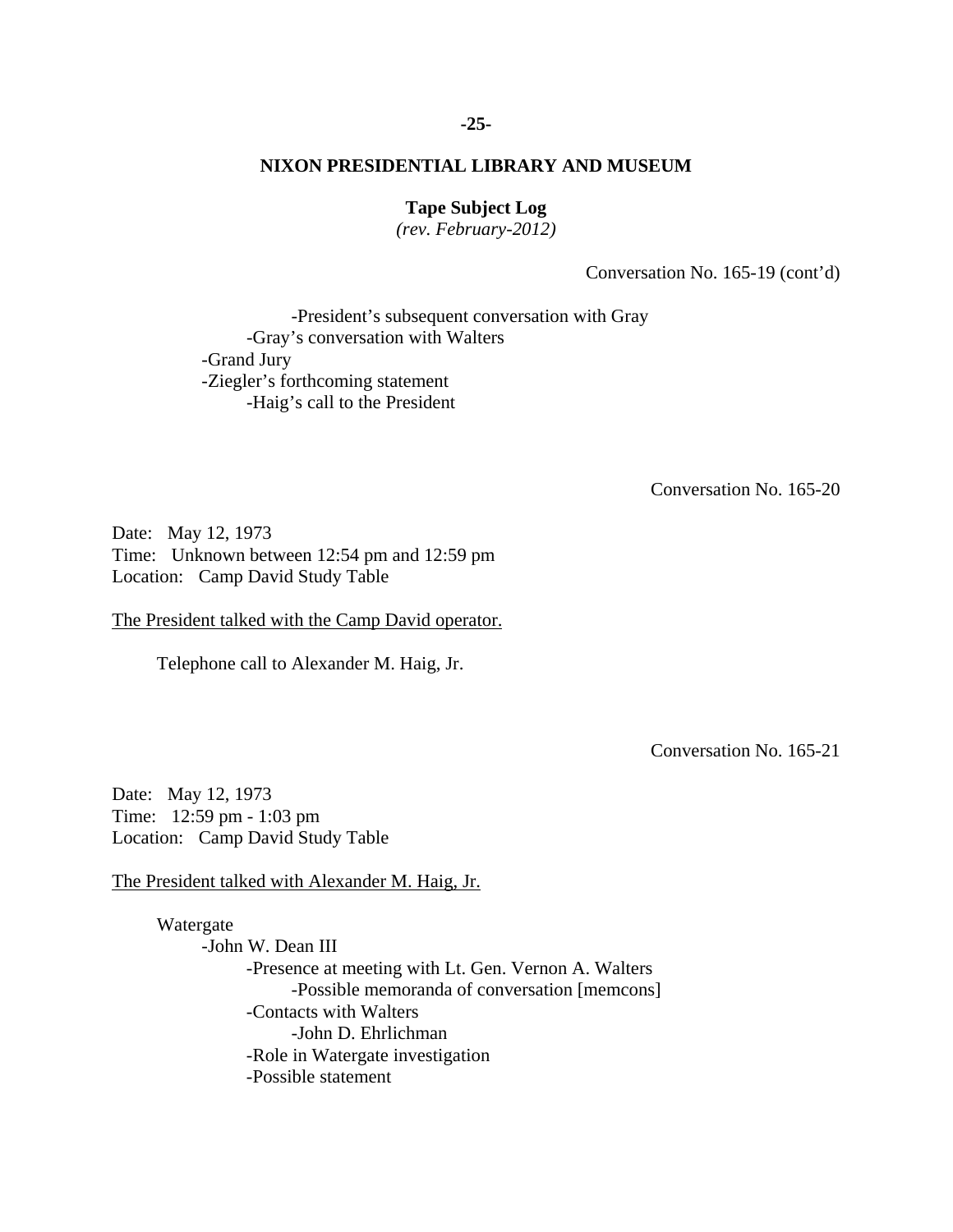# **Tape Subject Log**

*(rev. February-2012)* 

Conversation No. 165-21 (cont'd)

 -Ehrlichman -Conversation with Walters -Memcons -Presidency -Richard M. Helms -Possible conversations -Haig -J. Fred Buzhardt, Jr. -National security -Possible memcons -National security -Schedule

Conversation No. 165-22

Date: May 12, 1973 Time: Unknown between 1:03 pm and 2:04 pm Location: Camp David Study Table

The President talked with the Camp David operator.

Telephone call to Alexander M. Haig, Jr.

Conversation No. 165-23

Date: May 12, 1973 Time: 2:04pm - 2:10 pm Location: Camp David Study Table

The President talked with Alexander M. Haig, Jr.

Watergate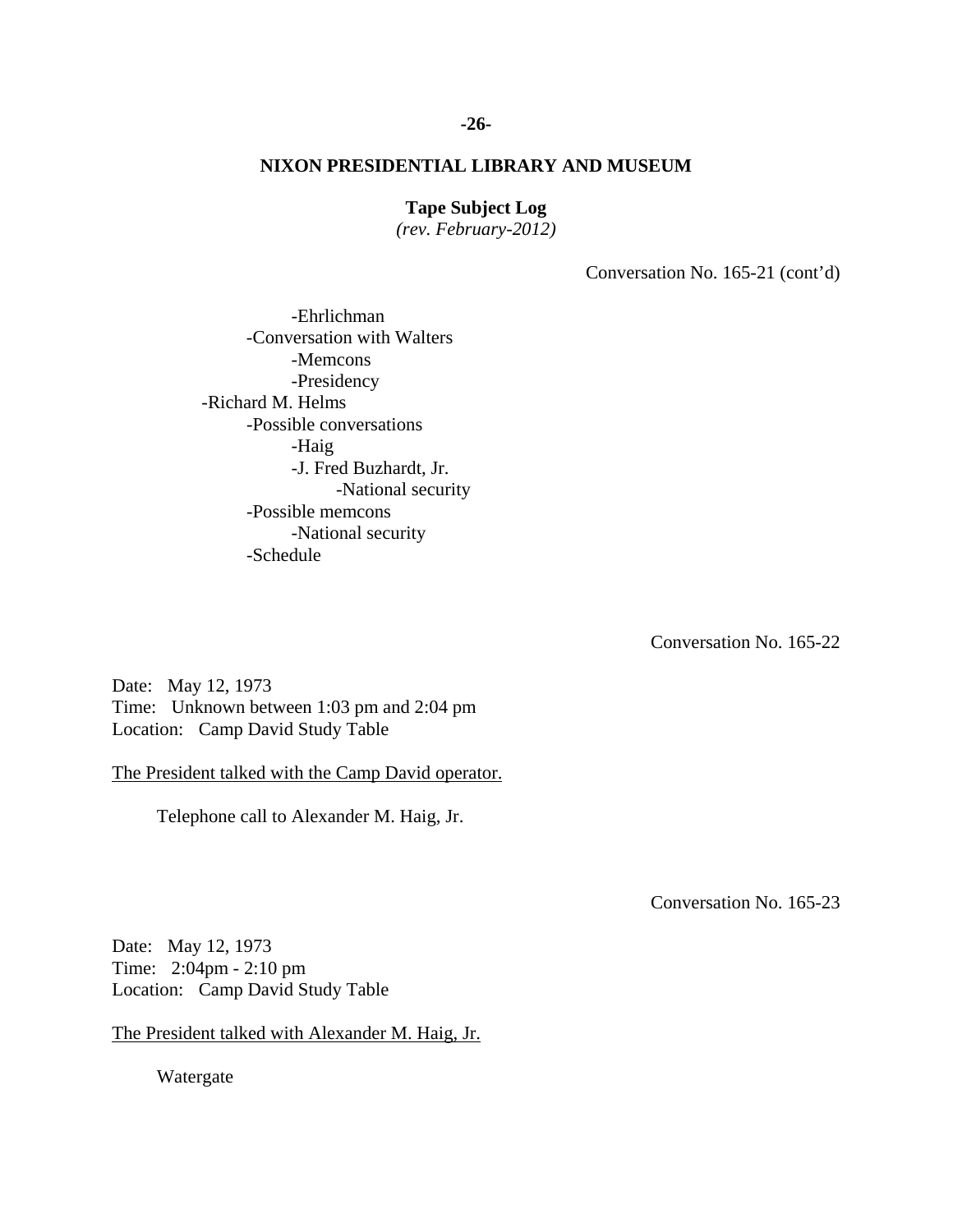# **-27-**

# **NIXON PRESIDENTIAL LIBRARY AND MUSEUM**

# **Tape Subject Log**

*(rev. February-2012)* 

Conversation No. 165-23 (cont'd)

| -Richard M. Helms                               |
|-------------------------------------------------|
| -Schedule                                       |
| -White House response                           |
| -"McCarthyism"                                  |
| -Ronald L. Ziegler's previous press conference  |
| -News reports on L[ouis] Patrick Gray, III      |
| -Gray                                           |
| -Location                                       |
| -Lawyer                                         |
| -White House response                           |
| -[William?] Beecher                             |
| -John C. Stennis                                |
| -James J. Kilpatrick                            |
| -Ziegler's previous press conference            |
| -Gray                                           |
| -Press coverage                                 |
| -Washington Post                                |
| -Ervin Committee contrasted with Grand Jury     |
| -Ziegler's previous press briefing              |
| -Attempts to locate                             |
| -William D. Ruckelshaus's forthcoming statement |
| -J. Fred Buzhardt, Jr.                          |
| -Wiretaps                                       |
| -Compared with previous administrations         |
| -Possible release of names                      |
| -Henry Brandon                                  |
| -Gray                                           |

Conversation No. 165-24

Date: May 12, 1973 Time: Unknown between 2:10 pm and 2:11 pm Location: Camp David Study Table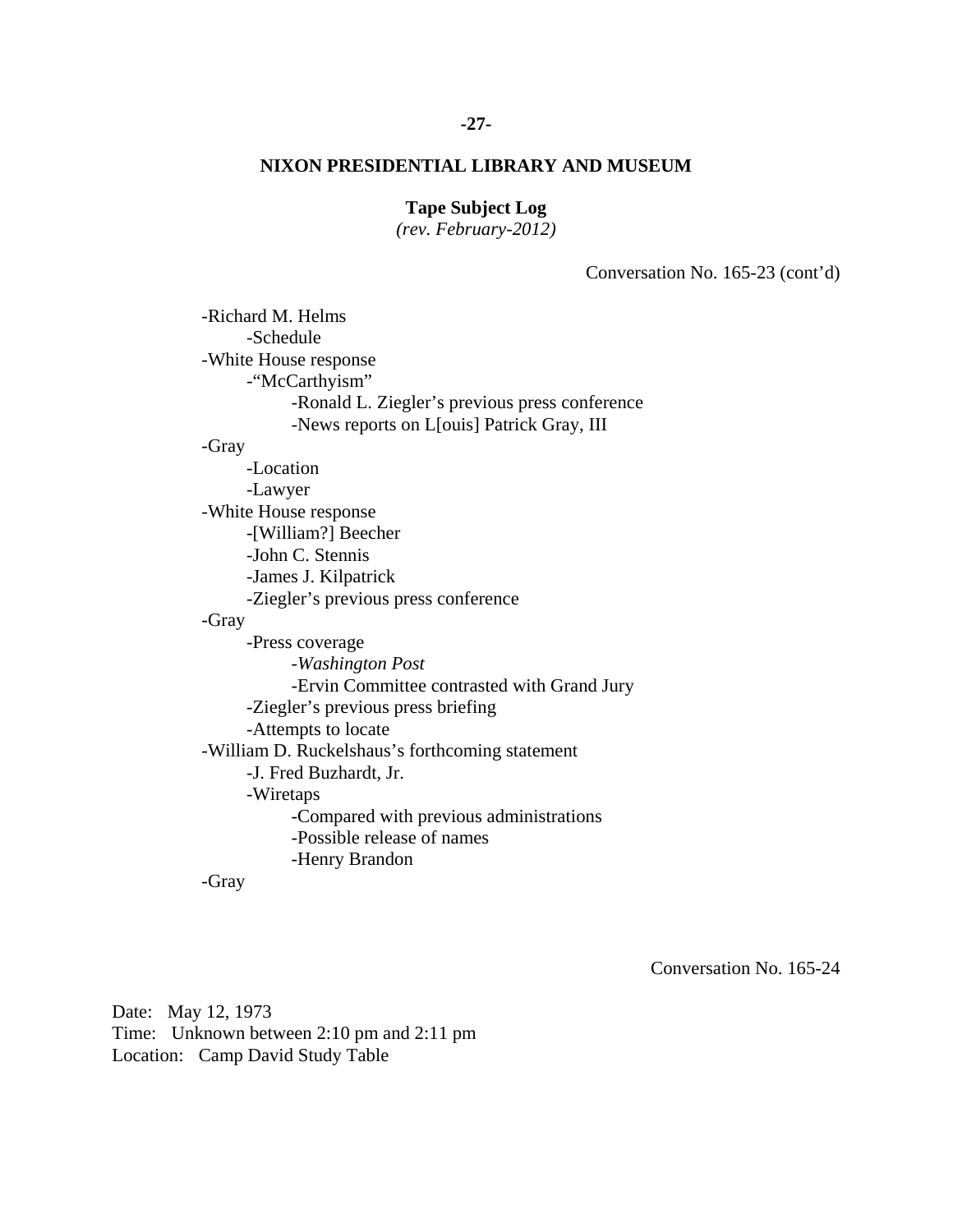# **-28-**

# **NIXON PRESIDENTIAL LIBRARY AND MUSEUM**

**Tape Subject Log** 

*(rev. February-2012)* 

Conversation No. 165-24 (cont'd)

The President talked with the Camp David operator.

Telephone call to Alexander M. Haig, Jr.

Conversation No. 165-25

Date: May 12, 1973 Time: 2:11pm - 2:13 pm Location: Camp David Study Table

The President talked with Alexander M. Haig, Jr.

 Watergate -L[ouis] Patrick Gray, III -Telephone call from the President -Possible statement -Previous testimony -President's instructions -J. Fred Buzhardt, Jr.

Conversation No. 165-26

Date: May 12, 1973 Time: Unknown between 2:13 pm and 2:17 pm Location: Camp David Study Table

The President talked with the Camp David operator.

Telephone call to Ronald L. Ziegler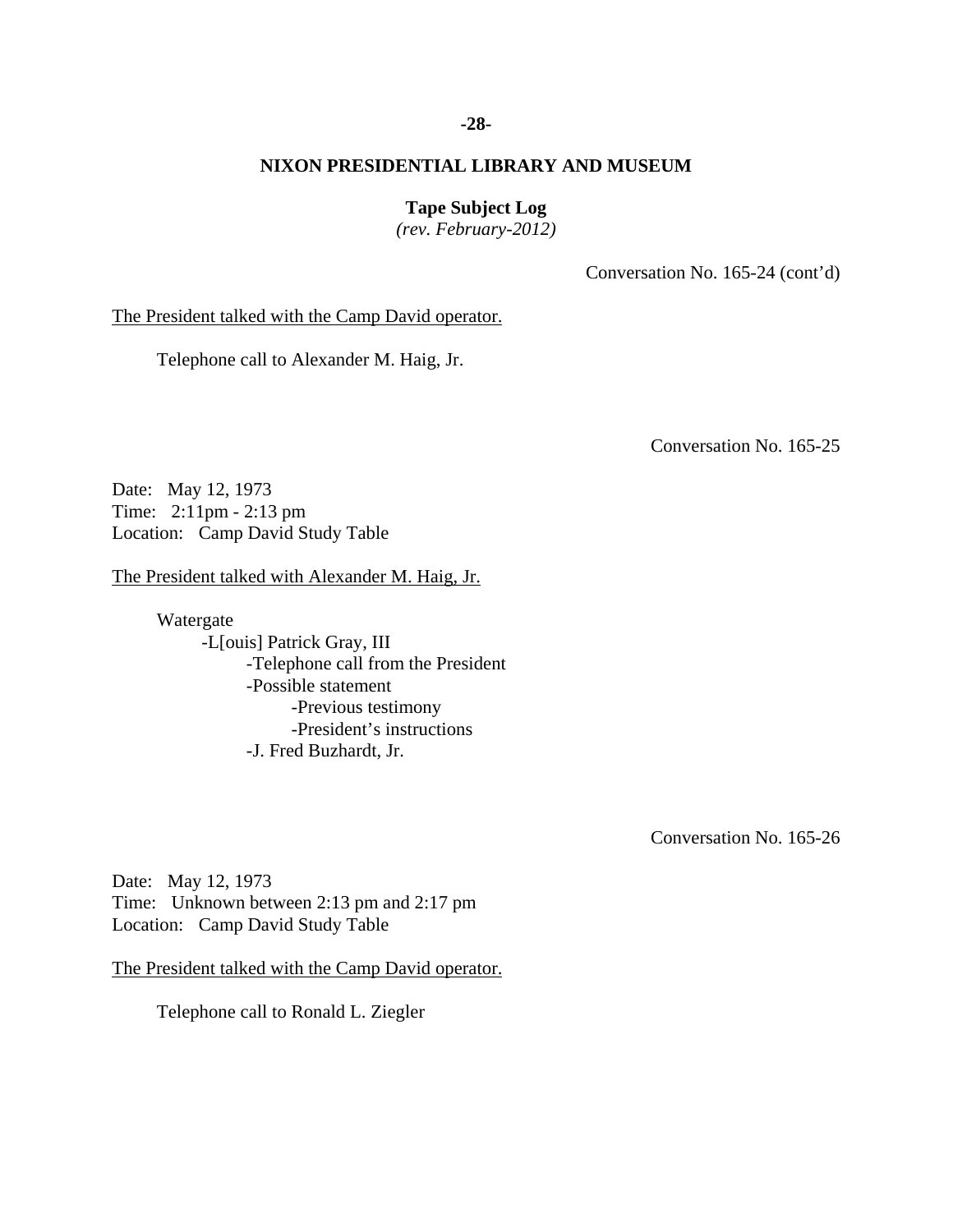### **-29-**

# **NIXON PRESIDENTIAL LIBRARY AND MUSEUM**

# **Tape Subject Log**

*(rev. February-2012)* 

Conversation No. 165-27

Date: May 12, 1973 Time: 2:17 pm - 2:21 pm Location: Camp David Study Table

The President talked with Ronald L. Ziegler.

Watergate

-Ziegler's previous press briefing -*Associated Press*, *New York Daily News*, *Baltimore Sun*  -President's role in Watergate investigation -President's conversation with L[ouis] Patrick Gray, III -Ziegler's conversation with J. Fred Buzhardt, Jr. -Gray -Destruction of files -Washington Post story regarding the President's role -Conversation with the President -White House attempts to contact

-Testimony

 -White House response -John W. Dean III

# -Gray

-White House attempts to contact

Conversation No. 165-28

Date: May 12, 1973 Time: Unknown between 2:21 pm and 2:27 pm Location: Camp David Study Table

The President talked with the Camp David operator.

Telephone call to Alexander M. Haig, Jr.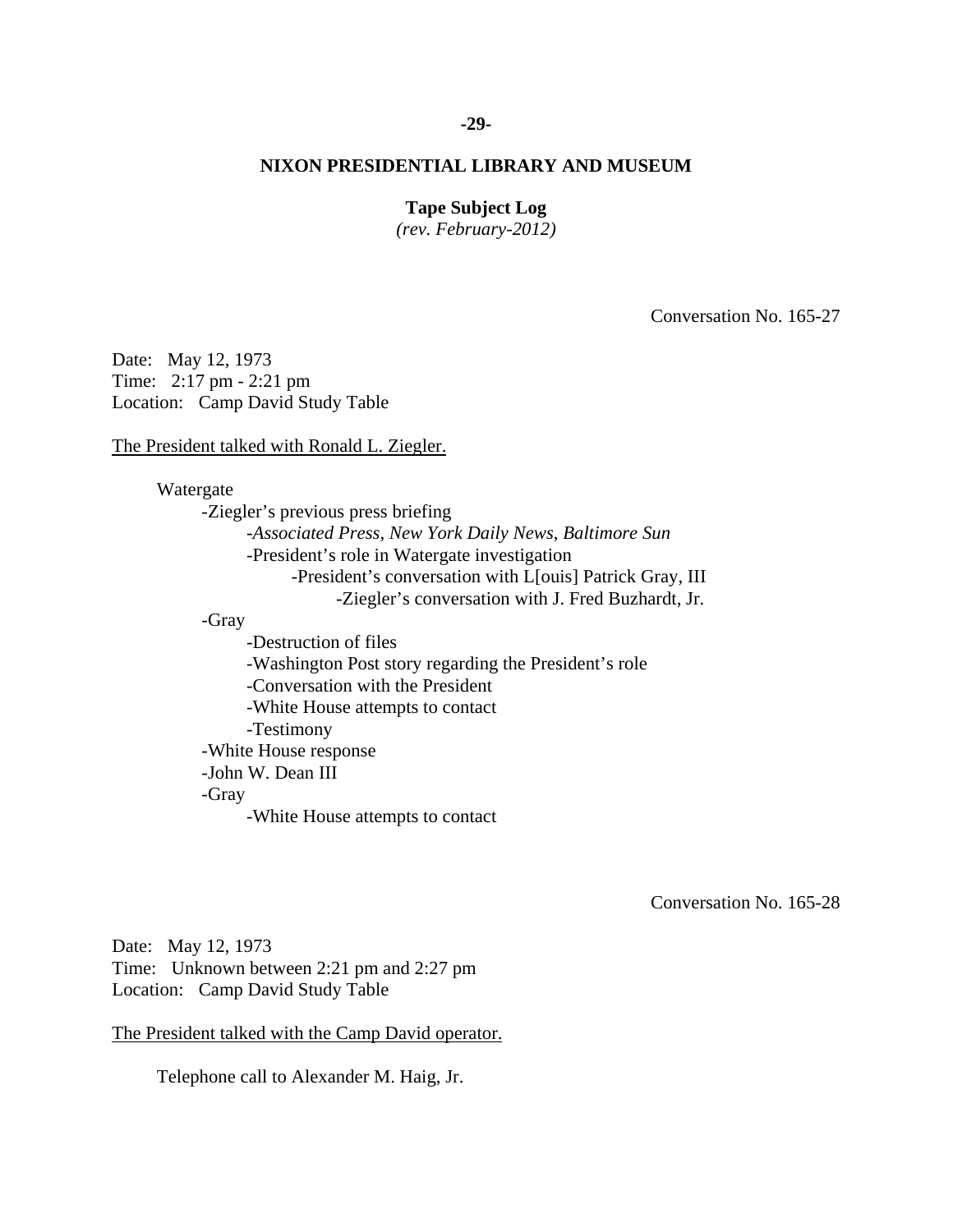### **-30-**

# **NIXON PRESIDENTIAL LIBRARY AND MUSEUM**

# **Tape Subject Log**

*(rev. February-2012)* 

Conversation No. 165-29 (cont'd)

Conversation No. 165-29

Date: May 12, 1973 Time: 2:27 pm - 2:35 pm Location: Camp David Study Table

### The President talked with Alexander M. Haig, Jr.

# Watergate -L[ouis] Patrick Gray, III -White House attempts to contact -Wiretaps -John D. Ehrlichman and H.R. ("Bob") Haldeman -Wiretaps -Material for William D. Ruckelshaus -President's contacts with Haldeman and Ehrlichman -Daniel Ellsberg -Acquittal -Lt. Gen. Vernon A. Walters -Location -Possible conversation with J. Fred Buzhardt, Jr. -Memoranda of conversation [Memcons] -Availability to Richard M. Helms -Helms -Schedule -Forthcoming conversation with Buzhardt -Memcons -Walters -Conversations with Haig and Buzhardt -Memcons -Helms -Possible memcons -Conversation with the President concerning Watergate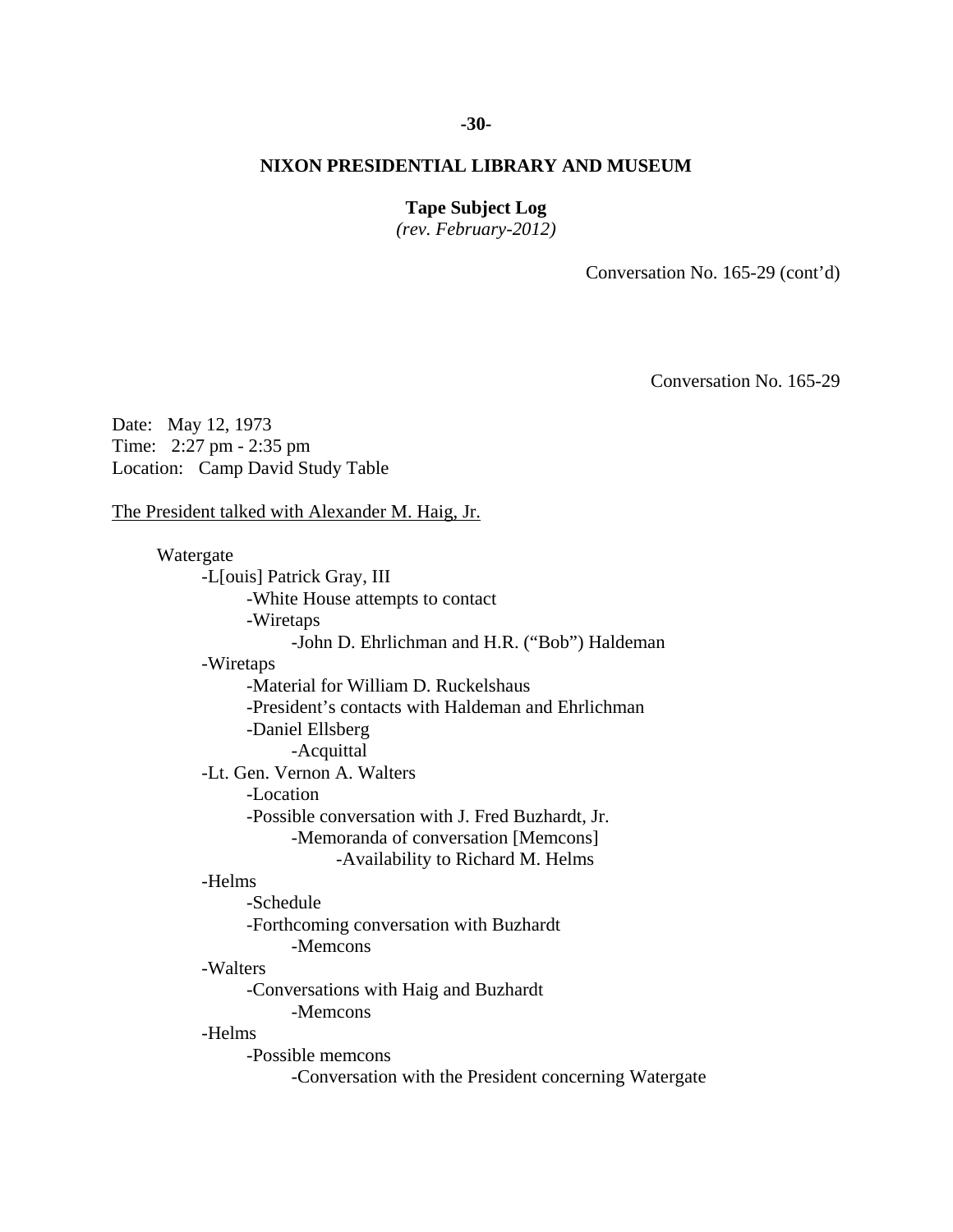### **-31-**

# **NIXON PRESIDENTIAL LIBRARY AND MUSEUM**

# **Tape Subject Log**

*(rev. February-2012)* 

Conversation No. 165-29 (cont'd)

-Central Intelligence Agency [CIA] involvement

-Walters

 -Possible conversation with Haig -Memcons -Presidential papers -Compared to Federal Bureau of Investigation [FBI] documents -Release to public -National security

President's schedule

Watergate

-Gray

-White House attempts to contact -Testimony -Press coverage

 Leonard Garment -Conversation with Haig -Package to Camp David

Conversation No. 165-30

Date: May 12, 1973 Time: Unknown between 5:15 pm and 5:17 pm Location: Camp David Study Table

The President talked with the Camp David operator.

Telephone call to Alexander M. Haig, Jr.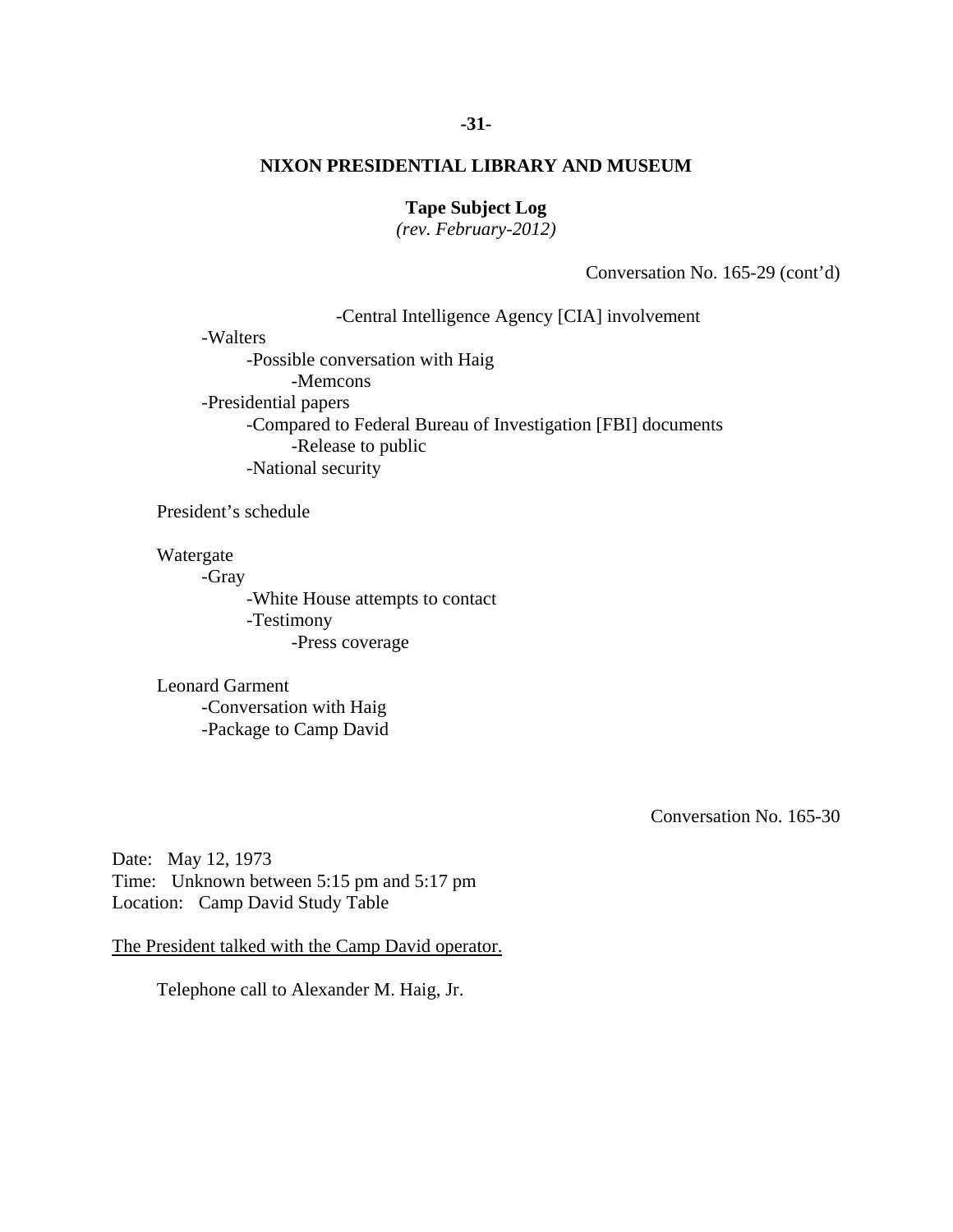# **-32-**

# **NIXON PRESIDENTIAL LIBRARY AND MUSEUM**

# **Tape Subject Log**

*(rev. February-2012)* 

Conversation No. 165-31 (cont'd)

Conversation No. 165-31

Date: May 12, 1973 Time: 5:17 pm - 5:47 pm Location: Camp David Study Table

The President talked with Alexander M. Haig, Jr.

 Watergate -Wiretaps -Henry A. Kissinger -L[ouis] Patrick Gray, III -White House attempts to contact -Ronald L. Ziegler's previous press briefing -President's role in investigation -Lt. Gen. Vernon A. Walters -Possible Grand Jury testimony -Possible leak -White House response -J. Fred Buzhardt, Jr. -Plans -Southeast Asia -Wages and prices -Energy -John B. Connally -Popular mood -Possible indictments -Jeb Stuart Magruder and John N. Mitchell -Special Prosecutor -Elliot L. Richardson -Warren E. Hearnes -Arthur Goldberg -Walters -Memoranda of conversation [Memcons] -Conversation with Buzhardt -Memcons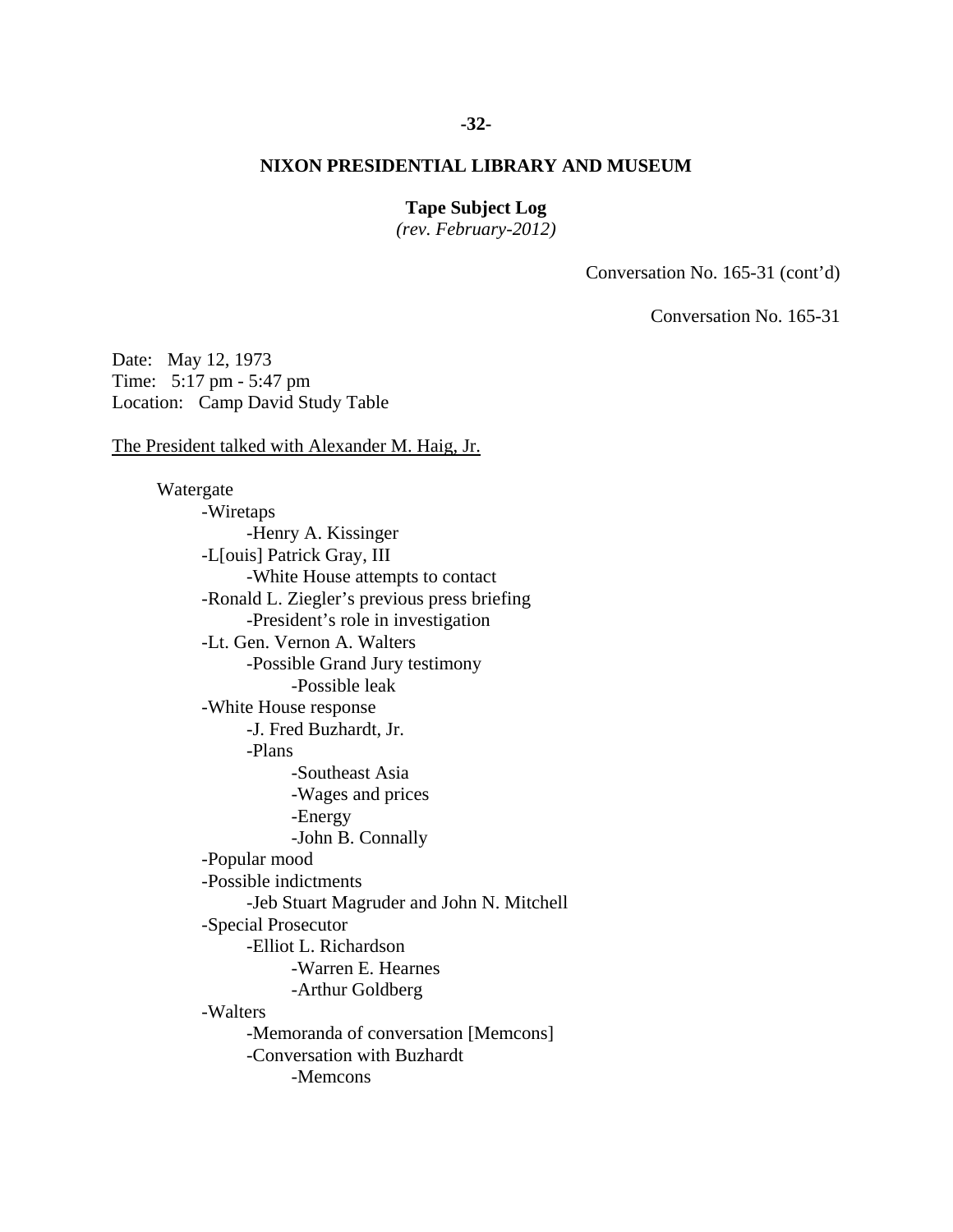**Tape Subject Log** 

*(rev. February-2012)* 

Conversation No. 165-31 (cont'd)

 -Richard M. Helms -President's motives -Possible copies -Access -Possible testimony of William E. Colby and Dr. James R. Schlesinger -Files -Possible testimony -Memcons -Storage location -National security matters -John W. Dean III -Memcons -Conversation with Buzhardt -Memcons -Henry E. Petersen -National security -Contacts with Dean -Memcons -Meetings with Gray -Dean -John D. Ehrlichman -Helms -Meeting in White House -Central Intelligence Agency [CIA] involvement -Instructions to Walters -CIA involvement -Walters's verification -Gray's Grand Jury Senate testimony -Memcons -President's call to Gray -Gray's contacts with Walters -President's instructions -Gray's contacts with Walters -Ehrlichman and H.R. ("Bob") Haldeman -July 12, 1972 memcon -Wording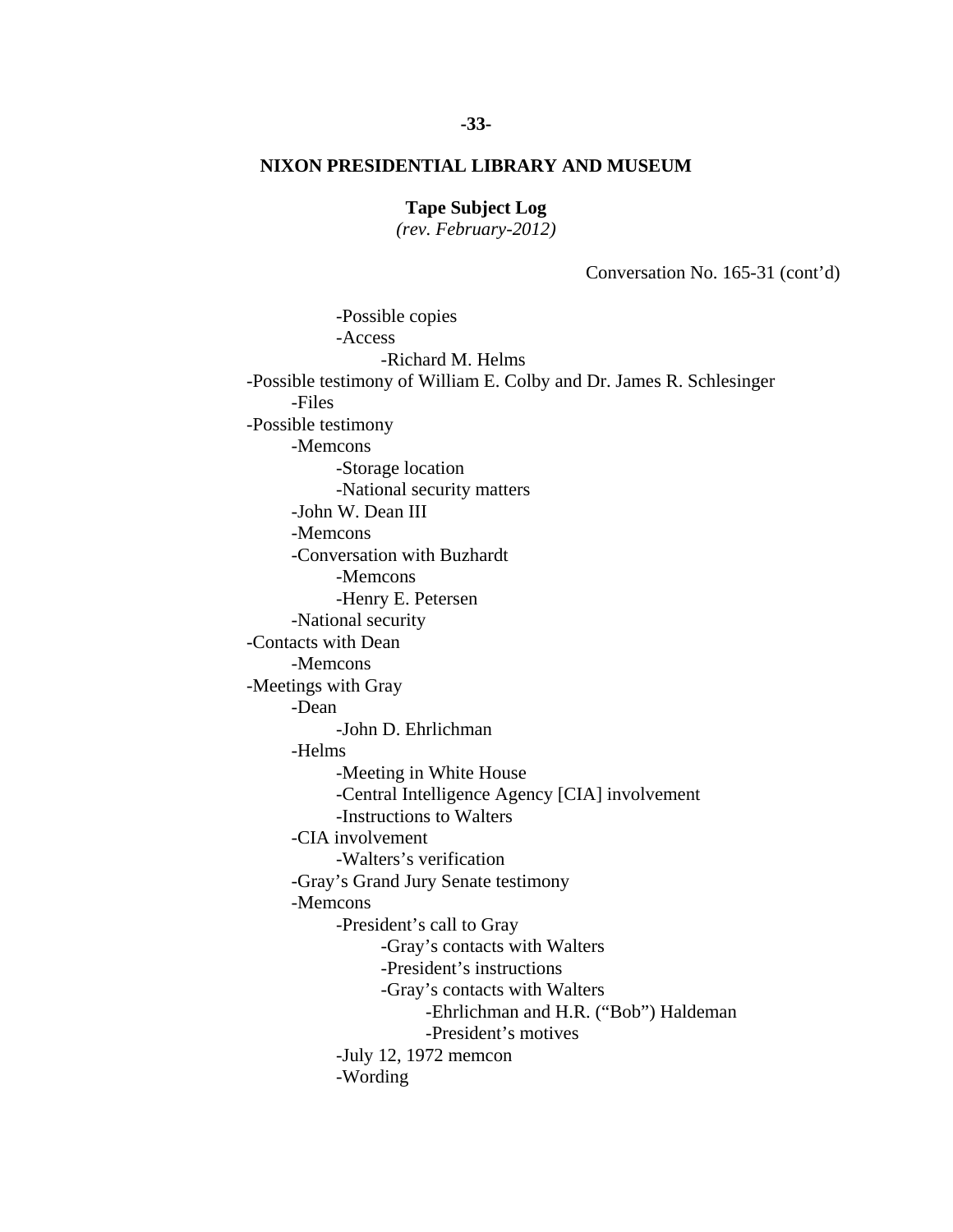### **-34-**

# **NIXON PRESIDENTIAL LIBRARY AND MUSEUM**

# **Tape Subject Log**

*(rev. February-2012)* 

Conversation No. 165-31 (cont'd)

 -Contacts with Dean -Meetings with Gray

\*\*\*\*\*\*\*\*\*\*\*\*\*\*\*\*\*\*\*\*\*\*\*\*\*\*\*\*\*\*\*\*\*\*\*\*\*\*\*\*\*\*\*\*\*\*\*\*\*\*\*\*\*\*\*\*\*\*\*\*\*\*\*\*\*

BEGIN WITHDRAWN ITEM NO. 1 [Statute] [Duration: 36 s ]

# END WITHDRAWN ITEM NO. 1

\*\*\*\*\*\*\*\*\*\*\*\*\*\*\*\*\*\*\*\*\*\*\*\*\*\*\*\*\*\*\*\*\*\*\*\*\*\*\*\*\*\*\*\*\*\*\*\*\*\*\*\*\*\*\*\*\*\*\*\*\*\*\*\*\*

 Watergate -Walters -Memcons -National security -White House reaction to possible release -President's motives -Conversation with Haldeman -President's subsequent call to Gray -President's motives -President's call to Gray regarding investigation -Meeting with Gray -Possible charge of cover-up -Helms -Conversation with the President regarding CIA involvement -Possible memcons -Possible statement -Walters's role in investigation -Conversation with the President regarding CIA involvement -Gray -Conversation with the President -President's instructions regarding investigation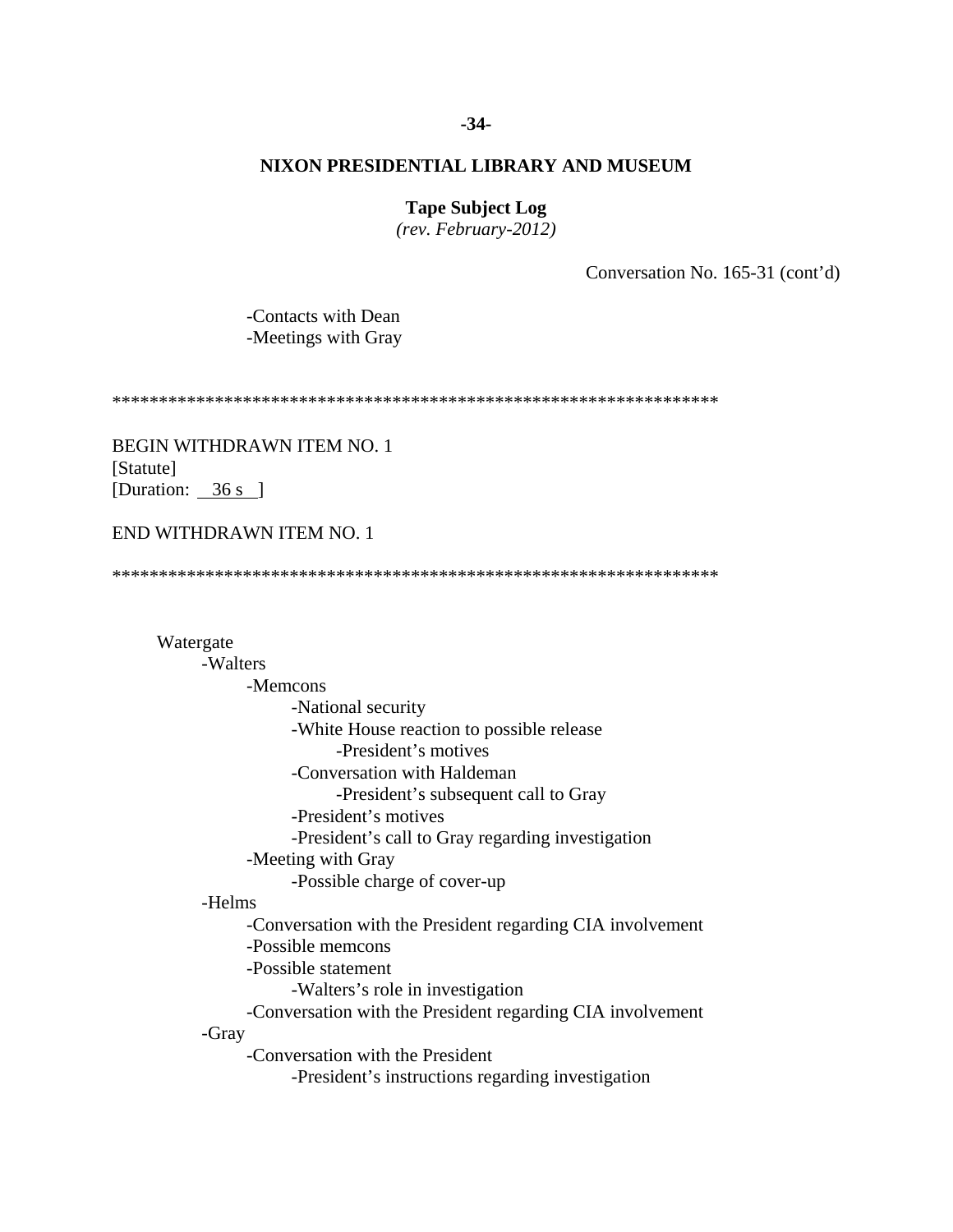# **-35-**

# **NIXON PRESIDENTIAL LIBRARY AND MUSEUM**

# **Tape Subject Log**

*(rev. February-2012)* 

Conversation No. 165-31 (cont'd)

 -Gray's statement -Walters -Memcons -Gray -Statement -Press coverage -Grand Jury testimony

### Ziegler

Watergate

-President's belief regarding CIA involvement -Dean

President talked with Ronald L. Ziegler at an unknown time before 5:47 pm.

 Watergate -Ziegler's previous press briefing -Gray -Conversation with the President -Electoral Reform Commission -Public interest -Gray -Conversation with the President -Investigation -Dean -Conversation with the President -Ziegler's morale -Case -Dean -President's efforts -Dean -Motives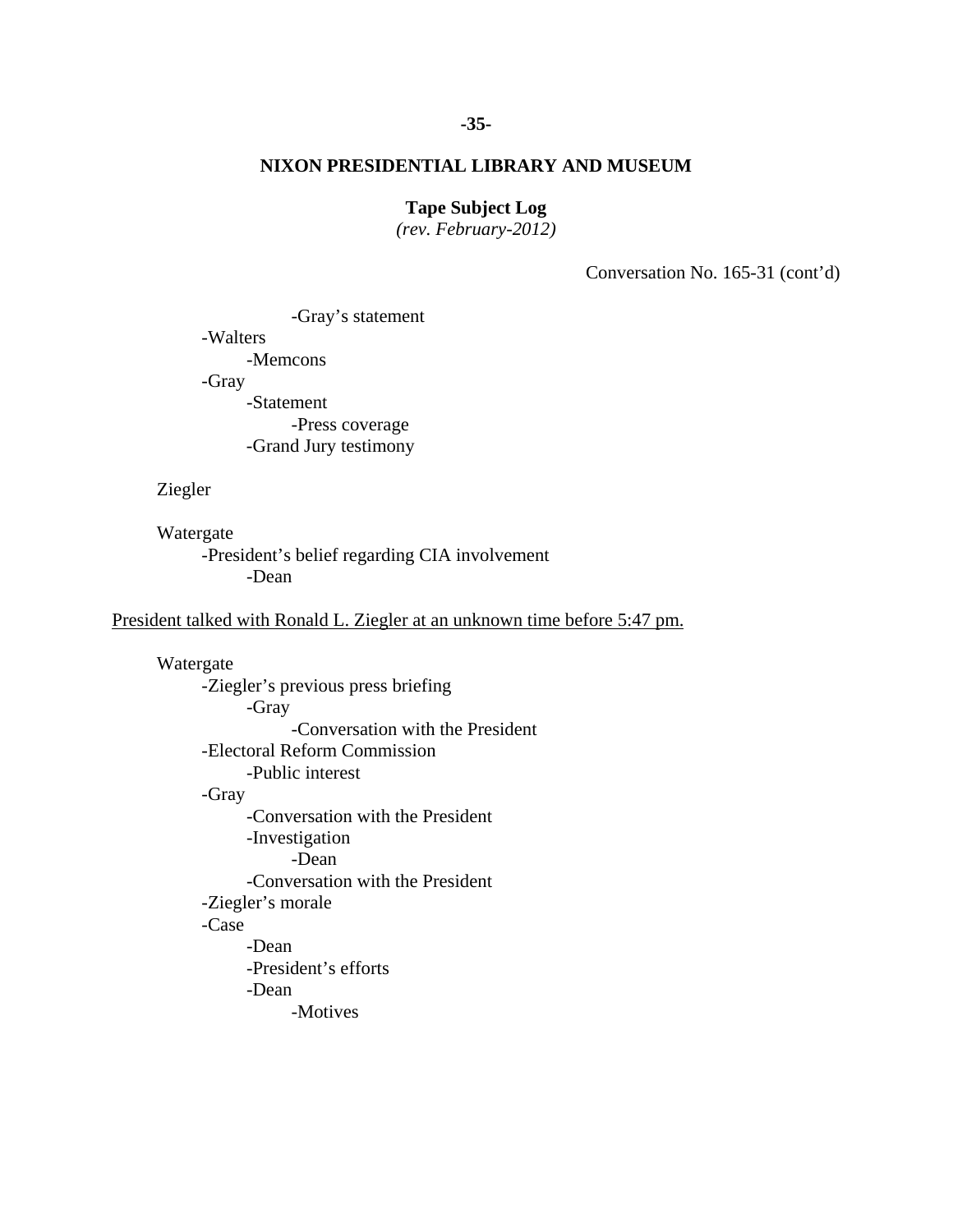### **-36-**

# **NIXON PRESIDENTIAL LIBRARY AND MUSEUM**

# **Tape Subject Log**

*(rev. February-2012)* 

Conversation No. 165-32

Date: May 12, 1973 Time: Unknown between 5:47 pm and 6:48 pm Location: Camp David Study Table

The President talked with the Camp David operator.

Telephone call to Alexander M. Haig, Jr.

Conversation No. 165-33

Date: May 12, 1973 Time: 6:48 pm - 6:56 pm Location: Camp David Study Table

The President talked with Alexander M. Haig, Jr.

 Haig's schedule -Location Henry A. Kissinger and girlfriend

 Press coverage -Forthcoming Soviet summit

# Watergate

 -Press interest -Lt. Gen. Vernon A. Walters -Memoranda of conversation [memcons] -Activities of H.R. ("Bob") Haldeman and John D. Ehrlichman -Richard M. Helms -Views of Haig and J. Fred Buzhardt, Jr. -President's knowledge -Appearance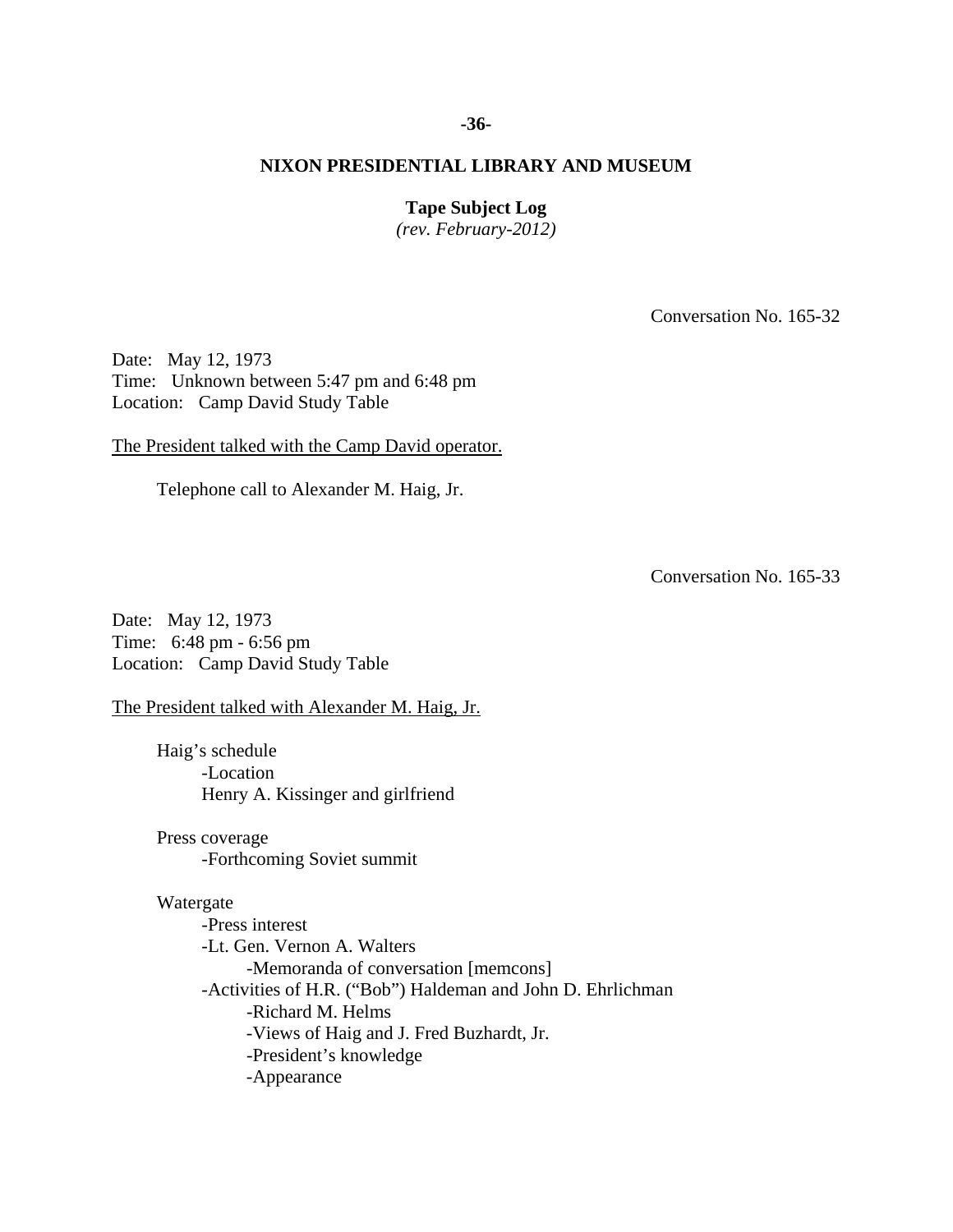# **-37-**

# **NIXON PRESIDENTIAL LIBRARY AND MUSEUM**

# **Tape Subject Log**

*(rev. February-2012)* 

Conversation No. 165-33 (cont'd)

 -Helms -Possible memcons -Possible testimony -John W. Dean III -Activities -Walters's response -Haldeman's and Ehrlichman's activities -Views of William E. Colby and Dr. James R. Schlesinger -L[ouis] Patrick Gray, III -Grand Jury testimony -Walters -Possible Grand Jury testimony -Haldeman -Forthcoming Grand Jury testimony -Executive privilege -Possible indictment -Haig's conversation with Lawrence M. Higby -Maurice H. Stans and John N. Mitchell -Possible perjury -Ehrlichman and Haldeman -Possible perjury -Haldeman -Forthcoming Grand Jury testimony -Possible Central Intelligence Agency [CIA] role in cover-up -President, Ehrlichman and Haldeman -Helms

Conversation No. 165-34

Date: May 13, 1973 Time: Unknown between 8:56 am and 10:02 am Location: Camp David Study Table

President talked with the Camp David operator.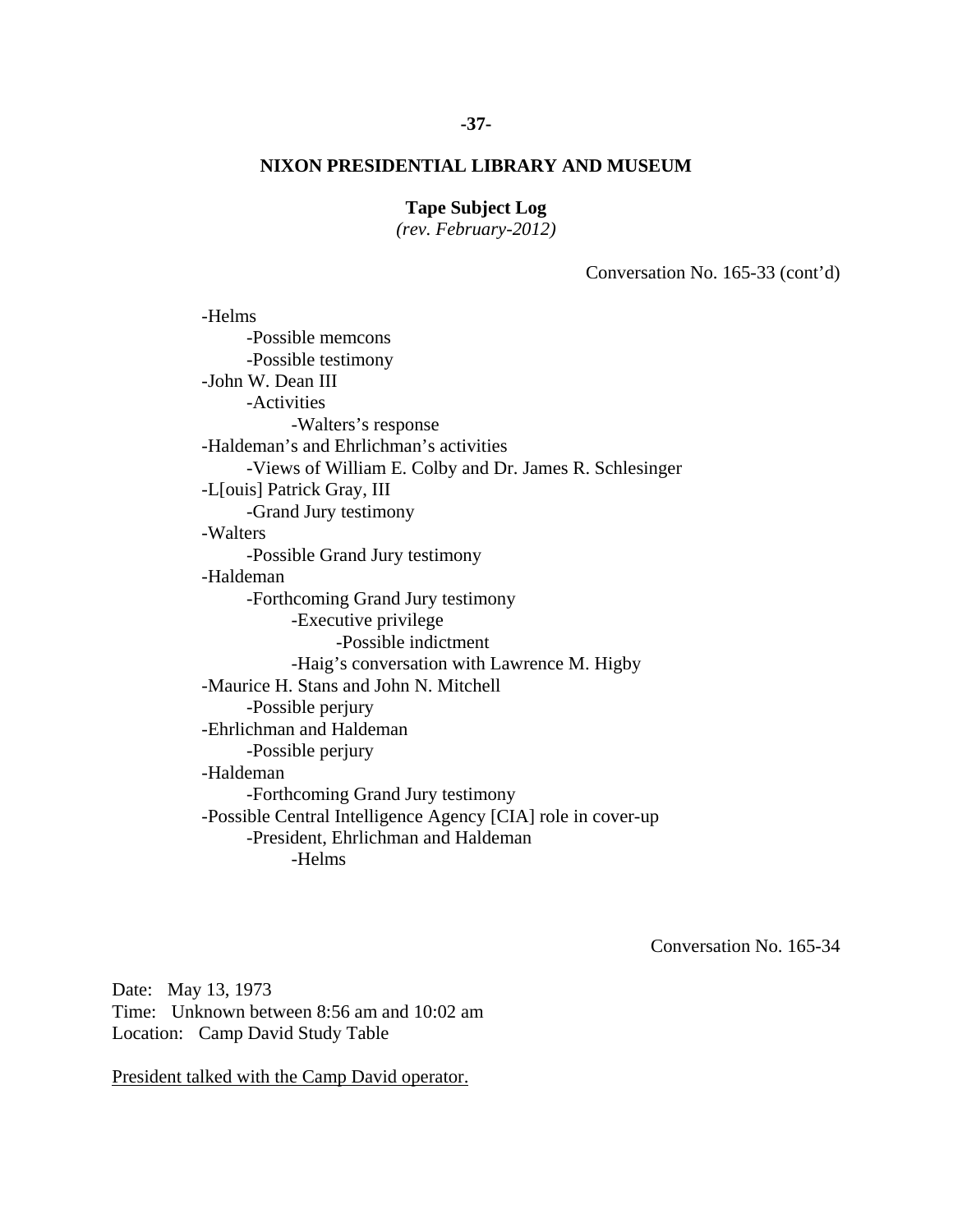# **-38-**

# **NIXON PRESIDENTIAL LIBRARY AND MUSEUM**

# **Tape Subject Log**

*(rev. February-2012)* 

Conversation No. 165-34 (cont'd)

Telephone call to Ronald L. Ziegler

Conversation No. 165-35

Date: May 13, 1973 Time: 10:02 am Location: Camp David Study Table

The President conferred with Julie Nixon Eisenhower.

[Begin conferral]

\*\*\*\*\*\*\*\*\*\*\*\*\*\*\*\*\*\*\*\*\*\*\*\*\*\*\*\*\*\*\*\*\*\*\*\*\*\*\*\*\*\*\*\*\*\*\*\*\*\*\*\*\*\*\*\*\*\*\*\*\*\*\*\*\*

[Begin segment reviewed under deed of gift]

--------------------------------------------------------------------------------------------------

BEGIN WITHDRAWN ITEM NO. 1 [Personal returnable] [Duration:  $4 s$ ]

END WITHDRAWN ITEM NO. 1

--------------------------------------------------------------------------------------------------

[End segment reviewed under deed of gift] \*\*\*\*\*\*\*\*\*\*\*\*\*\*\*\*\*\*\*\*\*\*\*\*\*\*\*\*\*\*\*\*\*\*\*\*\*\*\*\*\*\*\*\*\*\*\*\*\*\*\*\*\*\*\*\*\*\*\*\*\*\*\*\*\*

[End conferral]

The Camp David operator talked with the President.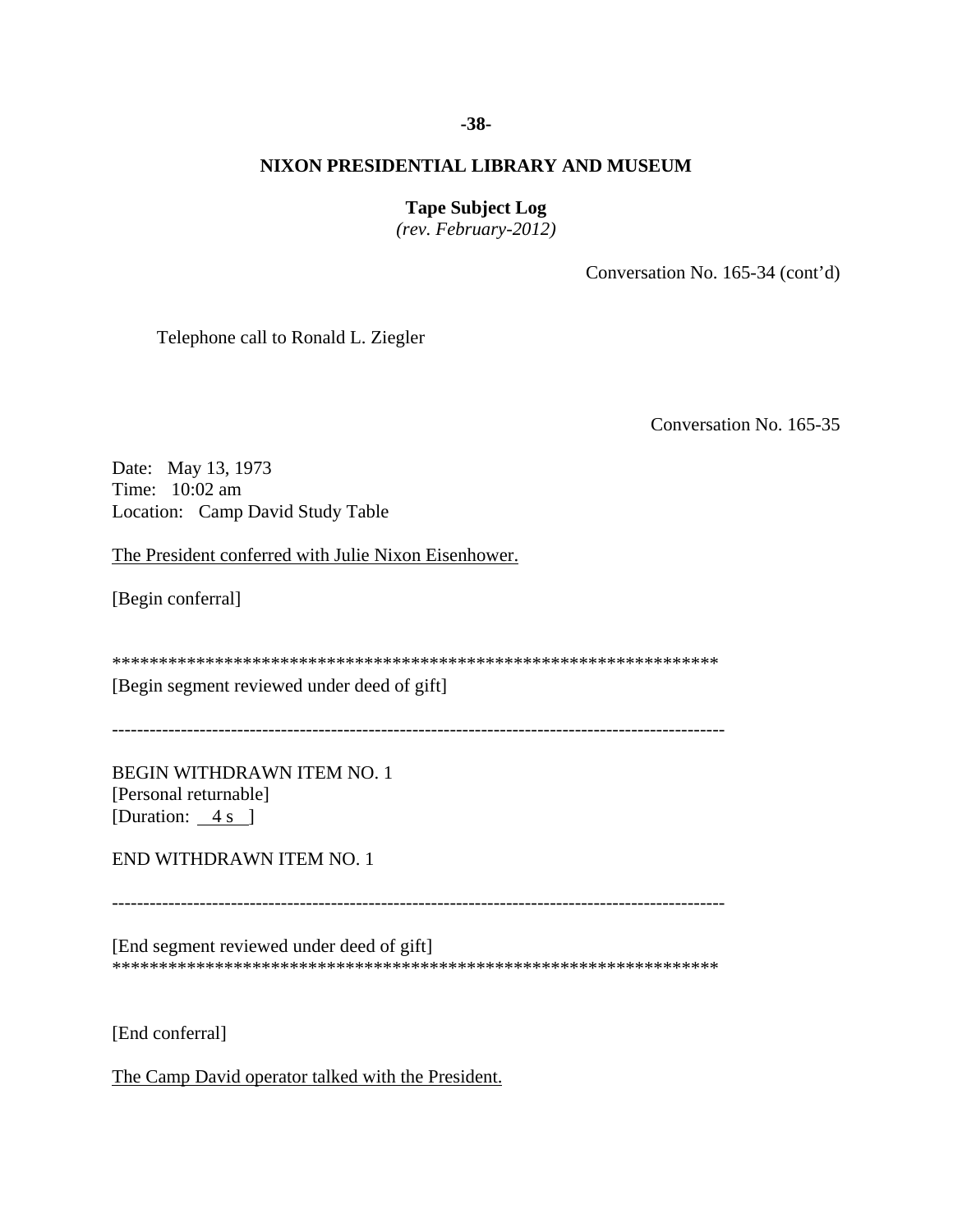### **-39-**

# **NIXON PRESIDENTIAL LIBRARY AND MUSEUM**

# **Tape Subject Log**

*(rev. February-2012)* 

Conversation No. 165-35 (cont'd)

Ronald L. Ziegler's location

Conversation No. 165-36

Date: May 13, 1973 Time: 10:09 am - 10:20 am Location: Camp David Study Table

### The President talked with Ronald L. Ziegler.

 -FBI files -FBI files Press coverage -Soviet summit -*Washington Post* -Watergate -Election Practices Commission -*Washington Post* -*Washington Star*  -Michael J. ("Mike") Mansfield, Thomas P. ("Tip") O'Neill, Carl B. Albert and Gerald R. Ford -William E. Timmons -*Washington Post*, *Washington Star* -Soviet summit -*New York Times* -*Washington Post* -*Washington Star* article -Federal Bureau of Investigation [FBI] wiretaps -William D. Ruckelshaus's forthcoming statement -E. Howard Hunt, Jr. -Wiretaps -J. Edgar Hoover's activities -Ziegler's forthcoming press briefing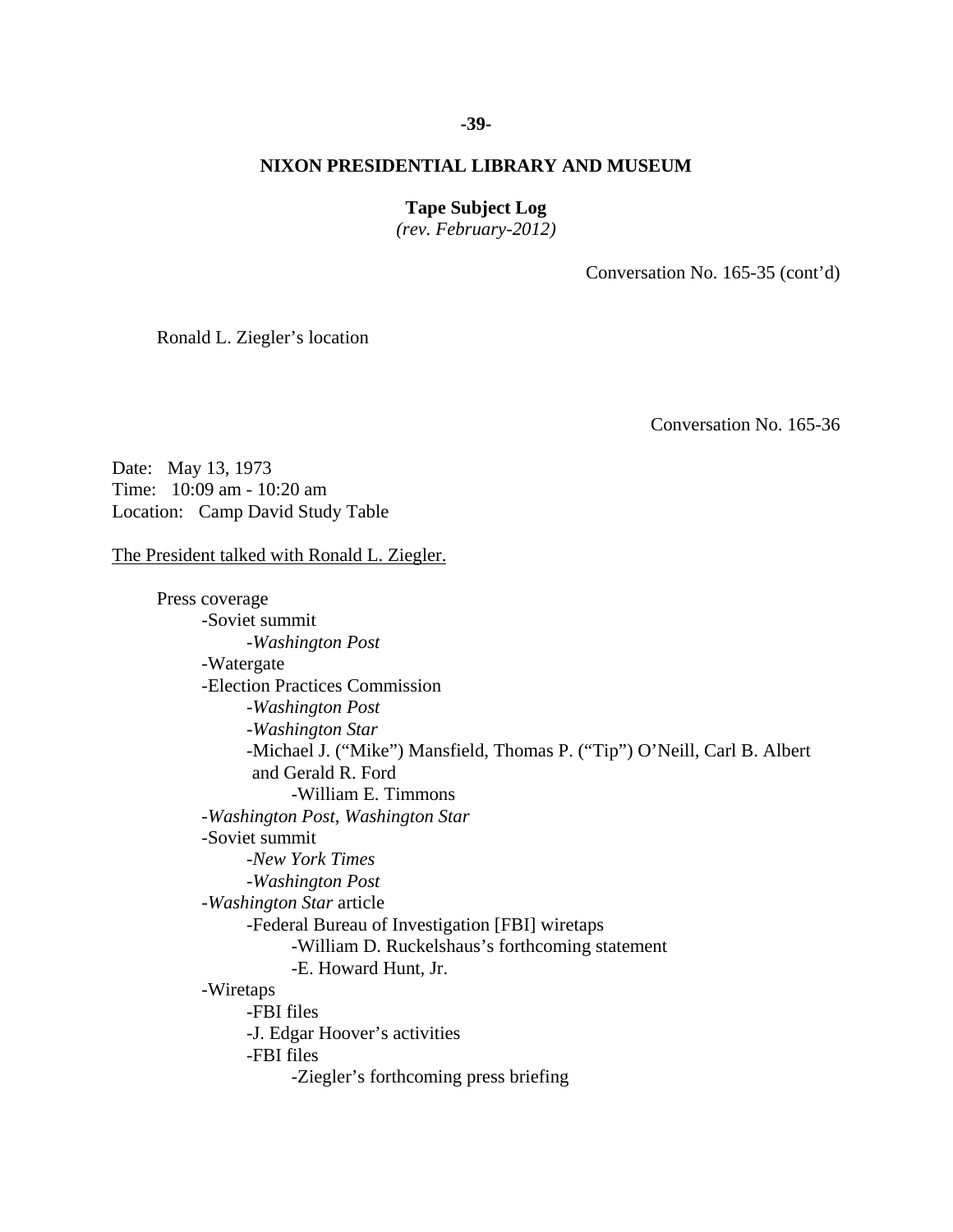# **-40-**

# **NIXON PRESIDENTIAL LIBRARY AND MUSEUM**

# **Tape Subject Log**

*(rev. February-2012)* 

Conversation No. 165-36 (cont'd)

 -FBI leaks -Soviet summit -Possible duration -White House response -Election panel -Timmons -Legislation -Raymond K. Price, Jr. -Lead news stories -*Washington Post* -Lt. Gen. Vernon A. Walters's forthcoming testimony -L[ouis] Patrick Gray, III -Memoranda of conversation [Memcons] -Lyndon B. Johnson's rule -Walters -Memcons -President's conversation with Gray -Gray's contacts with Walters -John D. Ehrlichman, H.R. ("Bob") Haldeman and Richard M. Helms -J. Fred Buzhardt, Jr. characterized -White House response -President's beliefs -Possible Central Intelligence Agency [CIA] involvement -Gray -Grand Jury testimony -Press coverage -Buzhardt -Ziegler's previous press briefing -White House attempts to contact -White House response -President's previous conversation with Alexander M. Haig, Jr.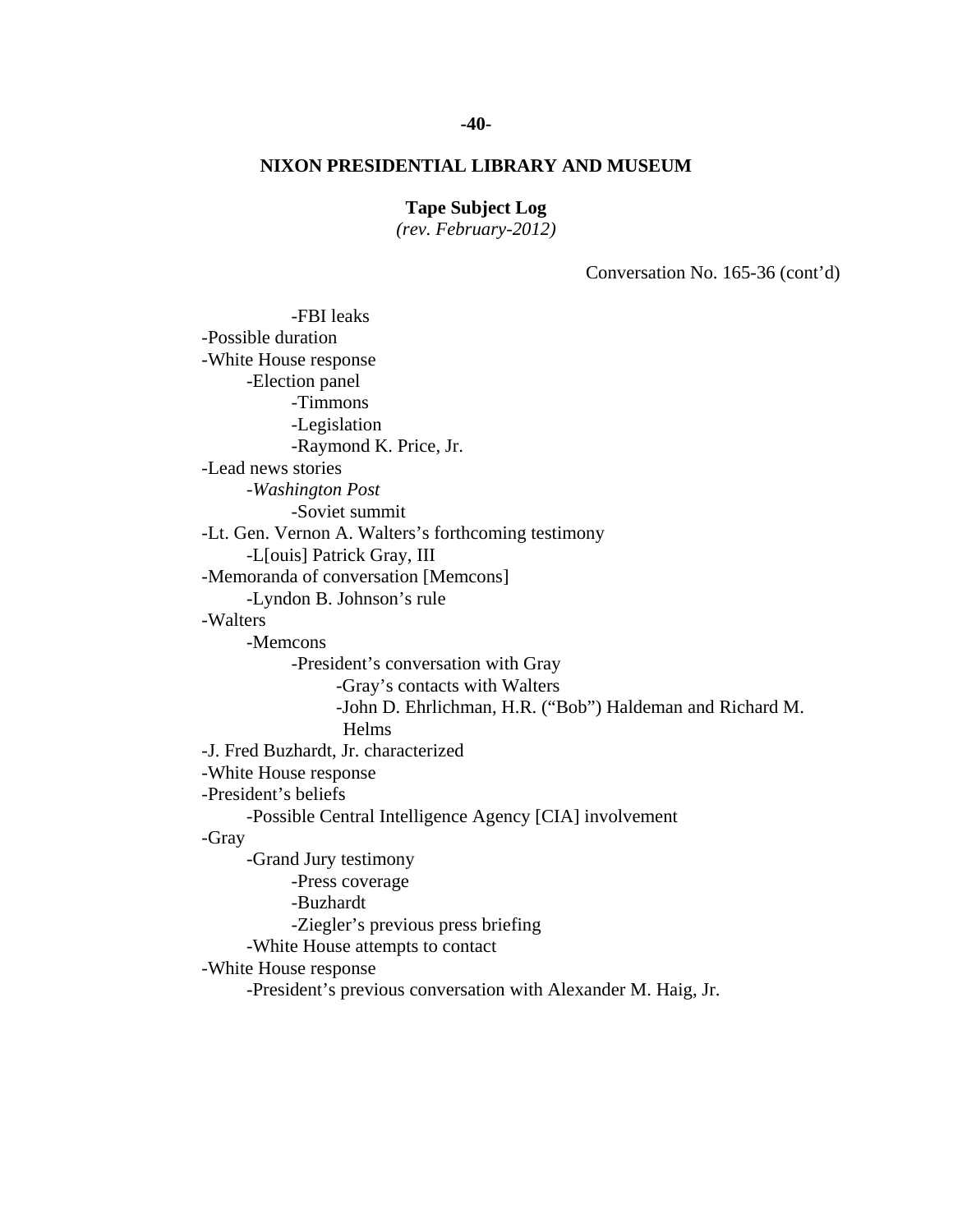### **-41-**

# **NIXON PRESIDENTIAL LIBRARY AND MUSEUM**

# **Tape Subject Log**

*(rev. February-2012)* 

Conversation No. 165-37

Date: May 13, 1973 Time: Unknown between 10:20 am and 10:21 am Location: Camp David Study Table

The President talked with the Camp David operator.

Telephone call to H.R. ("Bob") Haldeman

Conversation No. 165-38

Date: May 13, 1973 Time: 10:21 am - 10:39 am Location: Camp David Study Table

The President talked with H.R. ("Bob") Haldeman.

 Haldeman's schedule -Presence of press

President's previous call to Ronald L. Ziegler -*Washington Post* headlines -Forthcoming Soviet summit -Election Reform Commission

#### Watergate

 -Press coverage -President's conversation with Charles G. ("Bebe") Rebozo, May 12 -Ervin Committee hearings -Possible testimony by Haldeman and John D. Ehrlichman -Executive privilege -Papers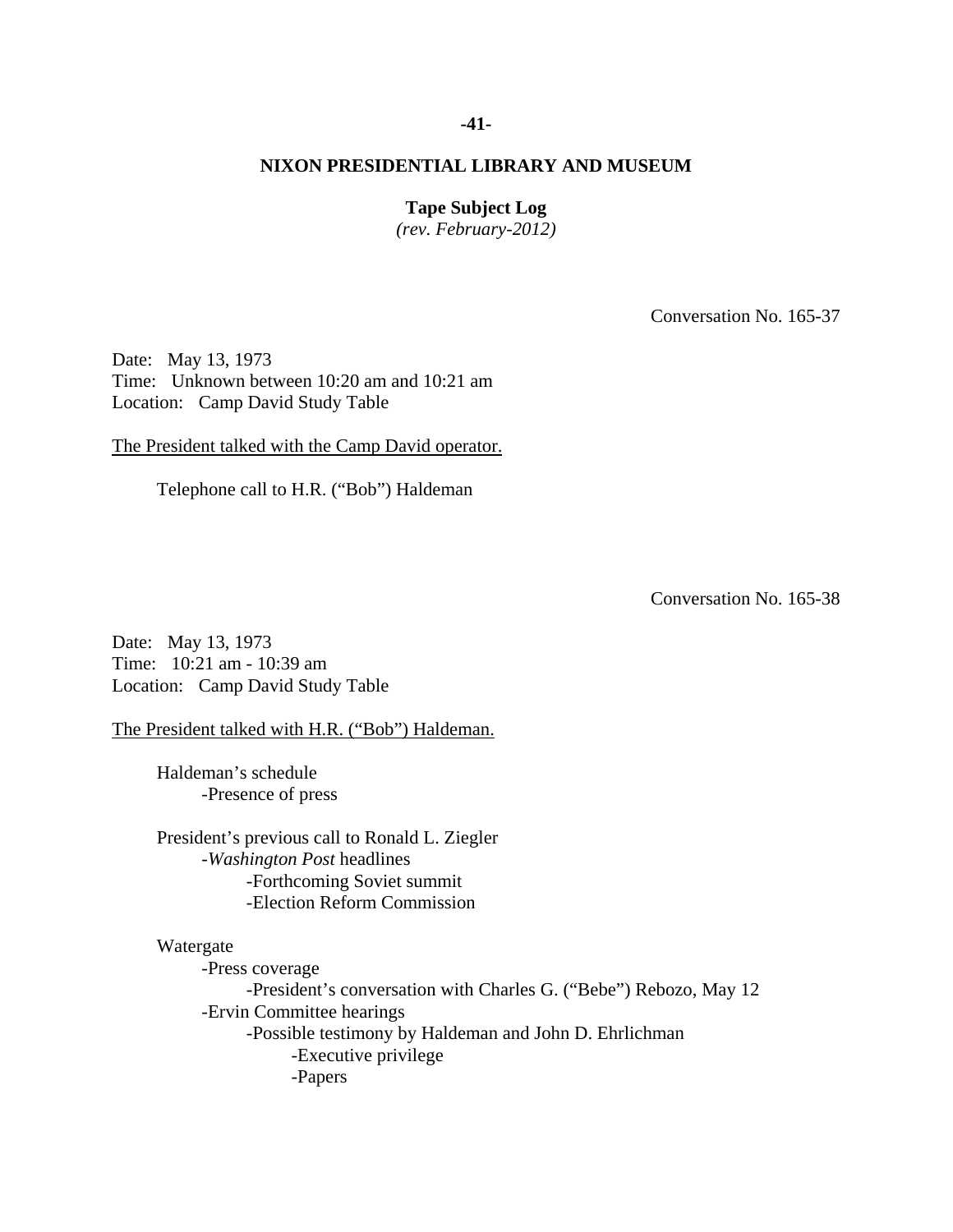### **-42-**

# **NIXON PRESIDENTIAL LIBRARY AND MUSEUM**

# **Tape Subject Log**

*(rev. February-2012)* 

Conversation No. 165-38 (cont'd)

-Haldeman's conversation with J. Fred Buzhardt, Jr., May 11 -Haldeman -Forthcoming Grand Jury testimony -Ehrlichman's Grand Jury testimony -Lt. Gen. Vernon A. Walters -Meeting with Ehrlichman, Haldeman and Richard M. Helms -Memoranda of conversation [memcons] -Schedule, May 11 -President and Buzhardt -Memcons -Contents -Possible headlines -President's conversation with Haig, May 10 -President's conversation with Haldeman and Ehrlichman -Helms -Haldeman -Forthcoming testimony -Executive privilege -Meeting with Ehrlichman, Walters and Helms -John W. Dean, III -Contacts with Walters -Burglars and attorneys' fees -President's knowledge -Walters's memcons -Central Intelligence Agency [CIA] -White House knowledge of involvement -Motives behind Haldeman's meeting -Dean -Role -Meeting with L[ouis] Patrick Gray, III -John D. Ehrlichman -John N. Mitchell's role -Herbert W. Kalmbach -Kalmbach -Conversations -Haldeman, Dean, Ehrlichman and President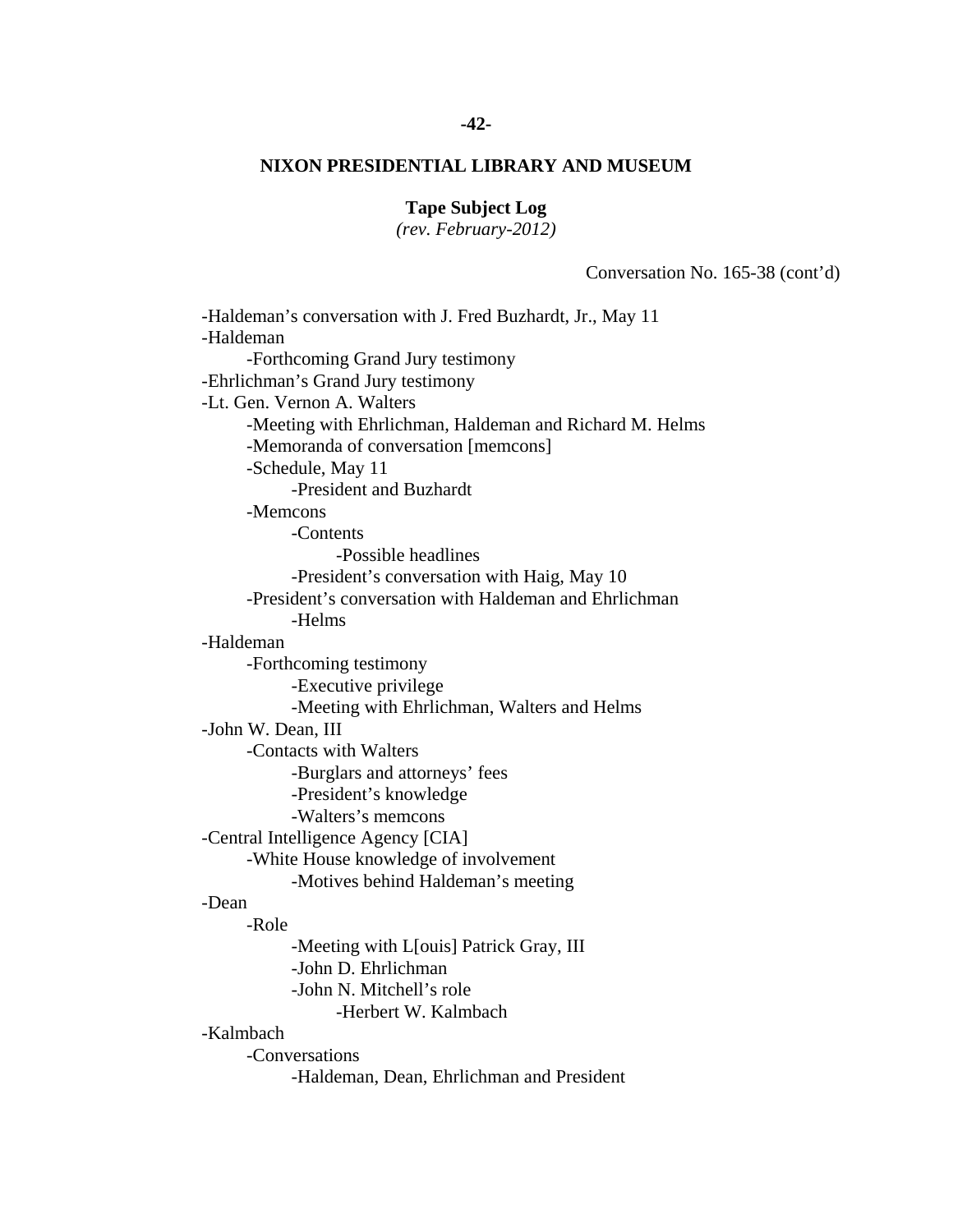# **Tape Subject Log**

*(rev. February-2012)* 

Conversation No. 165-38 (cont'd)

 -White House response -Executive privilege -Election Committee -Leonard Garment -Buzhardt -Conversations with President -Executive privilege -National security -Henry A. Kissinger -Haldeman's conversation with Taft Schreiber -Leonard K. Firestone -News leads -White House response -Impeachment -President's conversatioin with Thelma C. ("Pat") Nixon -Edward W. Brooke -Haldeman and Ehrlichman -Feelings -Press coverage -Jo Anne (Horton) Haldeman -Mother's Day -Presence of press

Conversation No. 165-39

Date: May 13, 1973 Time: Unknown between 10:39 am and 10:48 am Location: Camp David Study Table

The President talked with the Camp David operator.

Telephone call to Alexander M. Haig, Jr.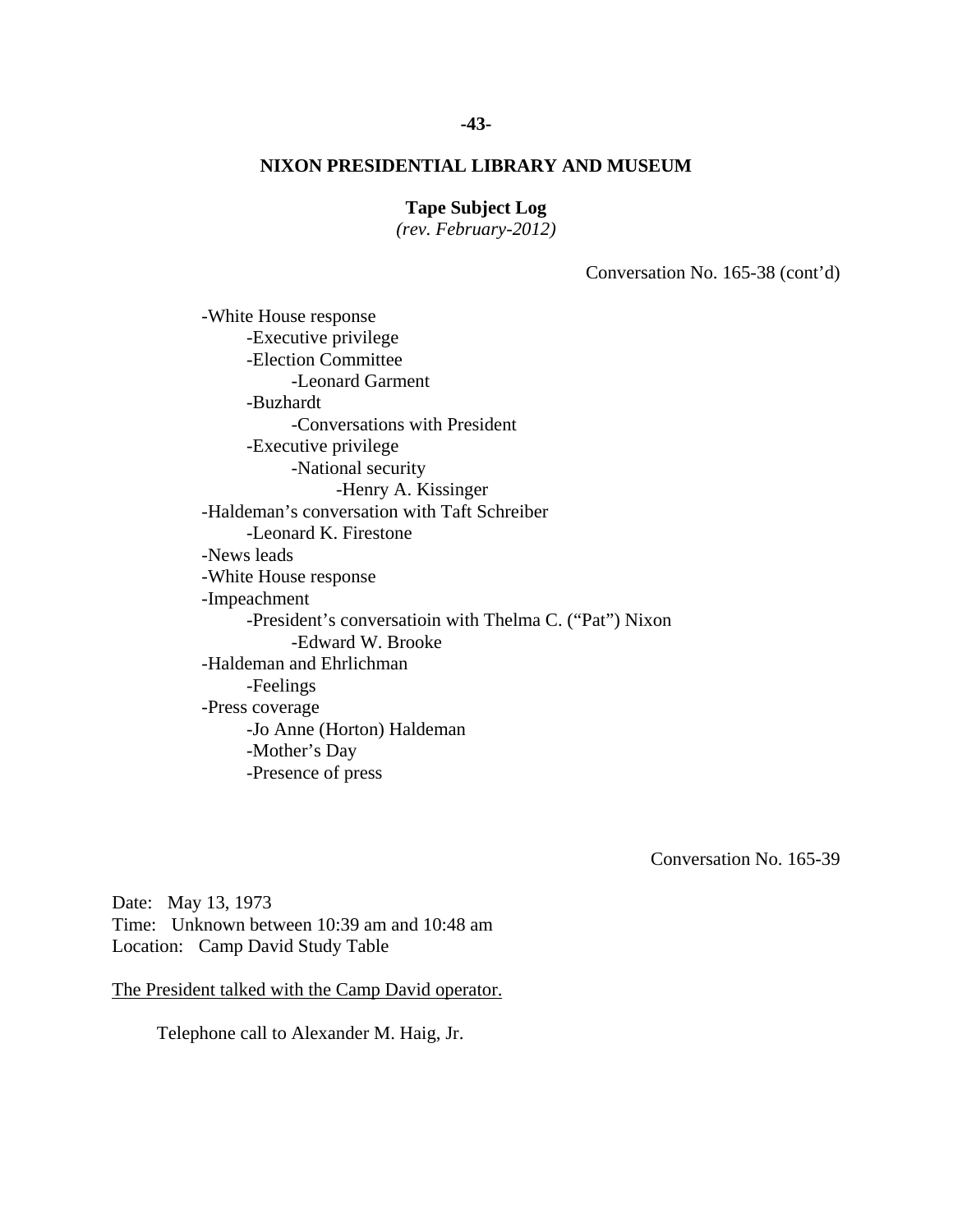### **-44-**

# **NIXON PRESIDENTIAL LIBRARY AND MUSEUM**

# **Tape Subject Log**

*(rev. February-2012)* 

Conversation No. 165-40 (cont'd)

Conversation No. 165-40

Date: May 13, 1973 Time: 10:48 am - 11:10 am Location: Camp David Study Table

The President talked with Alexander M. Haig, Jr.

 Haig's schedule -Mother's Day

President's previous conversation with Ronald L. Ziegler -J. Fred Buzhardt, Jr.

 Watergate -*Washington Post* lead stories, May 13

 -Discussion of term limits -Williams [?] Election Reform Commission -Terms in office for Congress and President -Retirement age -Wright Patman -John C. Stennis -Membership -John James Williams -Chairman -Selection process -Legislation -Recommendations -Term for House of Representatives -Timing of election cycles -Length -Support -Age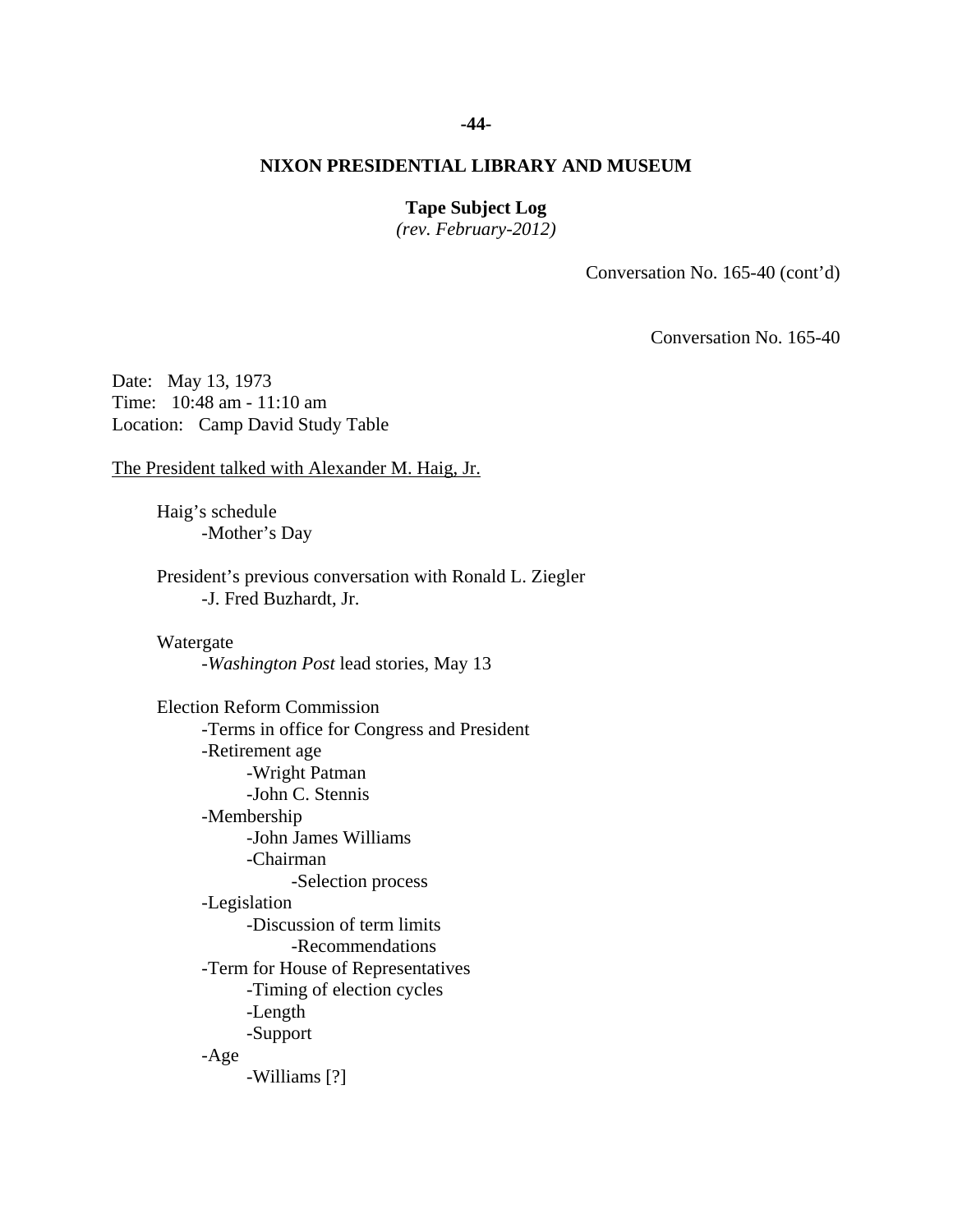### **-45-**

### **NIXON PRESIDENTIAL LIBRARY AND MUSEUM**

# **Tape Subject Log**

*(rev. February-2012)* 

Conversation No. 165-40 (cont'd)

-Financing -Limits on organizational contributions -Complaints against Democrats in 1972 -Leonard Garment, Patrick J. Buchanan, Republican National Committee [RNC], and Raymond K. Price, Jr. -Campaign violence -White House strategy -Editorials -President's forthcoming speech

# Roy L. Ash

-John B. Connally's role in White House -Conversation with the President, May 12 -Connally's role in White House -Foreign Policy -Henry A. Kissinger -Energy -Quadriad -Advisor

# Watergate

 -Wiretaps -News stories -Soviet summit compared to Ervin Committee -Lt. Gen. Vernon A. Walters and L[ouis] Patrick Gray, III -Kissinger's briefing, May 12 -Bob Sherman's story in the *Washington Star*  -Haig's opinion -Wiretaps -National Security Council [NSC] -Morton H. Halperin -Knowledge -Concern -Haldeman -Bob Sherman's story in *Washington Star* -Buzhardt's meeting with William D. Ruckelshaus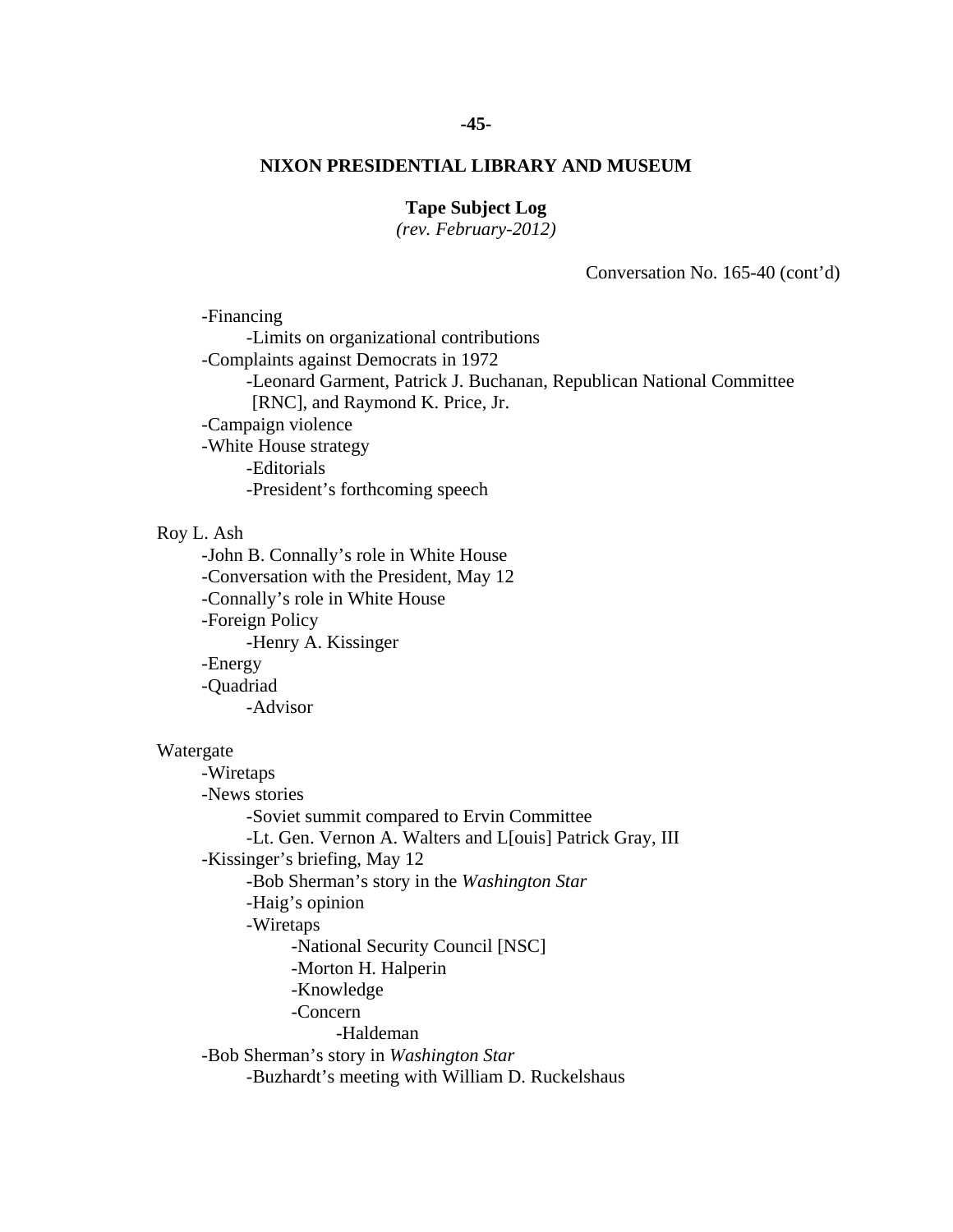### **-46-**

# **NIXON PRESIDENTIAL LIBRARY AND MUSEUM**

# **Tape Subject Log**

*(rev. February-2012)* 

Conversation No. 165-40 (cont'd)

 -Richard M. Helms -Walters and Gray -Report -Federal Bureau of Investigation [FBI] -Kissinger's demand -Kissinger -President's opinion -Preparation for press briefing -India-Pakistan issue -Conversation with Haig, May 13 -Sherman's story -Ruckelhaus's forthcoming statement -Walters -Memoranda of conversation [memcons] -Views of Haig, Buzhardt, Dr. James R. Schlesinger and William E. Colby -Motives of President, John D. Ehrlichman and H.R. ("Bob") Haldeman -Central Intelligence Agency [CIA] involvement -John N. Mitchell -[Bank deposits] -Mexico -John W. Dean, III -Possible testimony -President's role -Memcons -Possible disclosure -Ownership -Charles W. Colson -Campaign -Walters's possible testimony -Dean -Haig's conversation with Buzhardt -Compared with Richard E. Cushman's memcons -Schlesinger -E. Howard Hunt, Jr. -National security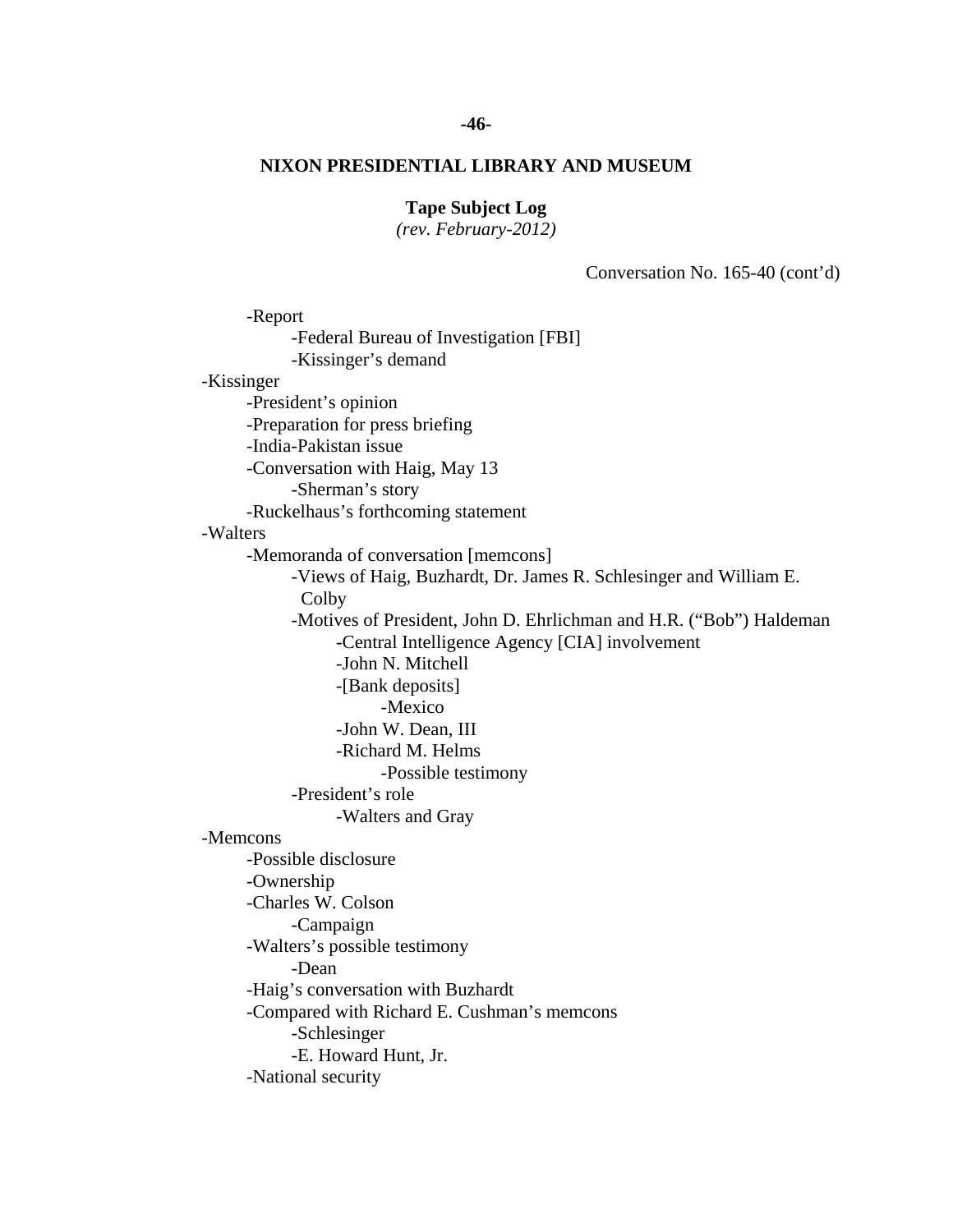# **Tape Subject Log**

*(rev. February-2012)* 

Conversation No. 165-40 (cont'd)

 -Haig's conversation with Buzhardt -White House response -Charges of cover-up -Grand Jury -Press coverage, May 13 -Popular mood -Dean's documents -Haig's conversation with [David] Kenneth Rush -American diplomats in Europe -European's reaction

\*\*\*\*\*\*\*\*\*\*\*\*\*\*\*\*\*\*\*\*\*\*\*\*\*\*\*\*\*\*\*\*\*\*\*\*\*\*\*\*\*\*\*\*\*\*\*\*\*\*\*\*\*\*\*\*\*\*\*\*\*\*\*\*\*\*\*\*\*\*

BEGIN WITHDRAWN ITEM NO. 1 [National Security] [Duration: 38 s ]

# INTELLIGENCE

#### END WITHDRAWN ITEM NO. 1

\*\*\*\*\*\*\*\*\*\*\*\*\*\*\*\*\*\*\*\*\*\*\*\*\*\*\*\*\*\*\*\*\*\*\*\*\*\*\*\*\*\*\*\*\*\*\*\*\*\*\*\*\*\*\*\*\*\*\*\*\*\*\*\*\*\*\*\*\*\*

Watergate

 -Dean's documents -Judge John J. Sirica's possible action -Contents -Memoranda [memo] from the President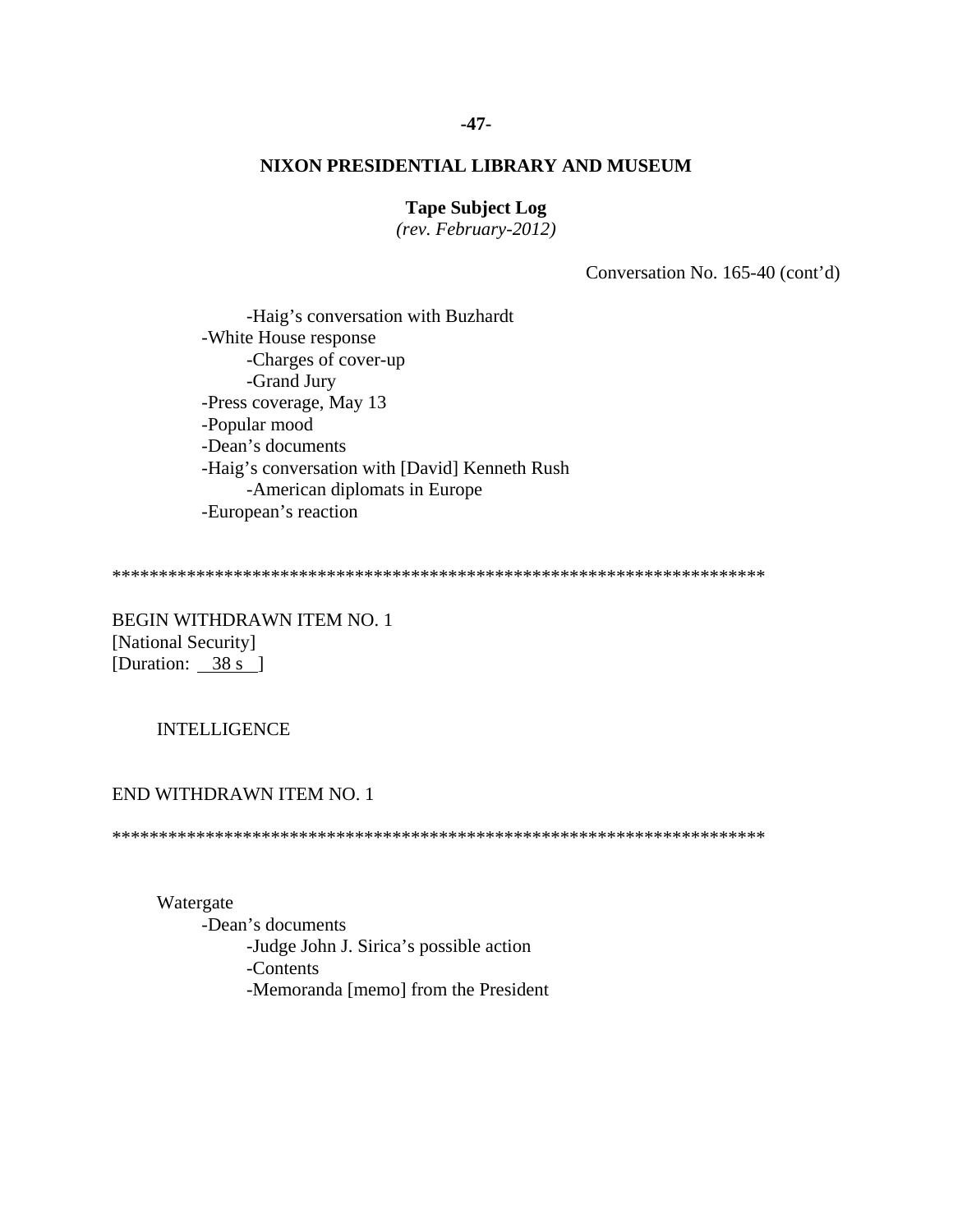#### **-48-**

# **NIXON PRESIDENTIAL LIBRARY AND MUSEUM**

# **Tape Subject Log**

*(rev. February-2012)* 

Conversation No. 165-41

Date: May 13, 1973 Time: Unknown between 11:10 am and 11:36 am Location: Camp David Study Table

The President talked with the Camp David operator.

Telephone call to Raymond K. Price, Jr.

Conversation No. 165-42

Date: May 13, 1973 Time: 11:36 am - 12:04 pm Location: Camp David Study Table

The President talked with Raymond K. Price, Jr.

Price's schedule

 Watergate -Removal of H.R. ("Bob") Haldeman and John D. Ehrlichman

Election Reform Commission -President's schedule -Congressional leaders -President's possible messages -Joint resolution to Congress -Radio speech -Leonard Garment -Content -Campaign financing -Campaign practices -Term of office for House of Representatives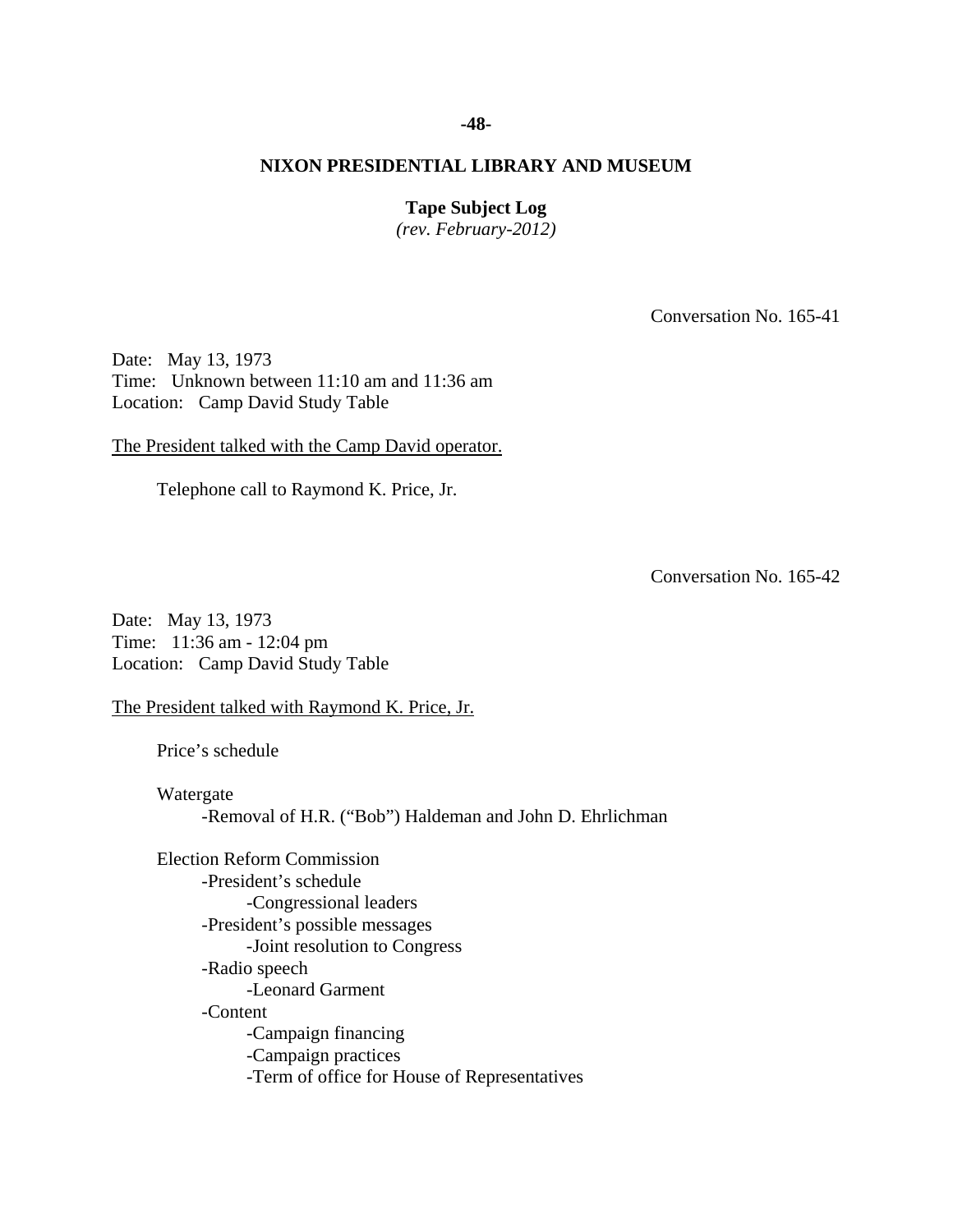# **Tape Subject Log**

*(rev. February-2012)* 

Conversation No. 165-42 (cont'd)

 -Campaign financing -Limits on organizational contributions -Milk fund -George S. McGovern and teachers' union -President and milk producers -Size of contribution -Membership -Composition -Chairman, Vice Chairman -Robert S. Strauss and George H.W. Bush -John James Williams -Warren E. Hearnes -Gen. Lucius Dub. Clay, Jr. -Murphy [sp?] of *Los Angeles Times* -Terry Sanford -Milton S. Eisenhower -John Q. Wilson -Release of names -Garment -John W. Gardner -Common cause, John Birch Society -Claudia A. (Taylor) ("Lady Bird") Johnson -Margaret Chase Smith -Margaret (Buchner) Young -Vernon E. Jordan, Jr. -Release of names -President's conversation with Alexander M. Haig, Jr., May 13 -William E. Timmons's activities -Michael V. ("Mike") Mansfield and Gerald R. Ford -Bipartisan support -President's conversation with Ford and Hugh Scott -President's possible messages -Campaign tactics -Campaign violence -Compared to heckling, free speech -Property damage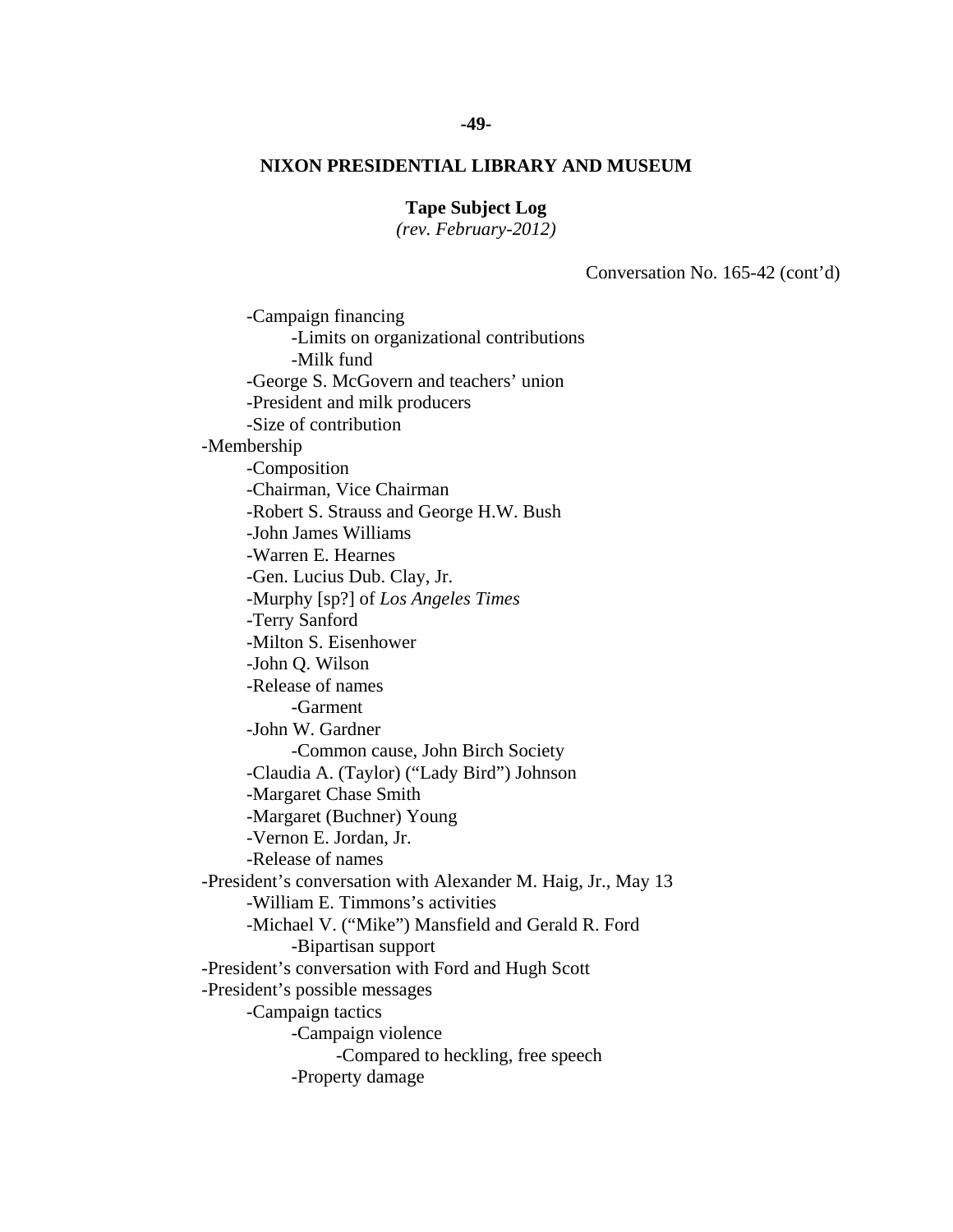# **Tape Subject Log**

*(rev. February-2012)* 

Conversation No. 165-42 (cont'd)

 -Fiscal responsibility -Wiretapping -Intelligence activities -Dirty tricks -Richard ("Dick") Tuck -1968 campaign -1972 campaign -McGovern committees -New York, San Francisco, Los Angeles -Specificity -Campaign practices -Policing -Compared to adultery -Congressional terms of office -Age -John C. Stennis -Terms of office of the President and House of Representatives -Timing of drafts -Price's possible consultations -Mansfield, Scott, Ford and Carl B. Albert -Timmons's possible calls -Conversations with Scott, Ford, and Bush -Bush -Membership -Chairman of national political parties -Composition -Chairman and Vice Chairman of Governors Conference -Hearnes -Williams -Smith -Maryland Democrat -Otto Kerner -President's possible messages -Content -Reporting requirements -Free television [TV] and radio time